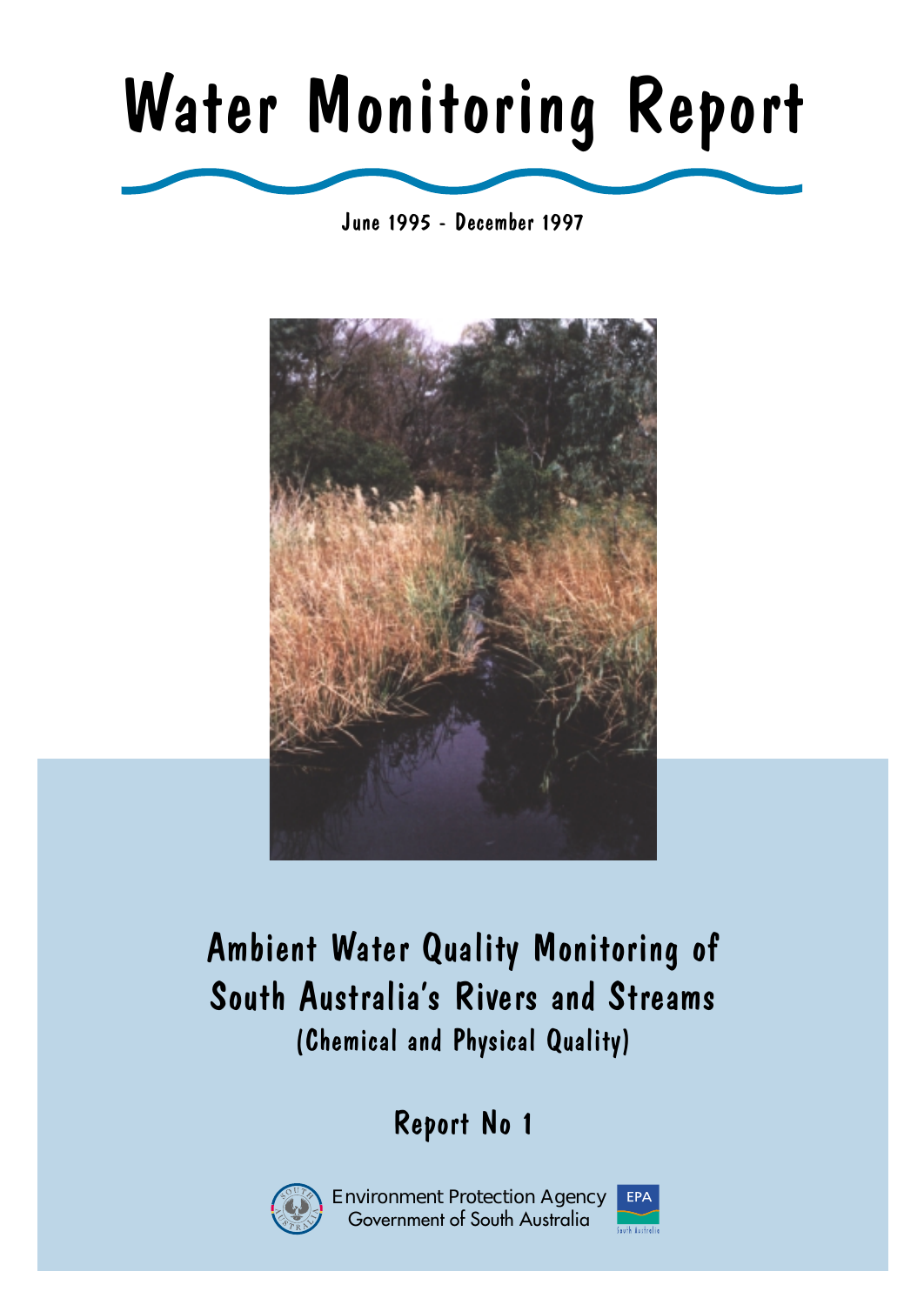**Cover photograph**: The Finniss River (photo H. Smyth)

**September 1998** 

#### **Document Production**

Environment Protection Agency Department for Environment, Heritage and Aboriginal Affairs GPO Box 2607 ADELAIDE SA 5001

Telephone: 08 8204 2004 Fax: 08 8204 9393 Free Call: 1800 623 445

#### **ISSN 1440-0030**

© Copyright Environment Protection Agency

*Printed on recycled paper*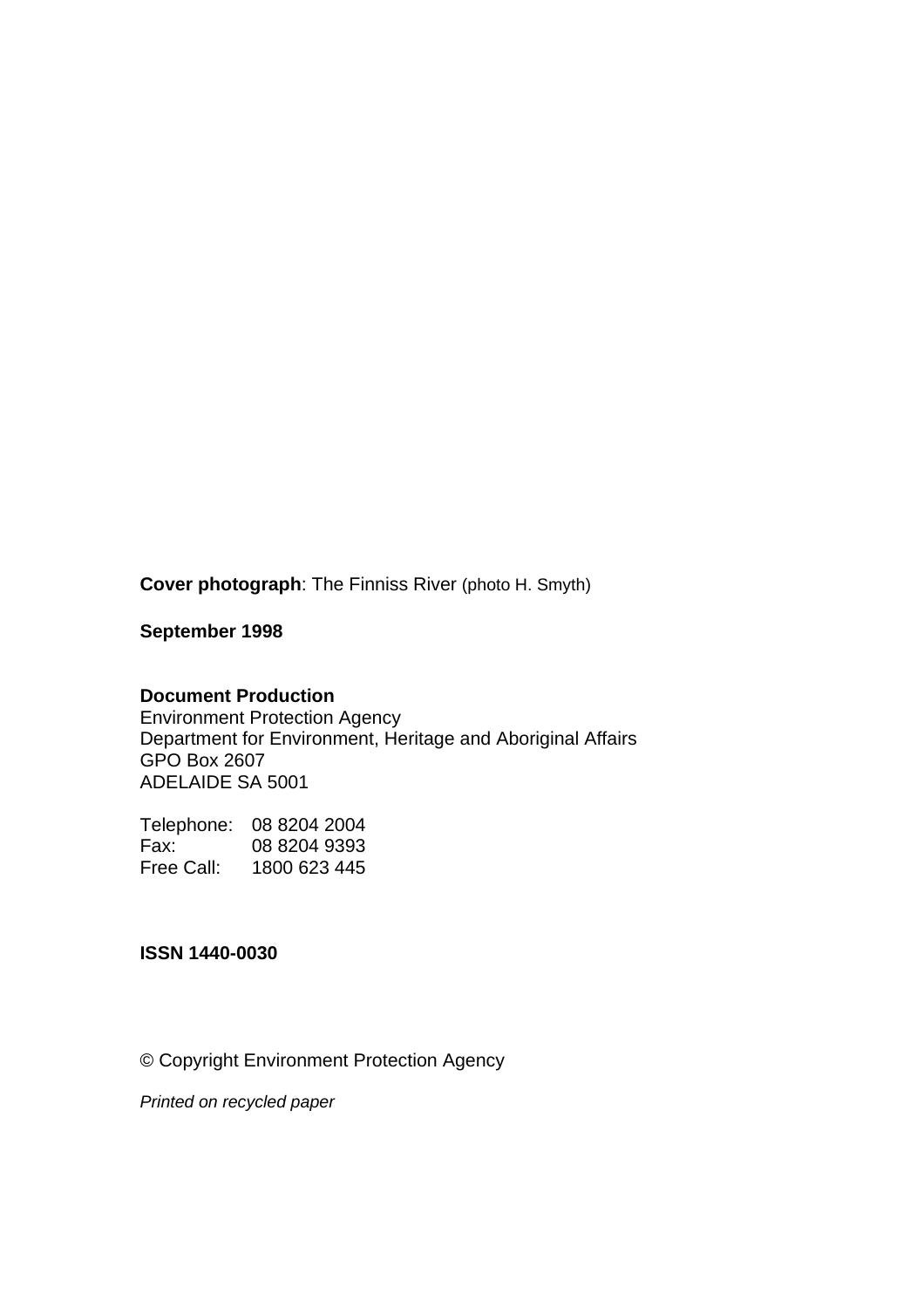## **SUMMARY**

In South Australia the physical and chemical water quality of our rivers and streams varies from good to poor but is moderate in most cases.

This assessment arises from the monitoring of 15 rivers and streams across the State between June 1995 and December 1997 at sites that are considered to give representative pictures of those waterbodies.

The samples are collected monthly and analysed for nutrients, heavy metals and major ions, and for dissolved organic carbon, water clarity, salinity and physical characteristics such as temperature and pH.

The results of these analyses are then compared against national guidelines for each variable measured to designate if the quality is good, moderate or poor.

First Creek and Rocky River generally have good water quality but the River Torrens, Bremmer River, Mosquito Creek and Hill River are generally moderate to poor in quality. All other streams and rivers are classified as having generally moderate water quality.

Waterbodies have poor or moderate water quality in South Australia because they have:

- high salinity
- moderate to high levels of nutrients
- poor or moderate water clarity
- periods when the dissolved oxygen level is depleted
- elevated concentrations of some heavy metals.

Initiatives in South Australian catchments that should improve water quality include:

- **Environmental Improvement Programmes** and **Codes of Practice** for agricultural industries such as dairies and wineries, to improve environmental management and reduce pollutant runoff into streams
- an **Environment Protection (Water Quality) Policy** to deal with point and diffuse sources of pollution
- catchment management boards
- mapping of riparian vegetation and erosion in Mt Lofty catchments
- community education and monitoring programmes.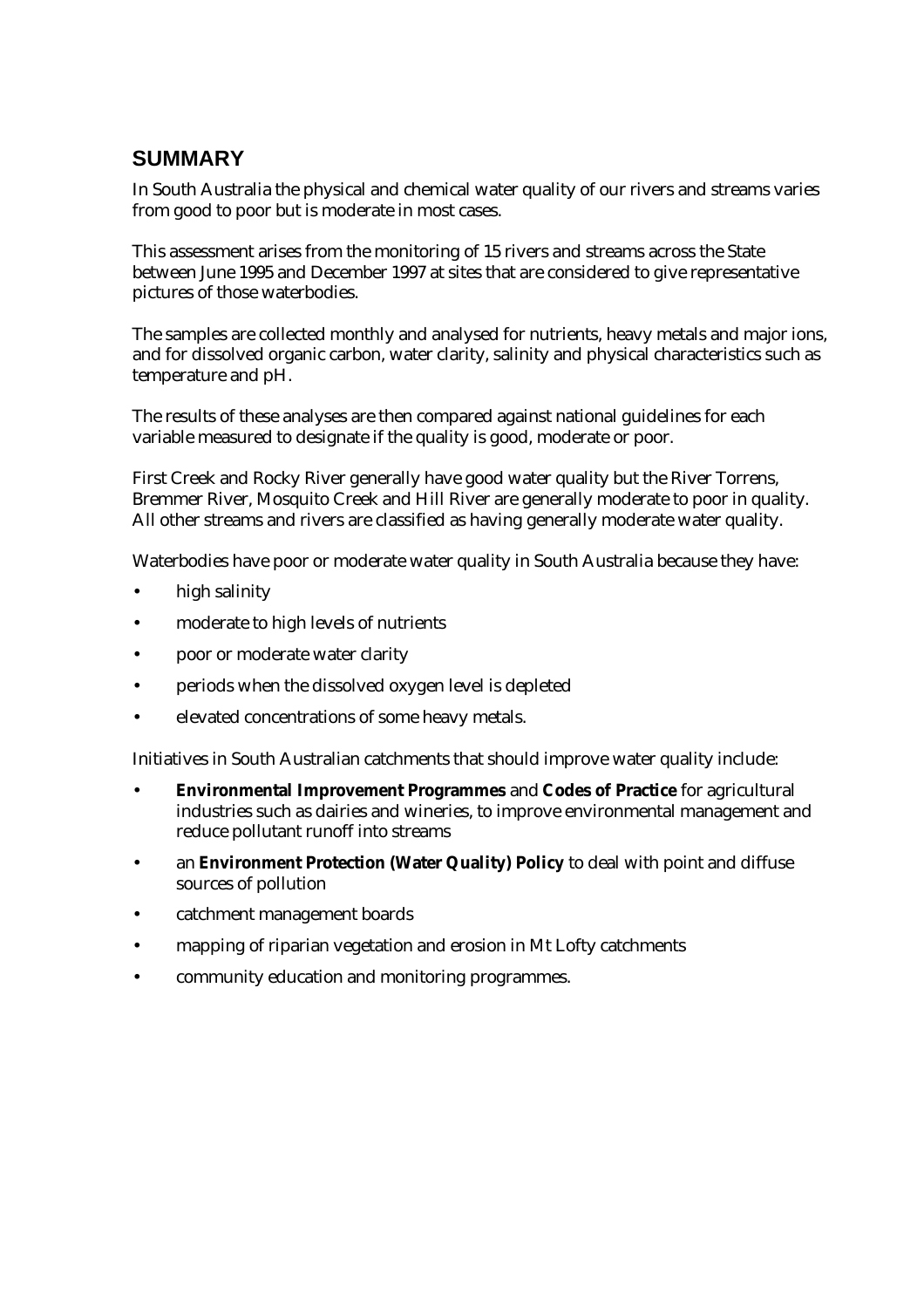# **CONTENTS**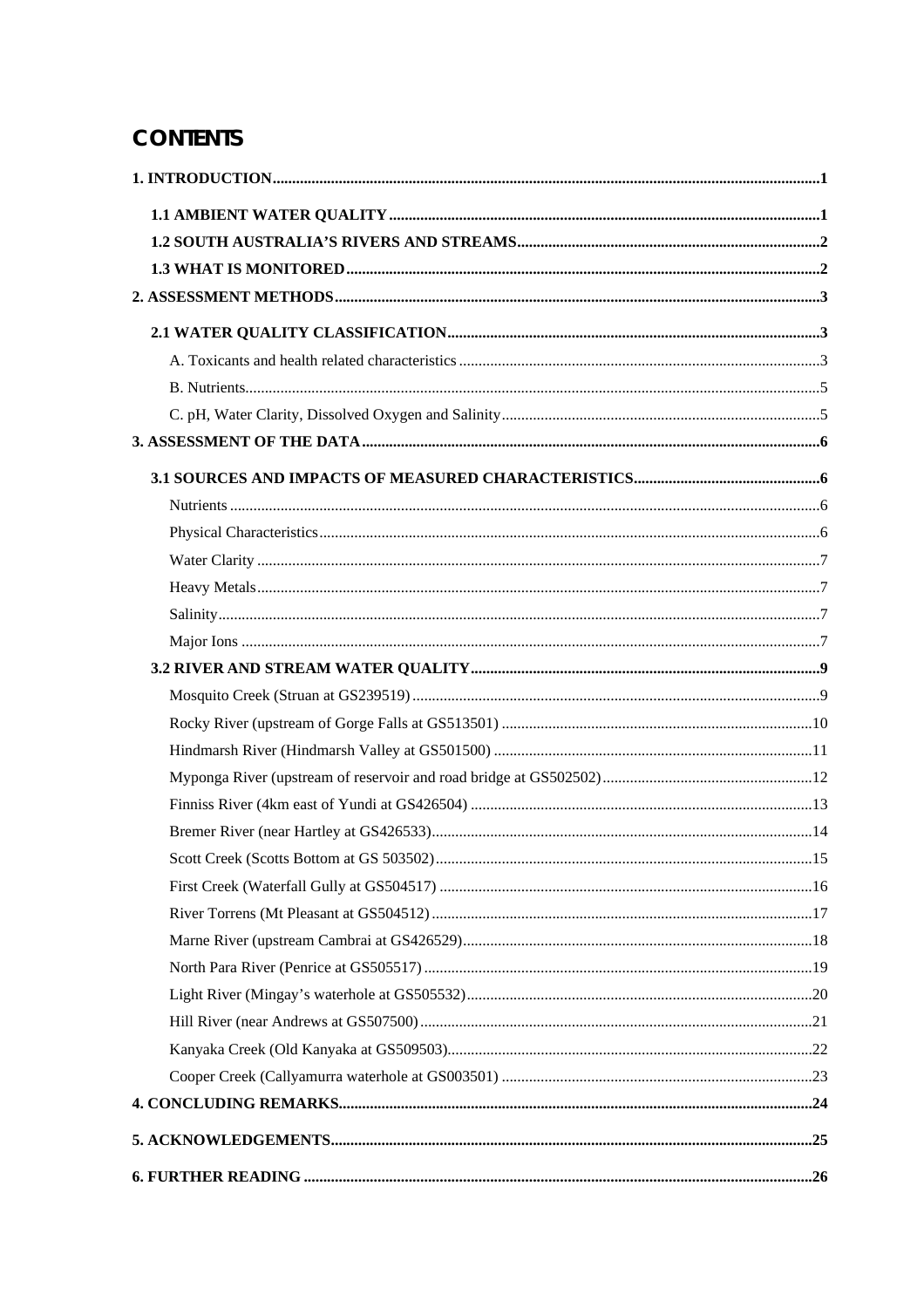

# **Ambient Water Quality Monitoring Sites** South Australia's Rivers & Streams

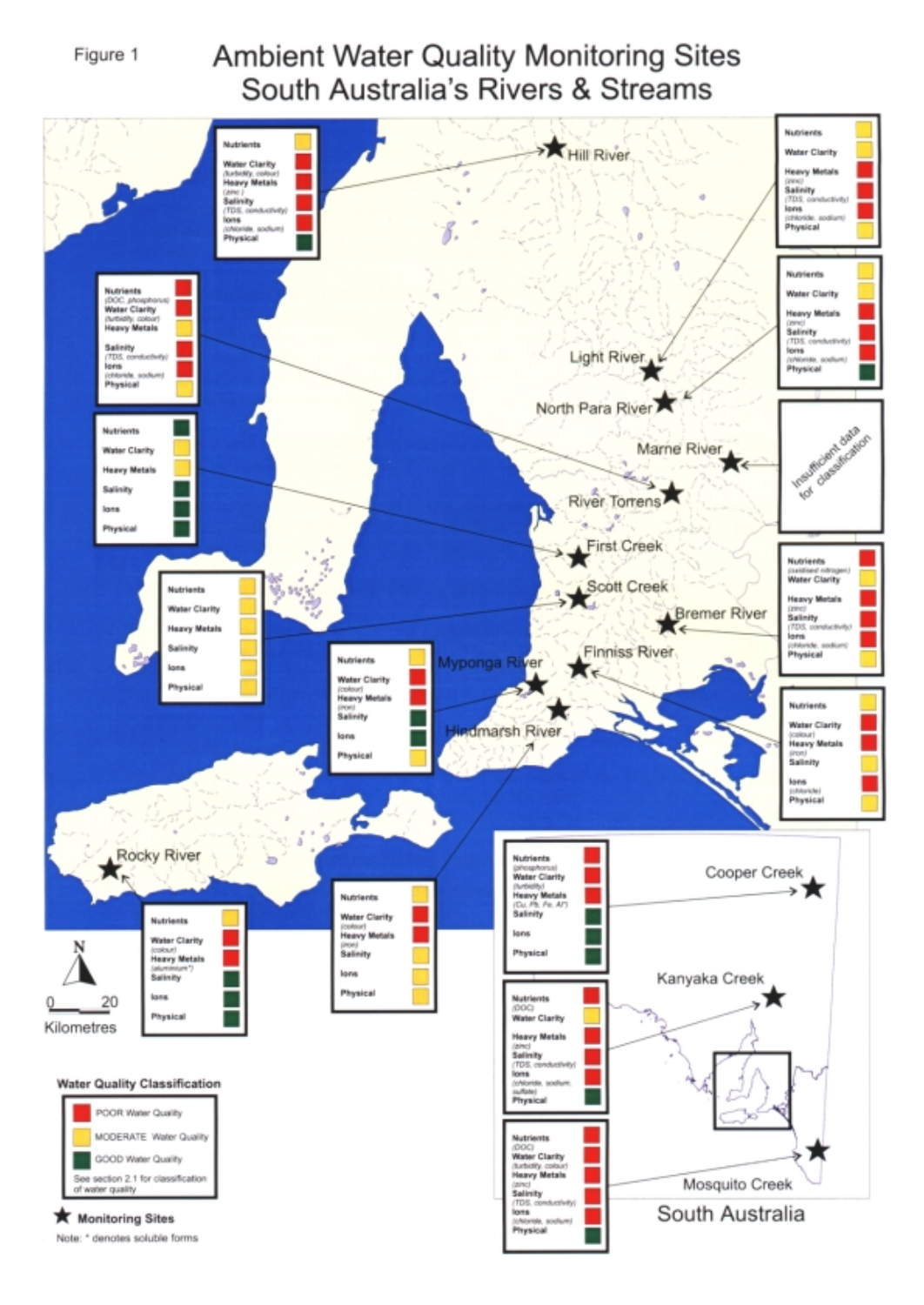### <span id="page-5-0"></span>**1 INTRODUCTION**

The Environment Protection Agency is undertaking an ambient water quality monitoring programme designed to provide a long term assessment of water quality in South Australia's rivers and streams. This programme has two components:

- The Monitoring River Health Initiative monitors biological and chemical characteristics from over 130 sites, covering most of the rivers and streams in the State. Sites are visited twice yearly and results are used in a national programme to develop water quality models based on the composition and abundance of macroinvertebrates. The aim of this programme is to use biological monitoring techniques to assess the health of different waterbodies (Norris et al 1993).
- A regular and intensive chemical and physical monitoring programme of 15 high priority reference sites identified through the Monitoring River Health Initiative.

This report summarises the findings of the chemical and physical monitoring programme of the 15 high priority reference sites. The findings of the biological monitoring programme will be reported later.

Monitoring results from the River Murray are not included in this report.

The chemical and physical monitoring programme began in June 1995 and aims to complement the National Monitoring River Health Initiative. The data are required to determine long term trends in the chemical and physical quality and will be correlated with the patterns being derived on the biological health of these rivers and streams.

#### **1.1 AMBIENT WATER QUALITY**

Ambient water quality refers to the quality of water when all the effects that may impact upon a waterbody are considered, rather than just the effects of particular discharges. The results in this report are indicative of water quality from June 1995 to December 1997.

The objectives of the ambient monitoring programme are to:

- provide a qualitative and quantitative assessment of South Australia's surface water quality
- determine statistically significant changes or trends in the key characteristics of water quality
- provide data to assess the long term ecologically sustainable development of surface waters.

In order for these objectives to be realised it is essential that data be collected for many years without substantial changes to the monitoring programme. It takes time before the statistical power associated with large data sets can be used to make reliable statements about changes and trends, particularly when natural variations are already large.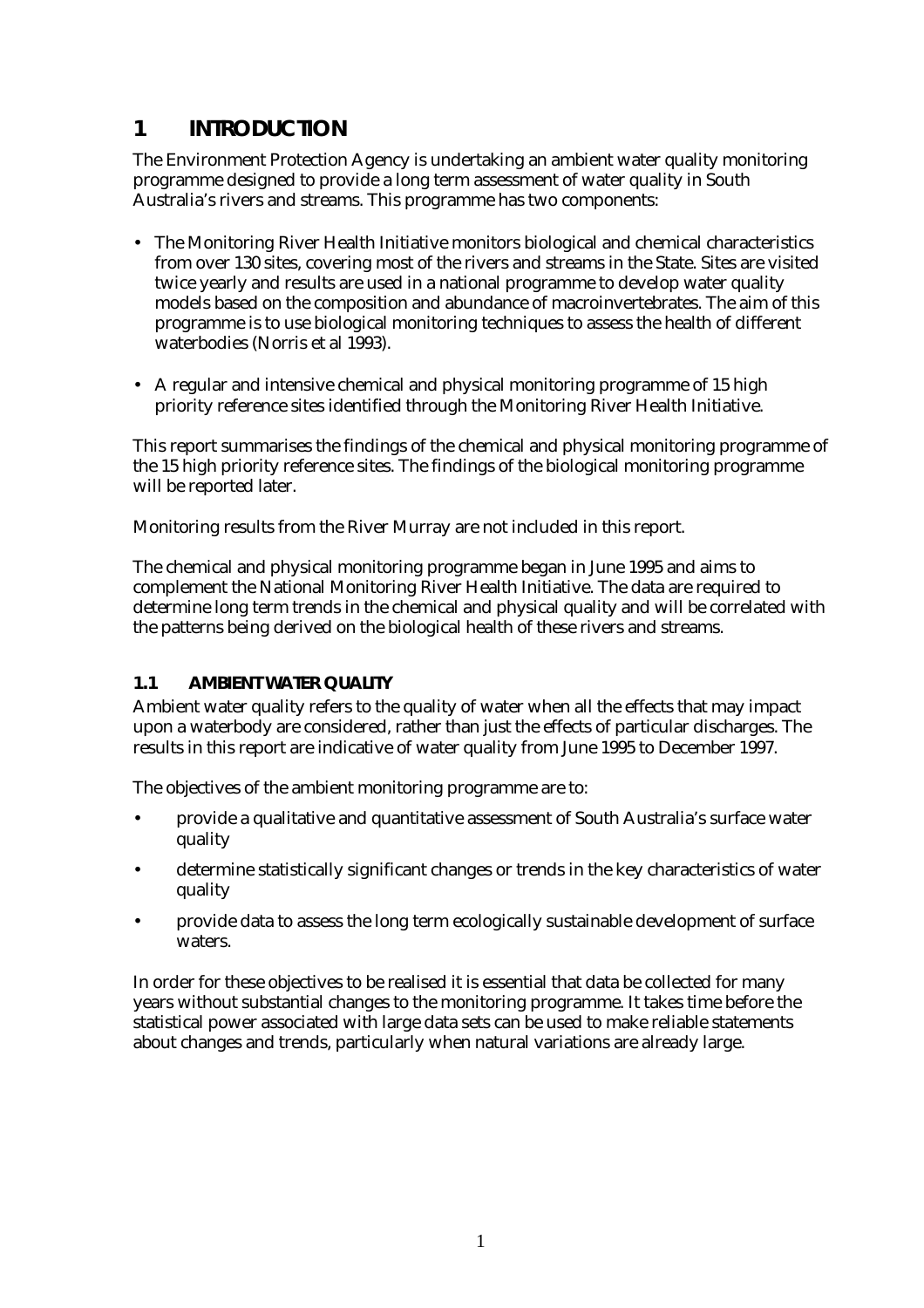#### <span id="page-6-0"></span>**1.2 SOUTH AUSTRALIA'S RIVERS AND STREAMS**

Ambient water quality monitoring is carried out in catchment areas of the Mt Lofty Ranges, Mid North, Flinders Ranges, Far North, Kangaroo Island and South East. The rivers and streams in some of these catchments are often dry, with significant changes in annual flow from one year to the next. As a consequence, some measured characteristics are highly variable.

Nevertheless a monthly monitoring programme is useful because, over time, it indicates the water quality conditions that prevail most of the time. It is this water quality that will largely determine whether the river or stream can support a healthy aquatic ecosystem. Data from such a programme can be assessed against national water quality criteria which characterise the environmental values of these waterbodies.

The environmental values for these rivers and streams are:

- the protection of the aquatic ecosystems
- aesthetic uses
- potable use
- agricultural uses of the water.

#### **1.3 WHAT IS MONITORED**

The characteristics measured in the chemical and physical monitoring programme are based on the water quality requirements to support the designated environmental values as contained in the Australian Guidelines for Fresh and Marine Waters (ANZECC 1992), the Australian Drinking Water Guidelines (NHMRC and ARMCANZ 1996), and the Australian Guidelines for Recreational Use of Water (NHMRC 1990).

Samples were collected each month (where some evidence of surface flow was present) and analysed for:

- nutrients (Total Kjeldahl Nitrogen or TKN, total phosphorus, orthophosphate, oxidised nitrogen (nitrate and nitrite as N), dissolved organic carbon and silica)
- metals (lead, zinc, copper, iron and aluminium)
- water clarity (turbidity) and salinity (total dissolved solids)
- major ions (chloride, fluoride, sulfate, calcium, magnesium, potassium, sodium and bicarbonate)
- physical characteristics (dissolved oxygen, temperature and pH).

From 1978 to 1984, water quality monitoring of surface waters was carried out by the Engineering and Water Supply Department (now SA Water) (Glatz 1985). That programme collected samples every six months from 89 sites and measured flow, salinity, turbidity, colour, dissolved organic carbon, the relative composition of cations and anions, dissolved oxygen, heavy metals and pesticides. Microbiological parameters were measured from some sites.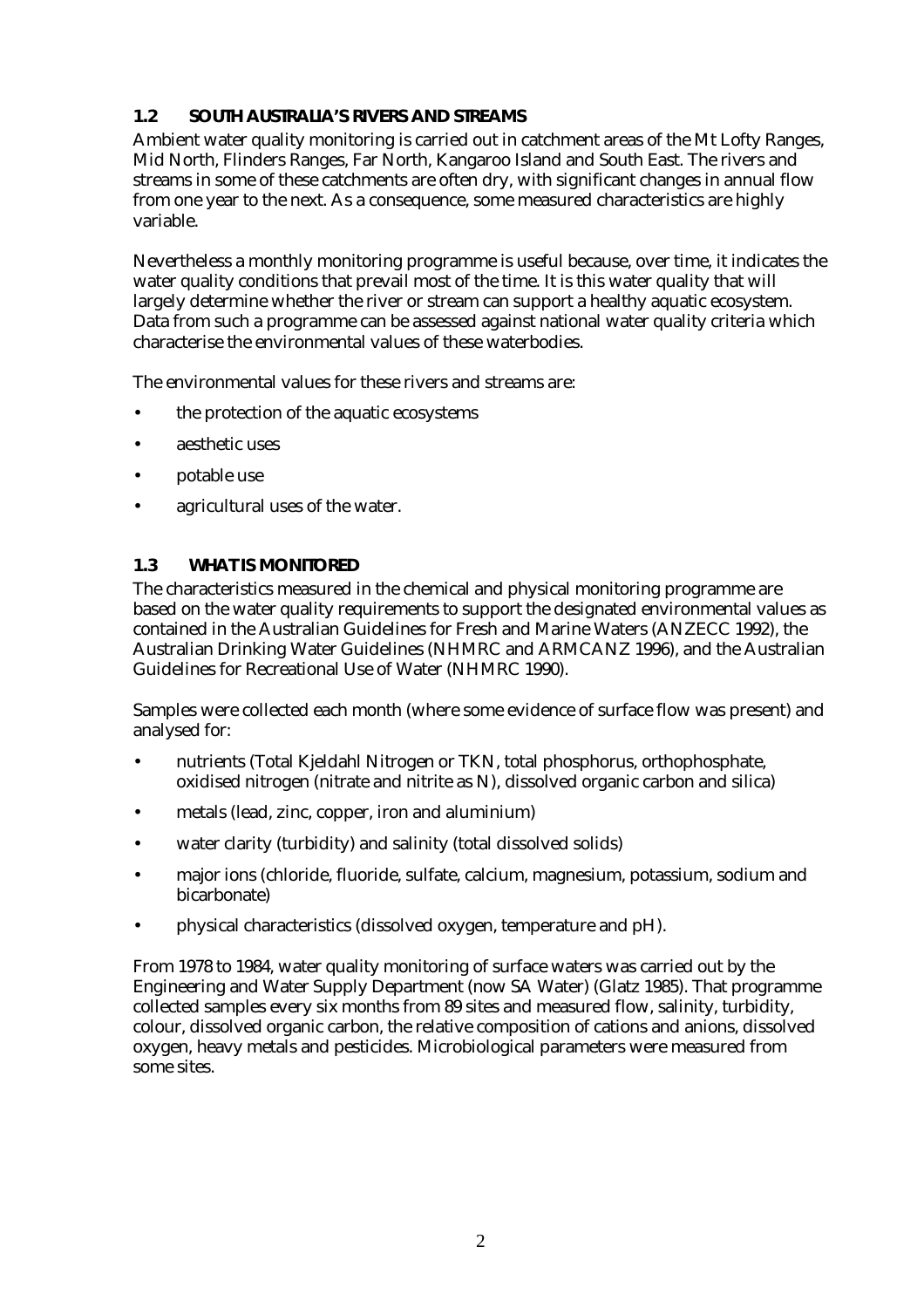## <span id="page-7-0"></span>**2. ASSESSMENT METHODS**

The purpose of the monitoring programme is to assess the continuing water quality of the whole system by taking occasional, small and representative samples. It is clearly an uncertain process and if the data are to represent the true situation, the degree of uncertainty must be quantified. Some relatively simple statistical procedures can be used to assist in this understanding, including the use of confidence intervals (a known degree of confidence that the interval covers the true value) and control charts.

Tables of values listed in this report quote the mean, the 95% confidence intervals for the mean and the standard deviation. Other statistical parameters used are the median, and the 90th and 10th percentiles. The percentiles are used in lieu of a maximum and minimum to indicate the range, whereas the standard deviation indicates the spread of the data from the mean. The  $90<sup>th</sup>$  percentile and the median (the  $50<sup>th</sup>$  percentile) are used to determine broad water quality classifications.

#### **2.1 WATER QUALITY CLASSIFICATION**

It is useful to broadly classify the water quality at each site as either good, moderate or poor. As there are no accepted national criteria that can be used for such classifications the following criteria have been developed based on the percentage of time that the water quality conditions exceed the Australian Water Quality Guidelines for Fresh and Marine Waters (ANZECC 1992), the Australian Drinking Water Guidelines (NHRMC and ARMCANZ 1996), the Australian Guidelines for Recreational Use of Water (NHMRC 1990), and other criteria. It is recognised that the classifications used are somewhat arbitrary but they do provide a useful and relatively simple means of broadly classifying the water quality.

- **A. Toxicants and health related characteristics**
- GOOD: 90th percentile is less than or equal to a criterion given below. (The water quality is less than a criterion most of the time. This means that, for samples taken monthly, if more than one measurement in a year exceeds a criterion then the water quality would not be classified as good).
- MODERATE: 90th percentile is greater than a criterion given below but the median is less than this criterion.
- POOR: Median is greater than or equal to a criterion given below OR any single measurement is more than 10 times this criterion. (The water quality exceeds a criterion more than 50% of the time or a single measurement is at the concentration where acute toxic effects may be observed in some organisms).

The water quality criteria listed in Table 1 below are based on national guidelines (ANZECC 1992, NHMRC and ARMCANZ 1996, NHMRC 1990) but adapted where appropriate for South Australian conditions and taking into consideration analytical detection limits.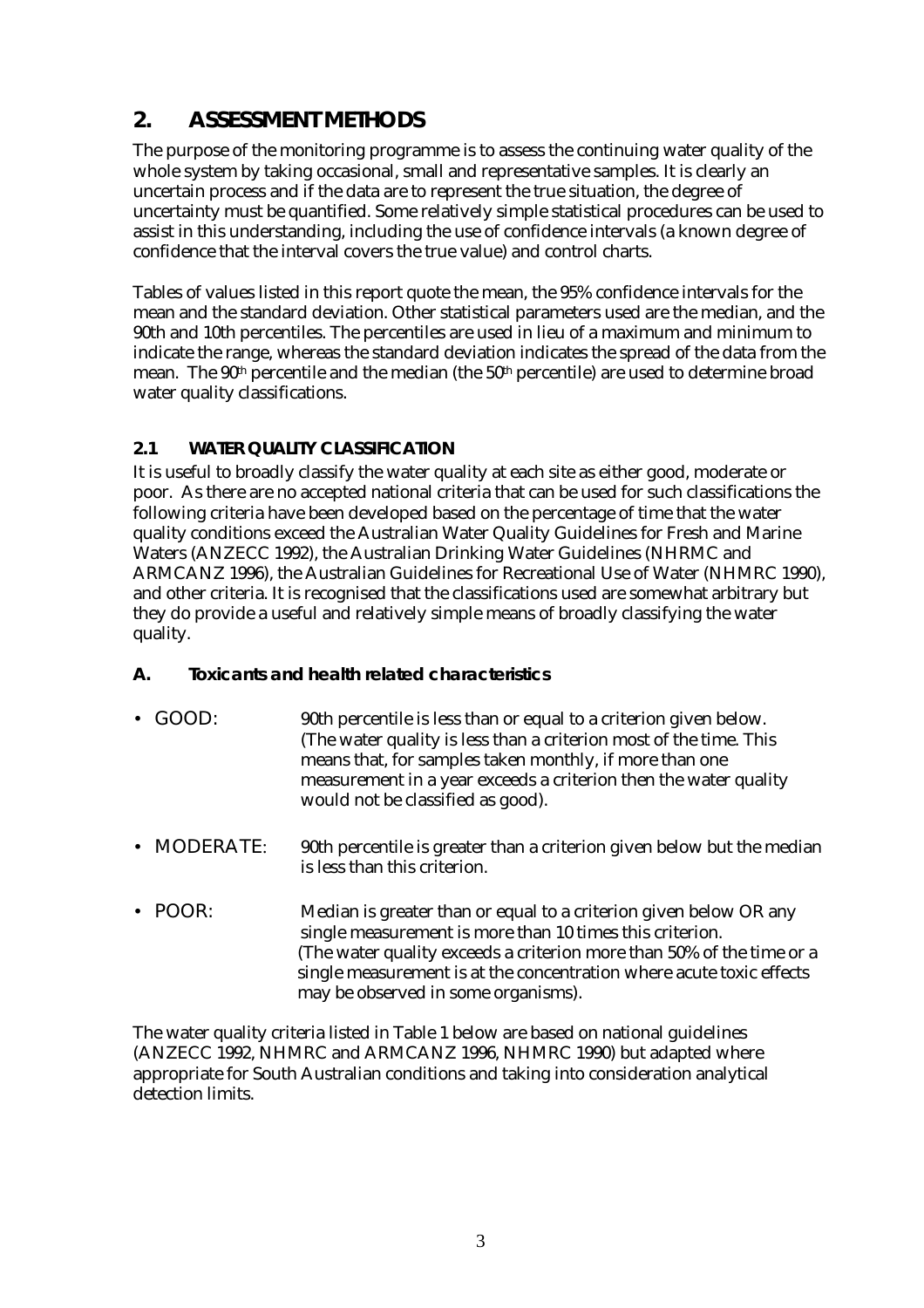#### Table 1 Criteria used to broadly classify water quality for toxicants and health related characteristics

| Characteristic    | <b>Criterion</b> | Comment                                                                                                                                                                                                                                                                                   |
|-------------------|------------------|-------------------------------------------------------------------------------------------------------------------------------------------------------------------------------------------------------------------------------------------------------------------------------------------|
| Soluble aluminium | $0.1$ mg/L       | The national quideline for the protection of aquatic ecosystems<br>is 0.1 mg/L if pH>6.5 (ANZECC 1992). Toxicity is due to<br>soluble forms of aluminium.                                                                                                                                 |
| Total copper      | $0.01$ mg/L      | The national guideline for the protection of aquatic ecosystems<br>is 0.005 mg/L (ANZECC 1992) which is the same as the<br>analytical detection limit for fresh waters. A higher criterion is<br>used to overcome difficulties associated with measurements<br>being at detection levels. |
| Total iron        | $1$ mg/L         | From national guidelines for the protection of the aquatic<br>ecosystem (ANZECC 1992).                                                                                                                                                                                                    |
| <b>Total lead</b> | 0.005 mg/L       | From national guidelines for the protection of the aquatic<br>ecosystem (ANZECC 1992).                                                                                                                                                                                                    |
| Total zinc        | $0.05$ mg/L      | From national quidelines for the protection of the aquatic<br>ecosystem (ANZECC 1992).                                                                                                                                                                                                    |
| Chloride          | 250 mg/L         | From national drinking water guidelines (NHMRC and<br>ARMCANZ 1996).                                                                                                                                                                                                                      |
| Fluoride          | $1.5$ mg/L       | From national drinking water guidelines (NHMRC and<br>ARMCANZ 1996).                                                                                                                                                                                                                      |
| Sodium            | 180 mg/L         | From national drinking water guidelines (NHMRC and<br>ARMCANZ 1996).                                                                                                                                                                                                                      |
| Sulfate           | 500 mg/L         | From national drinking water guidelines (NHMRC and<br>ARMCANZ 1996).                                                                                                                                                                                                                      |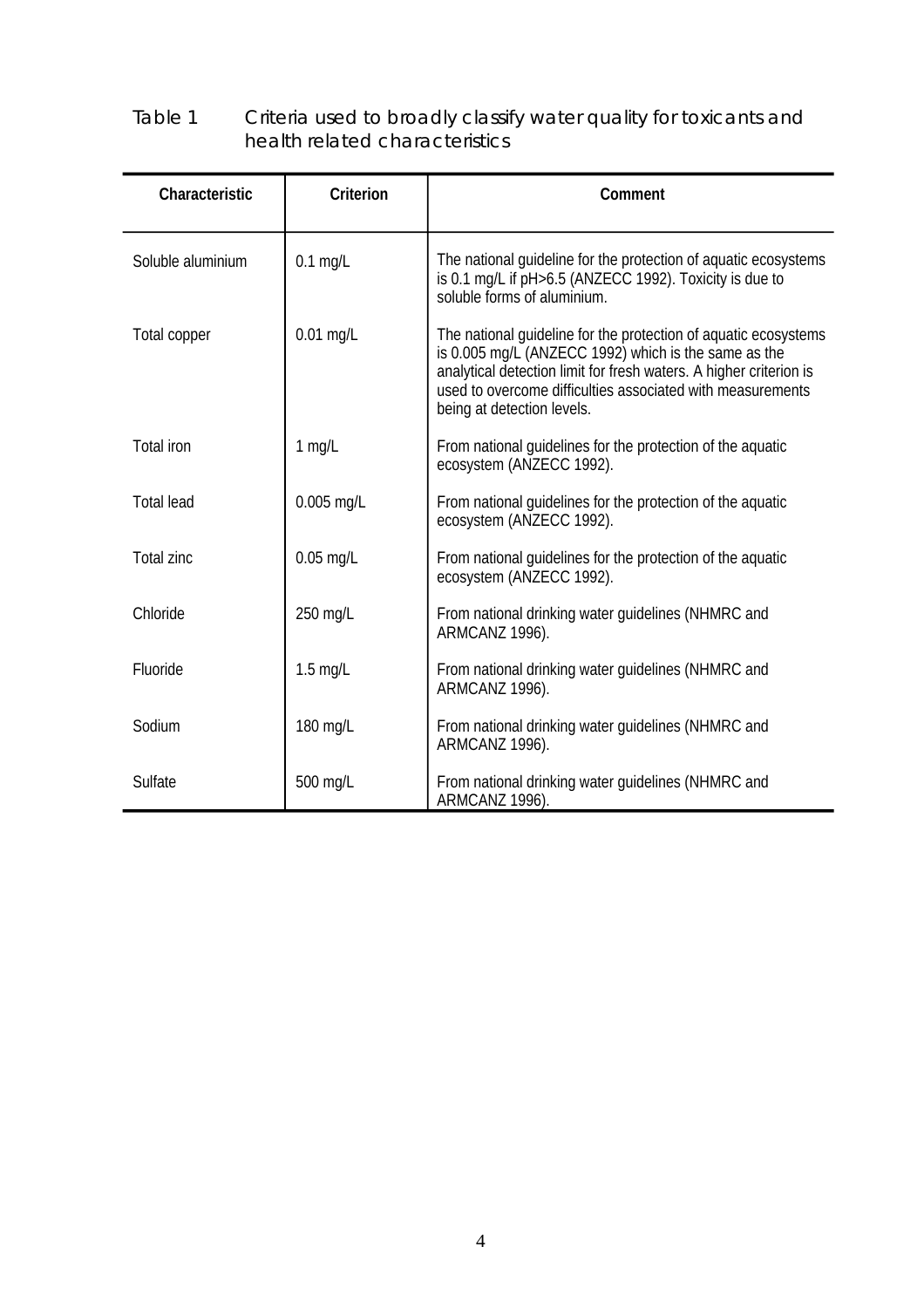#### **B. Nutrients**

There are no specific guidelines for nutrients in freshwater streams and rivers, only range concentrations indicative of freshwaters (ANZECC 1992). Table 1 describes a broad classification for nutrients in South Australia's rivers and streams based on:

- background levels from unimpacted sites in South Australia
- criteria used elsewhere to classify ambient water (EPA 1997a and b)
- range criteria for freshwaters (ANZECC 1992).

Dissolved organic carbon criteria were adapted from Hart and McKelvie (1986).

The 90<sup>th</sup> percentile of the measurements is used to determine the appropriate classification.

Table 2 Criteria used to broadly classify water quality for nutrients for the protection of freshwater ecosystems (all characteristics in mg/L).

|                 | <b>TKN-N</b> | Oxidised<br><b>Total</b><br>phosphorus<br>nitrogen |             | <b>Dissolved</b><br>organic<br>carbon |
|-----------------|--------------|----------------------------------------------------|-------------|---------------------------------------|
| GOOD:           | < 1.0        | < 0.1                                              | < 0.1       | <10                                   |
| <b>MODERATE</b> | $1.0 - 10$   | $0.1 - 1.0$                                        | $0.1 - 1.0$ | $10 - 20$                             |
| POOR:           | >10          | >1.0                                               | >1.0        | >20                                   |

#### **C. pH, Water Clarity, Dissolved Oxygen and Salinity**

Broad water quality classifications for pH, dissolved oxygen and salinity are based on criteria to protect the aquatic ecosystem and recreational use (ANZECC 1992, in press; NHMRC 1990). Criteria for total dissolved solids were derived from the Australian drinking water guidelines (NHMRC and ARMCANZ 1996). Criteria for turbidity were based on water clarity requirements for swimming (NHMRC 1990).

The 90<sup>th</sup> percentile of the measurements is used to determine the appropriate classification. For dissolved oxygen, the  $10<sup>th</sup>$  percentile is used to classify water quality. For pH, the  $10<sup>th</sup>$ and 90<sup>th</sup> percentiles are used to classify water quality.

| Table 3 | Criteria used to broadly classify water quality for physical |
|---------|--------------------------------------------------------------|
|         | <i>characteristics</i>                                       |

|                              | рH<br>(pH units)   | <b>Dissolved</b><br>oxygen<br>(mg/L) | Colour<br>(Hazen<br>units) | <b>Turbidity</b><br>(NTU) | <b>Salinity</b><br>$(\mu S/cm)$ | <b>TDS</b><br>(mg/L) |
|------------------------------|--------------------|--------------------------------------|----------------------------|---------------------------|---------------------------------|----------------------|
| GOOD:<br>$\bullet$           | $6.5 - 9.0$        | >6                                   | $<$ 25                     | <20                       | < 1000                          | < 500                |
| <b>MODERATE</b><br>$\bullet$ |                    | $4-6$                                | 25-100                     | 20-50                     | 1000-2000                       | 500-1000             |
| POOR:<br>$\bullet$           | $< 6.5$ or $> 9.0$ | $\langle 4$                          | >100                       | >50                       | >2000                           | >1000                |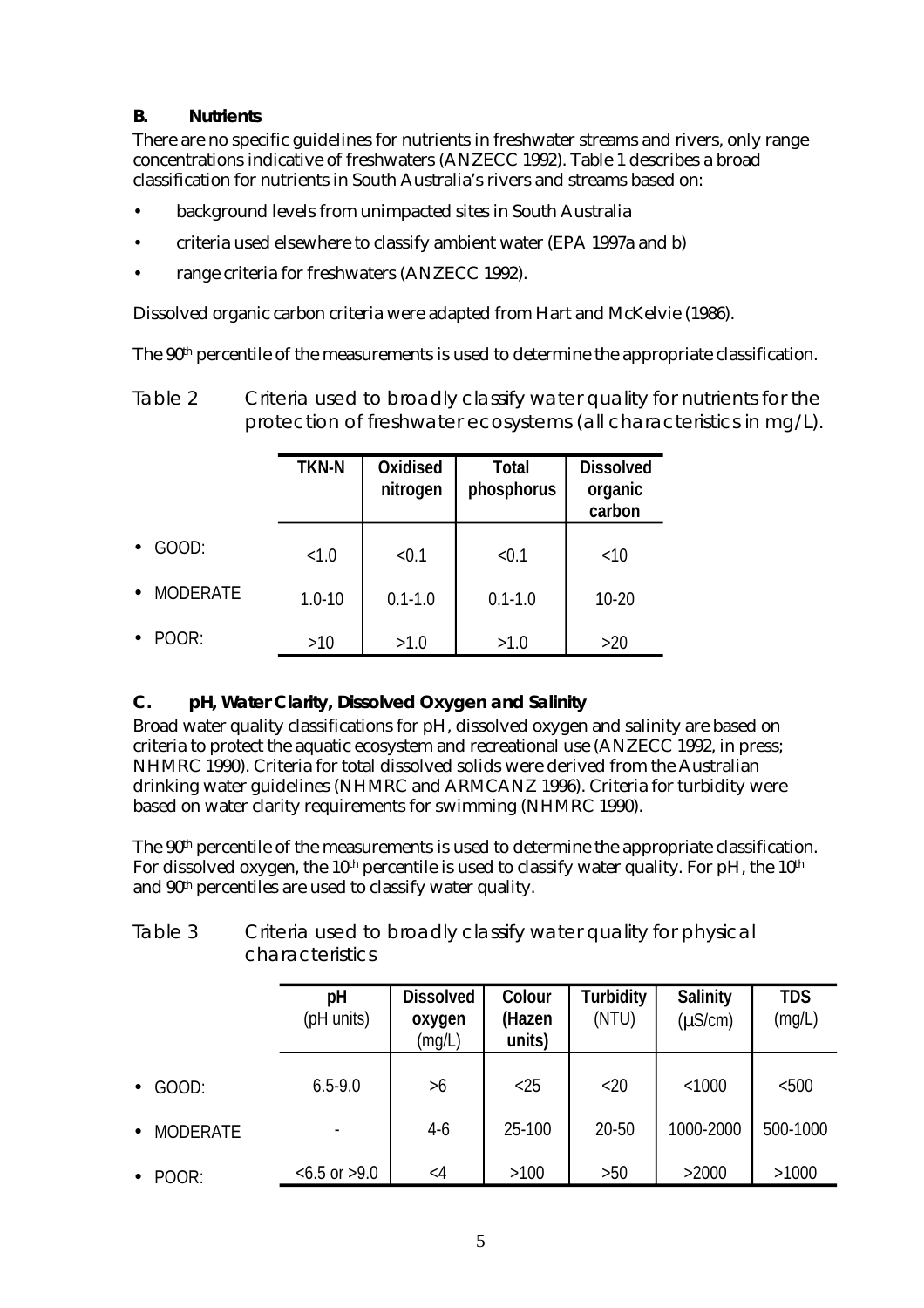# <span id="page-10-0"></span>**3. ASSESSMENT OF THE DATA**

Figure 1 shows the location of monitoring sites throughout South Australia.

#### **3.1 SOURCES AND IMPACTS OF MEASURED CHARACTERISTICS**

#### **Nutrients**

*Nitrogen* is an important nutrient that can stimulate plant growth in surface waters and lead to eutrophication. Total Kjeldahl Nitrogen (TKN) is a measure of organically bound nitrogen and includes both dissolved and particulate forms, whereas oxidised nitrogen includes only dissolved forms (nitrate and nitrite). Nitrite concentrations are normally low in well oxygenated surface waters.

Glatz (1985) found that nitrate and TKN are the most significant forms of nitrogen found in South Australian waters. The highest concentrations of nitrate were measured in surface waters of the Mt Lofty Ranges, believed to be caused by a combination of agricultural runoff and fertilisers.

*Phosphorus* is also an important nutrient and is an essential requirement for plants. Soluble phosphate is a measure of the biologically available dissolved form of phosphorus whereas total phosphate includes dissolved, particulate and organically bound phosphorus.

South Australian top soils are generally low in phosphorus and hence sources originate primarily from fertilisers and gully and channel erosion of sub soils. Glatz (1985) found that the highest phosphorus concentrations in surface waters are found in areas of the Mt Lofty Ranges used by agriculture and in waters associated with high turbidities and suspended solids.

*Total organic carbon* in water is composed of humic substances resulting from partly degraded plant and animal materials. Organic compounds adversely affect surface water taste, odour and colour.

*Silica* is widespread in surface waters and exists in dissolved and particulate forms and arises from the chemical weathering of siliceous materials. Silica is an essential element for some algae, particularly diatoms.

#### Physical Characteristics

The *pH* of water influences many biological and chemical processes. Changes in pH, particularly lower pH, can increase the toxicity of some pollutants including aluminium and ammonia, and cause greater solubilisation of heavy metals.

*Temperature* in surface waters varies with normal seasonal climatic fluctuations. Temperature affects the physical, chemical and biological processes in waterbodies, and therefore has an important role in determining the concentration of various water quality variables.

*Dissolved oxygen* (DO) is important for most aquatic organisms and varies with temperature, salinity, rainfall and runoff containing oxygen demanding organic material. Concentrations in unpolluted waters are generally between 7 and 10 mg/L. DO concentrations vary seasonally or even daily in response to temperature and biological activity. DO is used to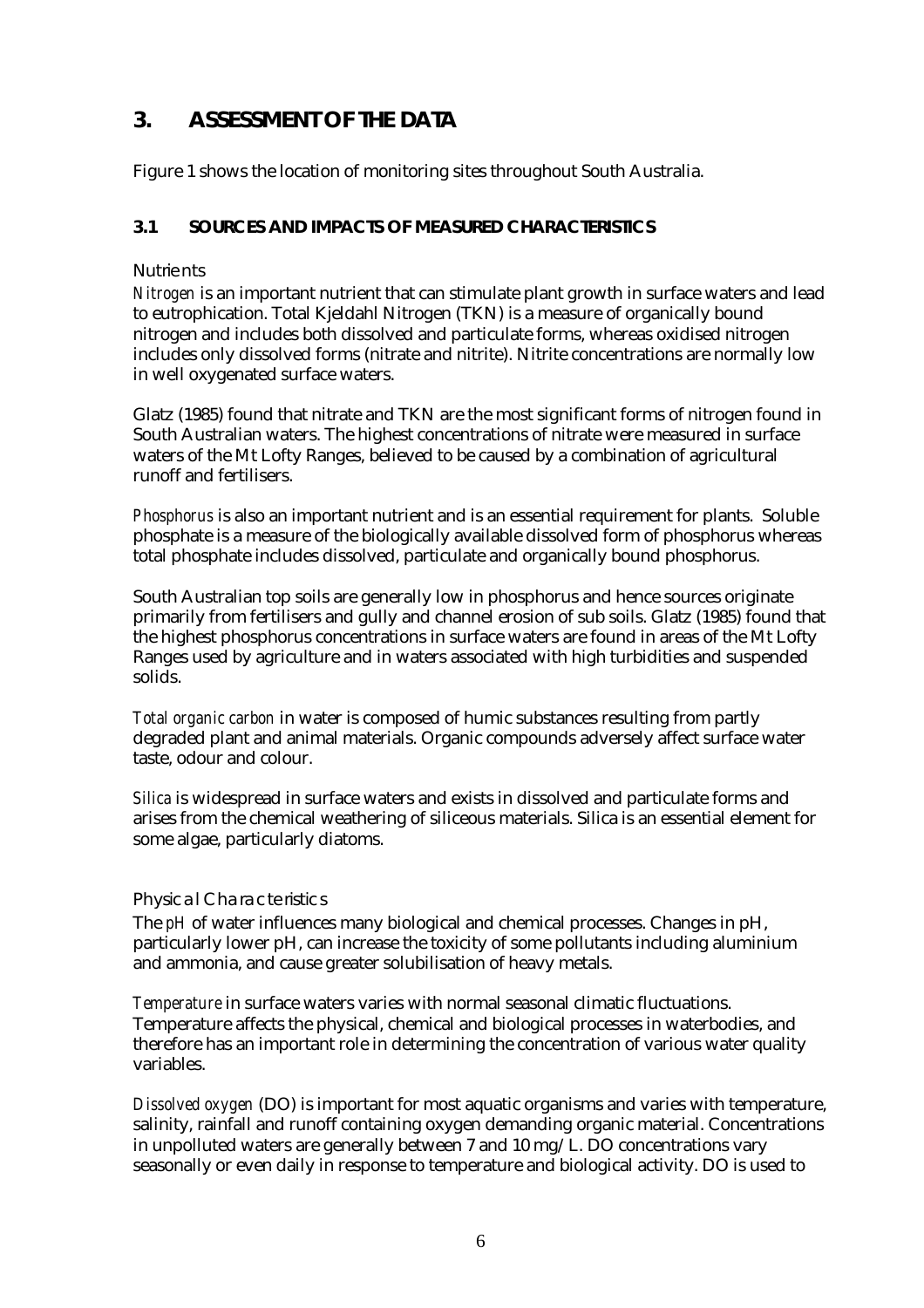indicate the degree of pollution caused by organic matter. DO concentrations below 5 mg/L are stressful to most aquatic animals (ANZECC in press).

#### Water Clarity

Turbidity (measured in Nephelometric turbidity units or NTU) is influenced by the concentration of suspended matter, which consists of clay, silt and fine particles of inorganic and organic matter. Turbidity is a measure of the amount of scattering of light and can be approximately related to visibility as follows:

| 10 metres depth  |
|------------------|
| 4 metres depth   |
| 2 metres depth   |
| 0.9 metres depth |
| 0.2 metres depth |
|                  |

A turbidity of 20 NTU would give a visibility of about 1.2 metres which is required for primary contact recreation (NHMRC 1990).

Water *colour* (the colour of water after particulate matter is removed) is influenced by the presence of dissolved organic and inorganic compounds. Colour is measured in Hazen units (Hu). A colour of 25 Hu would be acceptable for drinking, provided the turbidity is low.

#### Heavy Metals

Some metals, such as zinc and copper, are important in trace concentrations for biological processes in aquatic organisms. The same metals when discharged from sewage, industrial or agricultural runoff into streams at greater concentrations can be toxic.

Although the guideline for protection of the aquatic ecosystem (ANZECC 1992) lists a criterion for total aluminium (table 1) it is known that the toxicity is due to certain dissolved forms of the metal and not particulate aluminium. Soluble aluminium is therefore considered to be a better indicator of possible aluminium toxicity.

#### Salinity

*Conductivity* (specific conductance) is a measure of the ability of water to conduct an electric current and is influenced by dissolved mineral solids.

*Total dissolved solids* (TDS) consists of inorganic salts (major ions) and organic matter (nutrients) that are dissolved in water. TDS varies widely with flow.

Salinity can affect aquatic organisms directly through physiological changes or indirectly by changing the species composition of the ecosystem; for example, food webs.

#### Major Ions

*Bicarbonate* influences the hardness and alkalinity of water. The major source of bicarbonate is from weathering of rocks containing salts or minerals in a carbonate form such as limestone. Carbon dioxide from the atmosphere and biological respiration will also contribute to the bicarbonate content of surface waters.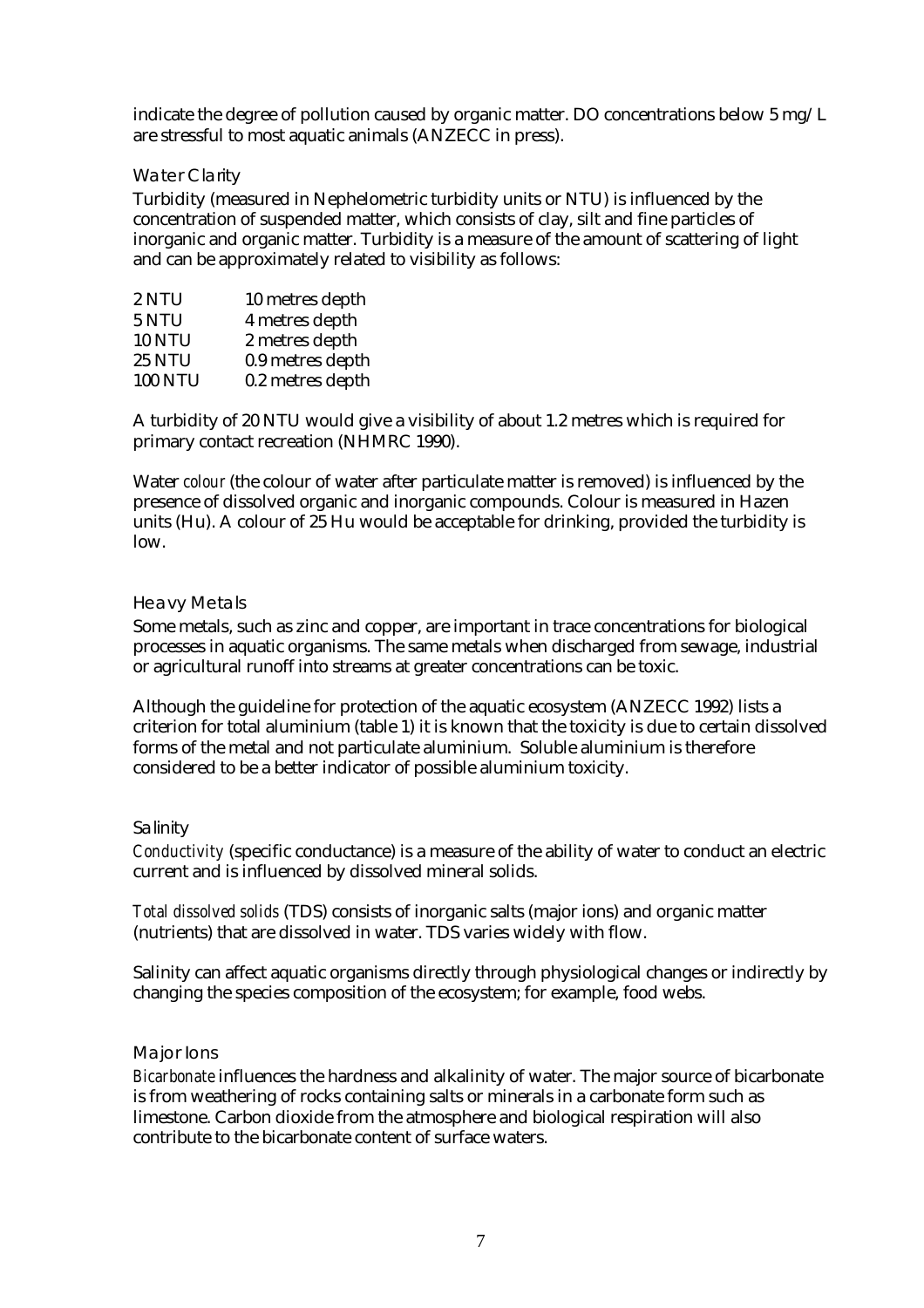*Calcium* is present in all waters and is dissolved from rocks such as limestone. The salts of calcium and magnesium contribute to water hardness. Calcium also derives from industrial sources and wastewater discharges. It is an essential element in the shells of molluscs and bones of vertebrates.

*Chloride* enters surface waters from the leaching of naturally occurring salt deposits, atmospheric deposition of oceanic aerosols, from the weathering of sedimentary rocks, industrial and sewage effluents, and agricultural and road runoff.

*Fluoride* originates from weathering of minerals containing fluoride. At concentrations of about 1 mg/L fluoride prevents dental corrosion in young children. Concentrations above 1.5 mg/L can cause dental fluorosis or mottling of the teeth. Regular consumption of water with fluoride concentrations in excess of  $4 \text{ mg/L}$  increases the risk of skeletal fluorosis.

*Magnesium*, like calcium, is common in surface waters. It derives from the weathering of rocks and is also found in organic matter. Magnesium is an essential element.

*Potassium* salts are highly soluble and widely used in industry and in fertilisers used for agriculture and enters waterbodies from discharges and run-off from agricultural land. Potassium salts are an essential element for some aquatic species.

*Sodium* is highly soluble in water and is one of the most abundant elements on earth. High sodium concentrations are undesirable in drinking water and can cause damage to soil structure when used in irrigation.

*Sulfate* is naturally present and arises from atmospheric deposition from oceanic aerosols, the leaching of sulfur compounds and from industrial discharges. It is readily soluble in water. Concentrations greater than 500 mg/L may make water unpleasant to drink and can cause purgative effects.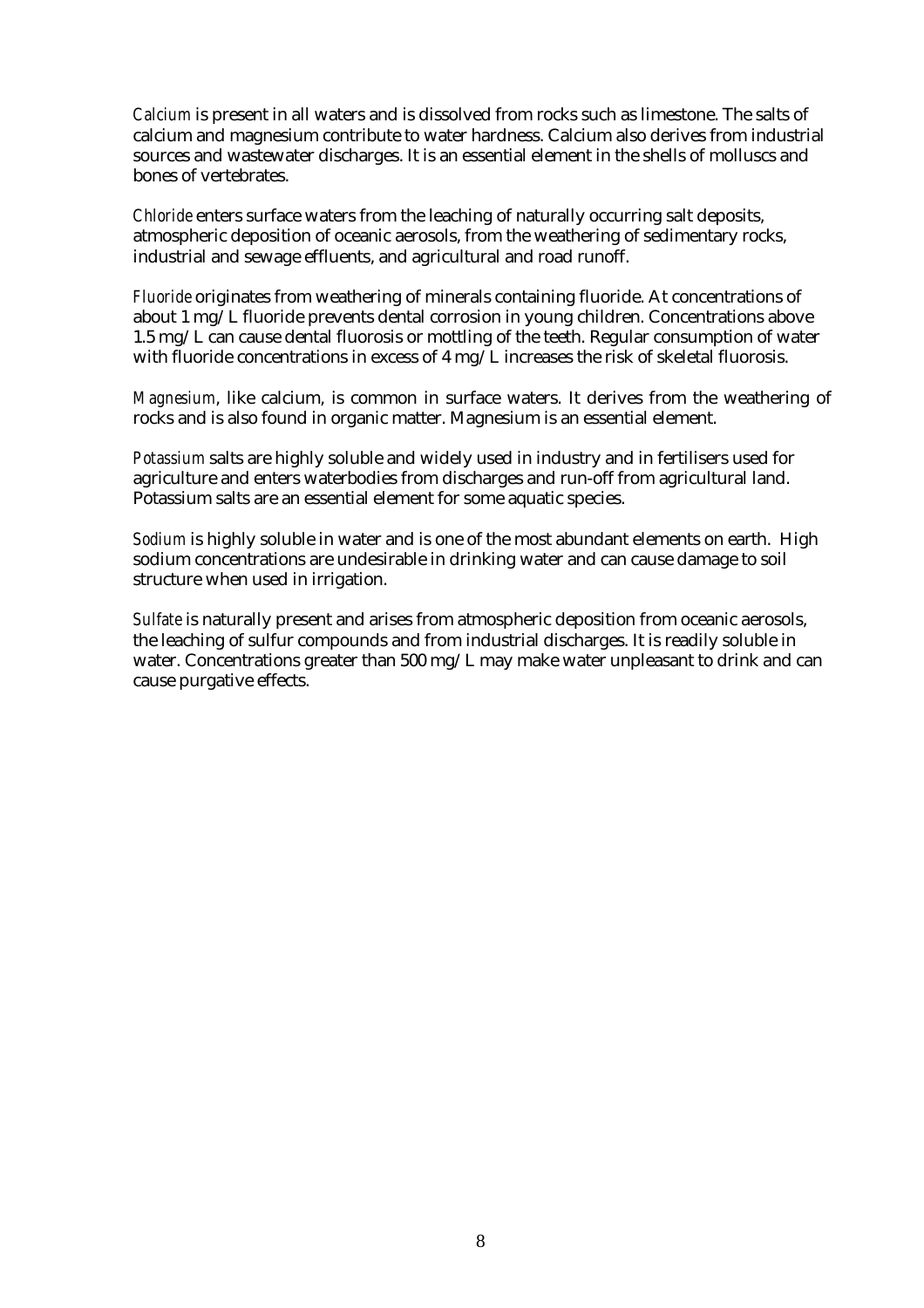#### <span id="page-13-0"></span>**3.2 RIVER AND STREAM WATER QUALITY**

#### Mosquito Creek (Struan at GS239519)

The Mosquito Creek catchment land uses include sheep and cattle grazing and some cropping. Some remnant Eucalypts, in open woodland, remain. Most native vegetation has been cleared from the catchment of this south eastern stream.

The results (table 4) indicated that Mosquito Creek had generally moderate to poor water quality based on the following:

- Salinity and concentrations of some major ions (sodium and chloride) were elevated.
- Water clarity (turbidity and colour) was poor.
- Copper, iron, zinc and soluble aluminium concentrations were elevated.
- Nutrients were present in moderate to poor concentrations.

Of interest is the relatively low concentration of nitrate in the surface water compared with the high concentration of nitrate in groundwater in the region (EPA in press).

|                  | <b>Water Quality Characteristics</b><br>(all values in $mg/L$ unless | Mean $\pm$<br>Confidence | Median           | Number<br>of    | <b>Standard</b><br>deviation | 10 <sup>th</sup><br>percentile | 90 <sup>th</sup><br>percentile | Water quali<br>classificatio |
|------------------|----------------------------------------------------------------------|--------------------------|------------------|-----------------|------------------------------|--------------------------------|--------------------------------|------------------------------|
|                  | specified).                                                          | Interval                 |                  | samples         |                              |                                |                                |                              |
| <b>Nutrients</b> | Oxidised nitrogen                                                    | $0.398 \pm 0.149$        | 0.341            | 21              | 0.341                        | 0.010                          | 0.952                          | moderate                     |
|                  | <b>TKN</b>                                                           | $1.30 \pm 0.48$          | 0.765            | 20              | 1.07                         | 0.39                           | 2.64                           | moderate                     |
|                  | <b>Total phosphorus</b>                                              | $0.064 \pm 0.030$        | 0.022            | 21              | 0.069                        | 0.008                          | 0.171                          | moderate                     |
|                  | Soluble phosphorus                                                   | $0.010 \pm 0.006$        | 0.005            | 21              | 0.013                        | 0.005                          | 0.019                          |                              |
|                  | Dissolved organic carbon                                             | $11.7 \pm 4.8$           | 6.2              | 21              | 11.0                         | 2.3                            | 26.8                           | poor                         |
|                  | <b>Silica</b>                                                        | $14.1 \pm 2.4$           | 15.0             | 21              | 5.4                          | 6.0                            | 21.0                           |                              |
| Physical         | pH (pH units)                                                        | $7.9 \pm 0.1$            | 7.9              | $\overline{21}$ | $\overline{0.22}$            | 7.5                            | 8.1                            | good                         |
|                  | Temperature (deg C)                                                  | $14.8 \pm 3.6$           | 13.3             | 7               | 4.8                          |                                |                                |                              |
|                  | Dissolved oxygen                                                     | $9.3 \pm 1.0$            | 8.8              | 12              | 1.7                          | 6.7                            | 11.7                           | good                         |
| Clarity          | <b>Turbidity (NTU)</b>                                               | $20 \pm 12$              | $\overline{4.7}$ | $\overline{21}$ | $\overline{28}$              | 0.8                            | 70                             | poor                         |
|                  | Colour (Hu)                                                          | $113 \pm 58$             | 36               | 21              | 133                          | 11.3                           | 293                            | poor                         |
| Heavy            | Total copper                                                         | $0.007 \pm 0.002$        | 0.005            | 21              | 0.004                        | 0.005                          | 0.013                          | moderate                     |
| <b>Metals</b>    | <b>Total lead</b>                                                    | $0.0013 \pm 0.0002$      | 0.001            | 21              | 0.0006                       | 0.001                          | 0.002                          | good                         |
|                  | <b>Total zinc</b>                                                    | $0.063 \pm 0.016$        | 0.053            | 21              | 0.036                        | 0.022                          | 0.113                          | poor                         |
|                  | Soluble zinc                                                         | $0.059 \pm 0.015$        | 0.051            | 21              | 0.035                        | 0.019                          | 0.110                          |                              |
|                  | <b>Total</b> iron                                                    | $1.068 \pm 0.674$        | 0.171            | 21              | 1.545                        | 0.049                          | 3.285                          | moderate                     |
|                  | Total aluminium                                                      | $1.422 \pm 0.933$        | 0.259            | 21              | 2.137                        | 0.086                          | 3.960                          |                              |
|                  | Soluble aluminium                                                    | $0.231 \pm 0.214$        | 0.051            | 21              | 0.492                        | 0.040                          | 0.493                          | moderate                     |
| Salinity         | Conductivity ( $\mu$ S/cm)                                           | $2104 \pm 407$           | 2510             | 21              | 932                          | 531                            | 2970                           | poor                         |
|                  | <b>Total dissolved solids</b>                                        | $1167 \pm 227$           | 1400             | 21              | 519                          | 296                            | 1680                           | poor                         |
| Ions             | Chloride                                                             | $498 \pm 100$            | 600              | 21              | 229                          | 118                            | 706                            | poor                         |
|                  | Fluoride                                                             | $0.433 \pm 0.055$        | 0.460            | 21              | 0.125                        | 0.222                          | 0.546                          | good                         |
|                  | <b>Sulfate</b>                                                       | $62 \pm 12$              | 71               | 21              | 28.1                         | 15                             | 88                             | good                         |
|                  | <b>Bicarbonate</b>                                                   | $332 \pm 66$             | 424              | 21              | 152                          | 94                             | 469                            |                              |
|                  | Calcium                                                              | $89 \pm 18$              | 114              | 21              | 41.9                         | 18                             | 123                            |                              |
|                  | Magnesium                                                            | $44 \pm 8$               | 52               | 21              | 19                           | 10                             | 58                             |                              |
|                  | Potassium                                                            | $5.7 \pm 0.6$            | 6.3              | 21              | 1.5                          | 3.6                            | 7.1                            |                              |
|                  | Sodium                                                               | $287 \pm 59$             | 338              | 21              | 136                          | 61                             | 408                            | poor                         |

Table 4 Mosquito Creek Water Quality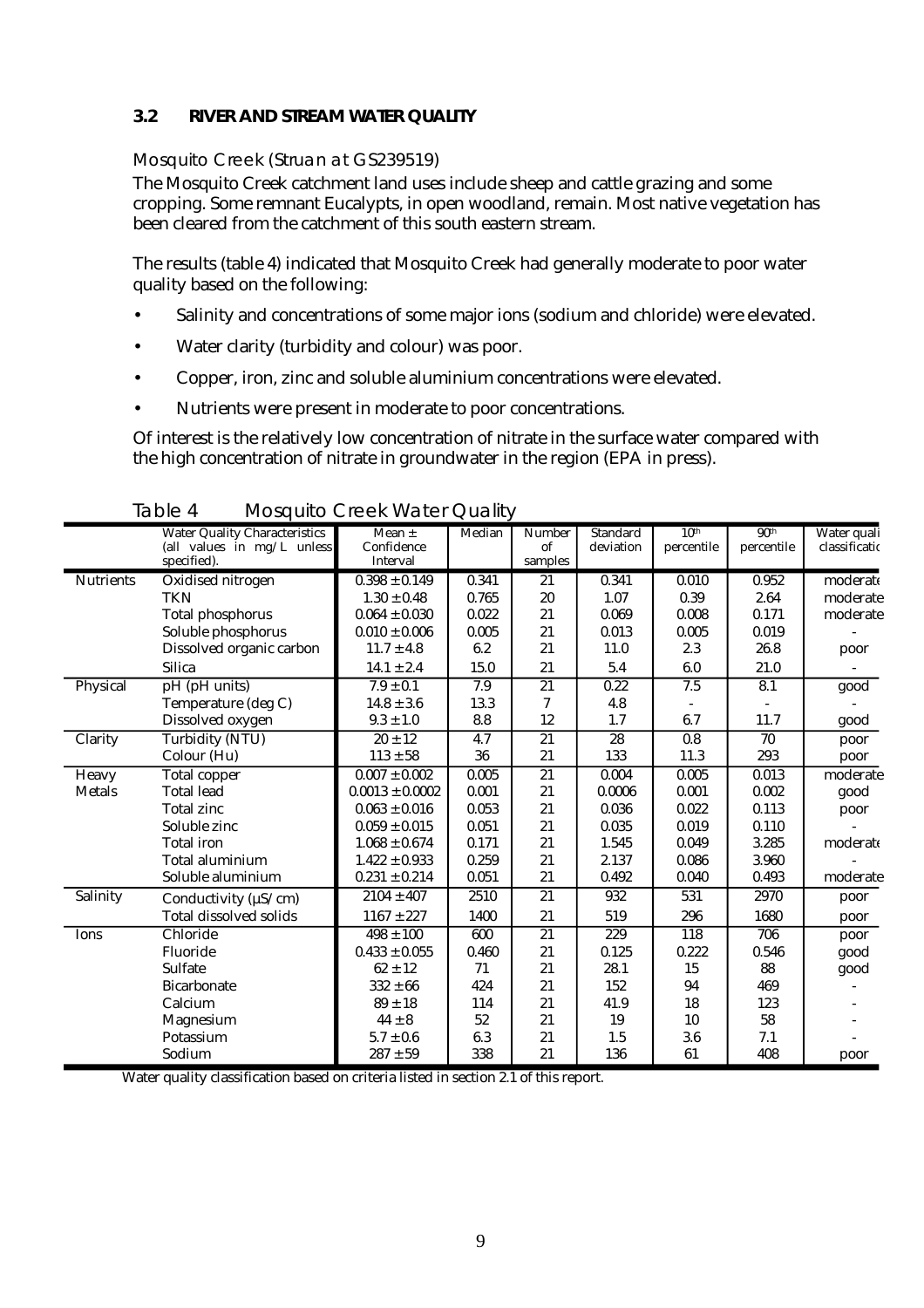#### Rocky River (upstream of Gorge Falls at GS513501)

The Rocky River (Kangaroo Island) catchment is covered with native vegetation (Conservation Reserve) consisting of open forest, woodland, heath and shrubland.

The results (table 5) indicated that Rocky River had generally good water quality based on the following:

- Salinity and concentrations of major ions were low.
- Heavy metal concentrations, except for soluble aluminium, were low to moderate.
- Nutrient concentrations were low, although the dissolved organic carbon was moderate.
- Turbidity was low although colour was quite high.

|                  | <b>Water Quality Characteristics</b>        | $\overline{\text{Mean}}$ $\pm$ | Median | <b>Number</b>   | <b>Standard</b> | 10 <sup>th</sup> | 90 <sup>th</sup> | Water quali   |
|------------------|---------------------------------------------|--------------------------------|--------|-----------------|-----------------|------------------|------------------|---------------|
|                  | (all values in $mg/L$ unless<br>specified). | Confidence<br>Interval         |        | of<br>samples   | deviation       | percentile       | percentile       | classificatio |
| <b>Nutrients</b> | Oxidised nitrogen                           | $0.011 \pm 0.008$              | 0.007  | 15              | 0.016           | 0.005            | 0.010            | good          |
|                  | <b>TKN</b>                                  | $0.519 \pm 0.086$              | 0.490  | 15              | 0.168           | 0.30             | 0.725            | good          |
|                  | <b>Total phosphorus</b>                     | $0.020 \pm 0.008$              | 0.014  | 15              | 0.015           | 0.007            | 0.034            | good          |
|                  | Soluble phosphorus                          | $0.0052 \pm 0.0004$            | 0.005  | 14              | .0008           | 0.005            | 0.005            |               |
|                  | Dissolved organic carbon                    | $8.9 \pm 1.1$                  | 8.2    | 15              | 2.15            | 6.3              | 11.2             | moderate      |
|                  | <b>Silica</b>                               | $10.8 \pm 1.9$                 | 11.0   | 15              | 3.7             | 4.5              | 15.5             |               |
| Physical         | pH (pH units)                               | $7.1 \pm 0.2$                  | 7.1    | $\overline{15}$ | 0.47            | 6.4              | 7.6              | good          |
|                  | Temperature                                 | $19.1 \pm 8.8$                 | 17     | 5               | 9.9             |                  |                  |               |
| Clarity          | <b>Turbidity (NTU)</b>                      | $4.9 \pm 3.6$                  | 3.0    | $\overline{15}$ | 7.1             | 1.4              | 5.7              | good          |
|                  | Colour (Hu)                                 | $79 \pm 21$                    | 98     | 15              | 40              | 6.5              | 112              | poor          |
| <b>Heavy</b>     | <b>Total copper</b>                         | $0.006 \pm 0.002$              | 0.005  | $\overline{15}$ | 0.003           | 0.005            | 0.010            | moderate      |
| <b>Metals</b>    | <b>Total lead</b>                           | $0.0011 \pm 0.0003$            | 0.001  | 15              | 0.0005          | 0.001            | 0.001            | good          |
|                  | <b>Total zinc</b>                           | $0.016 \pm 0.005$              | 0.015  | 15              | 0.009           | 0.005            | 0.028            | good          |
|                  | Soluble zinc                                | $0.013 \pm 0.004$              | 0.011  | 15              | 0.007           | 0.005            | 0.023            |               |
|                  | <b>Total iron</b>                           | $0.865 \pm 0.197$              | 0.821  | 15              | 0.380           | 0.305            | 1.310            | moderate      |
|                  | Total aluminium                             | $0.550 \pm 0.360$              | 0.400  | 15              | 0.699           | 0.119            | 0.742            |               |
|                  | Soluble aluminium                           | $0.151 \pm 0.057$              | 0.126  | 15              | 0.111           | 0.032            | 0.254            | poor          |
| Salinity         | Conductivity ( $\mu$ S/cm)                  | $\overline{537} \pm 71$        | 505    | $\overline{15}$ | 138             | 356              | 703              | good          |
|                  | <b>Total dissolved solids</b>               | $296 \pm 39$                   | 280    | 15              | 76              | 195              | 385              | good          |
| Ions             | Chloride                                    | $138 \pm 15$                   | 144    | 15              | 29              | 91               | 168              | good          |
|                  | Fluoride                                    | $0.082 \pm 0.036$              | 0.050  | 15              | 0.070           | 0.05             | 0.11             | good          |
|                  | <b>Sulfate</b>                              | $11.2 \pm 4.5$                 | 8.9    | 15              | 8.65            | 3.3              | 22               | good          |
|                  | <b>Bicarbonate</b>                          | $29 \pm 20$                    | 13     | 15              | 39              | 5.5              | 81               |               |
|                  | Calcium                                     | $6.8 \pm 4.5$                  | 3.3    | 15              | 8.7             | 2.2              | 18               |               |
|                  | Magnesium                                   | $10.9 \pm 1.7$                 | 10.8   | 15              | 3.2             | 6.5              | 14               |               |
|                  | Potassium                                   | $2.49 \pm 0.44$                | 2.3    | 15              | 0.86            | 1.2              | 3.7              |               |
|                  | Sodium                                      | $77 + 8$                       | 77     | 15              | 14.7            | 53               | 91               | good          |

Table 5 Rocky River Water Quality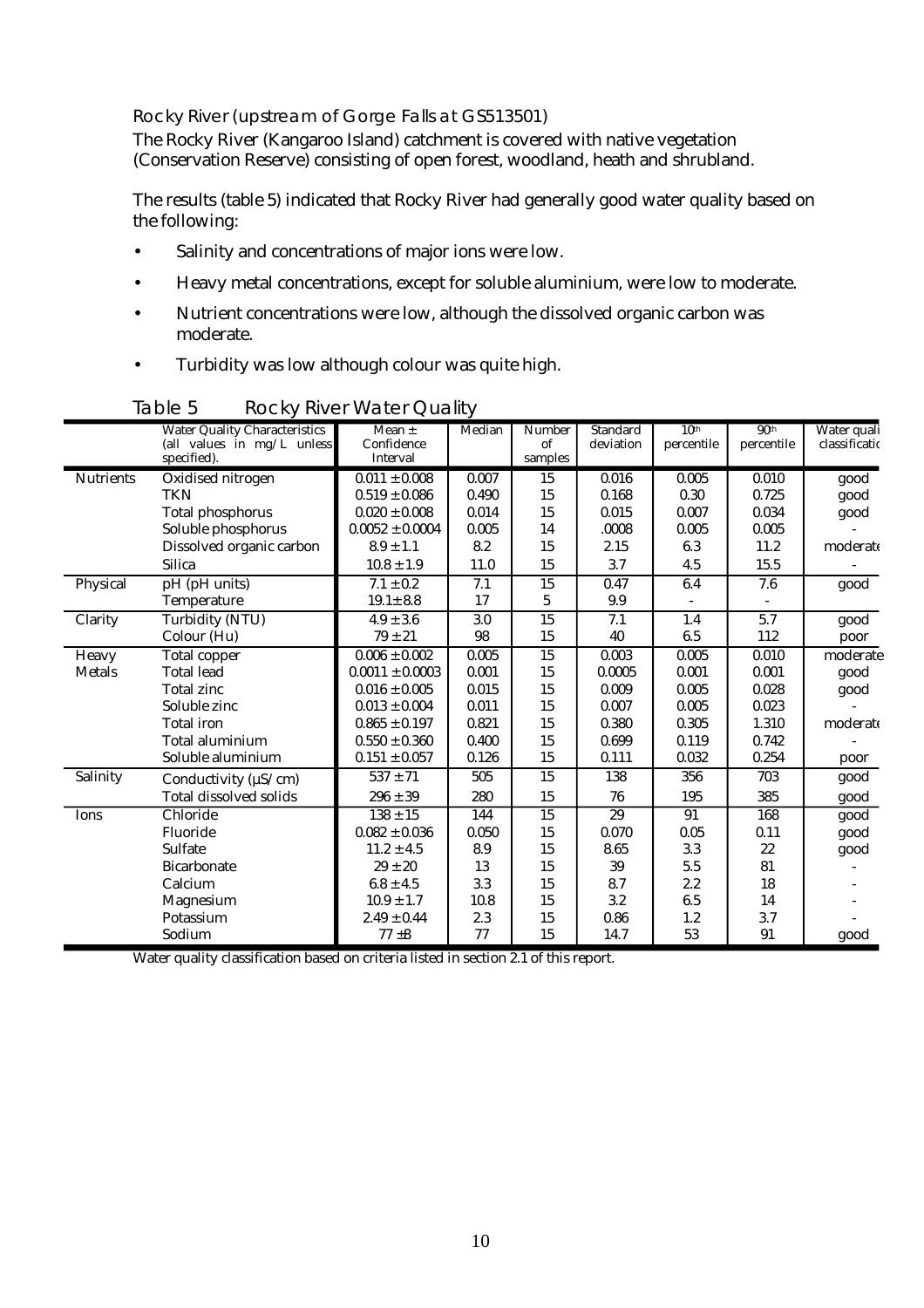#### Hindmarsh River (Hindmarsh Valley at GS501500)

The Hindmarsh River catchment includes the land uses of sheep and cattle grazing, dairy farming and, covering a small area, remnant open woodland and pine forestry.

The results (table 6) indicated that the Hindmarsh River had generally moderate water quality based on the following:

- Water was highly coloured.
- Copper, iron and soluble aluminium concentrations were elevated and at times exceeded national criteria.
- Concentrations of nutrients (nitrogen and phosphorus) and some ions (chloride and sodium) were elevated.
- Based on salinity concentrations water quality was classified as moderate.
- Dissolved oxygen concentrations were low at times.

|                  | <b>Water Quality Characteristics</b> | Mean $\pm$          | Median | <b>Number</b>   | <b>Standard</b> | 10 <sup>th</sup> | 90 <sup>th</sup> | Water quali   |
|------------------|--------------------------------------|---------------------|--------|-----------------|-----------------|------------------|------------------|---------------|
|                  | (all values in mg/L unless           | Confidence          |        | of              | deviation       | percentile       | percentile       | classificatio |
|                  | specified).                          | Interval            |        | samples         |                 |                  |                  |               |
| <b>Nutrients</b> | Oxidised nitrogen                    | $0.145 \pm 0.070$   | 0.031  | $\overline{22}$ | 0.166           | 0.006            | 0.40             | moderate      |
|                  | <b>TKN</b>                           | $0.964 \pm 0.268$   | 0.745  | 22              | 0.630           | 0.466            | 1.61             | moderate      |
|                  | <b>Total phosphorus</b>              | $0.132 \pm 0.051$   | 0.088  | 22              | 0.120           | 0.038            | 0.23             | moderate      |
|                  | Soluble phosphorus                   | $0.048 \pm 0.017$   | 0.032  | 22              | 0.039           | 0.018            | 0.092            |               |
|                  | Dissolved organic carbon             | $9.94 \pm 1.48$     | 8.5    | 23              | 3.56            | 6.3              | 15.3             | moderate      |
|                  | <b>Silica</b>                        | $12.8 \pm 1.9$      | 12.5   | 22              | 4.39            | 8.0              | 19.4             |               |
| Physical         | pH (pH units)                        | $7.9 \pm 0.1$       | 7.9    | $\overline{22}$ | 0.23            | 7.7              | 8.2              | good          |
|                  | Temperature (deg C)                  | $13.4 \pm 2.0$      | 13     | 18              | 4.41            | 7.8              | 17.2             |               |
|                  | Dissolved oxygen                     | $9.6 \pm 1.0$       | 9.6    | 21              | 2.34            | 5.3              | 12.8             | moderate      |
| Clarity          | <b>Turbidity (NTU)</b>               | $13.2 \pm 8.5$      | 6.1    | $\overline{23}$ | 20.4            | 3.0              | 26.8             | moderate      |
|                  | Colour (Hu)                          | $95.5 \pm 19.6$     | 79     | 23              | 47              | 52               | 168              | poor          |
| Heavy            | Total copper                         | $0.0075 \pm 0.0017$ | 0.005  | $\overline{22}$ | 0.0041          | 0.005            | 0.013            | moderate      |
| <b>Metals</b>    | <b>Total lead</b>                    | $0.0015 \pm 0.0004$ | 0.001  | 22              | 0.0010          | 0.001            | 0.003            | good          |
|                  | <b>Total zinc</b>                    | $0.0274 \pm 0.0062$ | 0.023  | 22              | 0.015           | 0.012            | 0.046            | good          |
|                  | Soluble zinc                         | $0.0250 \pm 0.0056$ | 0.023  | 22              | 0.013           | 0.011            | 0.042            |               |
|                  | <b>Total iron</b>                    | $1.71 \pm 0.37$     | 1.51   | 22              | 0.88            | 0.68             | 2.7              | poor          |
|                  | Total aluminium                      | $0.82 \pm 0.46$     | 0.33   | 22              | 1.07            | 0.096            | 2.08             |               |
|                  | Soluble aluminium                    | $0.22 \pm 0.17$     | 0.08   | 22              | 0.40            | 0.034            | 0.39             | moderate      |
| Salinity         | Conductivity ( $\mu$ S/cm)           | $984 \pm 129$       | 994    | 22              | 305             | 535              | 1338             | moderate      |
|                  | <b>Total dissolved solids</b>        | $541 \pm 71$        | 550    | 22              | 169             | 292              | 738              | moderate      |
| Ions             | Chloride                             | $234 \pm 34$        | 236    | $\overline{22}$ | 80              | 117              | 331              | moderate      |
|                  | Fluoride                             | $0.28 \pm 0.03$     | 0.27   | 22              | 0.067           | 0.192            | 0.37             | good          |
|                  | <b>Sulfate</b>                       | $20.8 \pm 3.3$      | 17.5   | 22              | 7.9             | 13.4             | 33               | good          |
|                  | <b>Bicarbonate</b>                   | $118 \pm 18$        | 114    | 22              | 44              | 60               | 188              |               |
|                  | Calcium                              | $24.5 \pm 3.1$      | 25.8   | 22              | 7.3             | 13               | 33               |               |
|                  | <b>Magnesium</b>                     | $18.6 \pm 2.1$      | 19.2   | 22              | 5.1             | 10               | 23               |               |
|                  | Potassium                            | $5.66 \pm 0.76$     | 5.3    | $22\,$          | 1.8             | 3.7              | 7.2              |               |
|                  | Sodium                               | $144 \pm 21$        | 140    | 22              | 50              | 71               | 207              | moderate      |

Table 6 Hindmarsh River Water Quality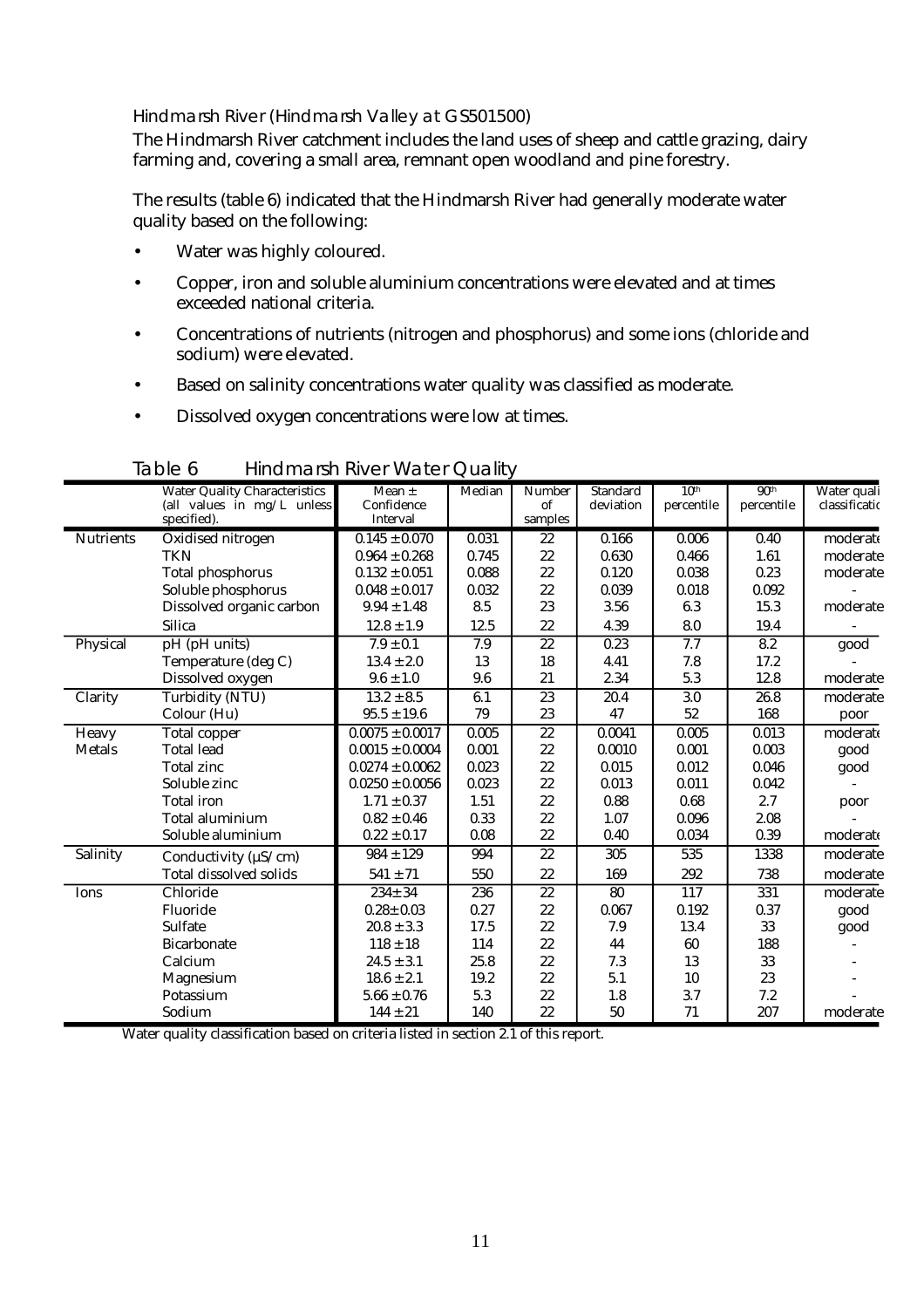Myponga River (upstream of reservoir and road bridge at GS502502)

The Myponga River catchment is mainly used for dairy farming and stock grazing. Some remnant open forest and woodland remains.

The results (table 7) indicated that the Myponga River had generally moderate to good water quality based on the following:

- Copper, iron and soluble aluminium concentrations were elevated.
- Dissolved oxygen concentrations were low at times.
- Nutrient (nitrogen and phosphorus) levels were moderate.
- Water colour was quite high.
- Turbidity was low.
- Water quality based on salinity and concentrations of major ions was classified as good.

|                  | <u>ັ່ງ</u><br><b>Water Quality Characteristics</b> | Mean $\pm$          | Median | <b>Number</b>   | <b>Standard</b> | 10 <sup>th</sup> | 90 <sup>th</sup> | Water quali   |
|------------------|----------------------------------------------------|---------------------|--------|-----------------|-----------------|------------------|------------------|---------------|
|                  | (all values in mg/L unless                         | Confidence          |        | of              | deviation       | percentile       | percentile       | classificatio |
|                  | specified).                                        | Interval            |        | samples         |                 |                  |                  |               |
| <b>Nutrients</b> | Oxidised nitrogen                                  | $0.058 \pm 0.024$   | 0.042  | 26              | 0.063           | 0.005            | 0.136            | moderate      |
|                  | <b>TKN</b>                                         | $0.903 \pm 0.142$   | 0.850  | 26              | 0.362           | 0.460            | 1.37             | moderate      |
|                  | <b>Total phosphorus</b>                            | $0.090 \pm 0.021$   | 0.069  | 26              | 0.054           | 0.038            | 0.165            | moderate      |
|                  | Soluble phosphorus                                 | $0.023 \pm 0.008$   | 0.018  | 26              | 0.020           | 0.006            | 0.038            |               |
|                  | Dissolved organic carbon                           | $10.1 \pm 1.3$      | 9.6    | 26              | 3.4             | 4.9              | 15.14            | moderate      |
|                  | <b>Silica</b>                                      | $8.5 \pm 1.1$       | 8.0    | 26              | 2.7             | 4.0              | 12.0             |               |
| Physical         | pH (pH units)                                      | $7.1 \pm 0.1$       | 7.2    | 26              | 0.20            | 6.8              | 7.4              | good          |
|                  | Temperature (deg C)                                | $12.7 \pm 1.7$      | 12.5   | 20              | 3.7             | 8.0              | 16.0             |               |
|                  | Dissolved oxygen                                   | $7.1 \pm 0.9$       | 7.2    | 25              | 2.3             | 4.1              | 9.9              | moderate      |
| Clarity          | Turbidity (NTU)                                    | $9.8 \pm 2.1$       | 9.3    | 26              | 5.3             | 3.9              | 16.8             | good          |
|                  | Colour (Hu)                                        | $90 \pm 17$         | 86     | 26              | 43              | 34               | 162              | poor          |
| Heavy            | <b>Total copper</b>                                | $0.009 \pm 0.003$   | 0.006  | $\overline{26}$ | 0.007           | 0.005            | 0.018            | moderate      |
| <b>Metals</b>    | <b>Total lead</b>                                  | $0.0012 \pm 0.0002$ | 0.001  | 26              | 0.0005          | 0.001            | 0.002            | good          |
|                  | <b>Total zinc</b>                                  | $0.025 \pm 0.005$   | 0.023  | 26              | 0.013           | 0.010            | 0.042            | good          |
|                  | Soluble zinc                                       | $0.019 \pm 0.004$   | 0.020  | 26              | 0.010           | 0.007            | 0.033            |               |
|                  | <b>Total</b> iron                                  | $1.78 \pm 0.33$     | 1.77   | 26              | 0.86            | 0.67             | 2.71             | poor          |
|                  | Total aluminium                                    | $0.56 \pm 0.17$     | 0.35   | 26              | 0.44            | 0.13             | 1.16             |               |
|                  | Soluble aluminium                                  | $0.114 \pm 0.039$   | 0.078  | 26              | 0.100           | 0.029            | 0.255            | moderate      |
| Salinity         | Conductivity ( $\mu$ S/cm)                         | $653 + 73$          | 634    | 26              | 186             | 450              | 830              | good          |
|                  | <b>Total dissolved solids</b>                      | $358 \pm 40$        | 350    | 26              | 102             | 246              | 456              | good          |
| Ions             | Chloride                                           | $163 \pm 18$        | 155    | 26              | 46              | 107              | 217              | good          |
|                  | Fluoride                                           | $0.131 \pm 0.015$   | 0.120  | 26              | 0.038           | 0.092            | 0.180            | good          |
|                  | Sulfate                                            | $17.8 \pm 3.7$      | 15.9   | 26              | 9.6             | 6                | 32               | good          |
|                  | <b>Bicarbonate</b>                                 | $51 \pm 15$         | 38.5   | 26              | 39              | 26               | 81               |               |
|                  | Calcium                                            | $18.7 \pm 4.5$      | 17.3   | 26              | 11.4            | 11               | 22               |               |
|                  | Magnesium                                          | $15.6 \pm 1.9$      | 13.9   | 26              | 5.0             | 11               | 22               |               |
|                  | Potassium                                          | $3.8 \pm 0.6$       | 3.6    | 26              | 1.5             | 2.0              | 5.9              |               |
|                  | Sodium                                             | $82 \pm 8$          | 80     | 26              | 21              | 58               | 104              | good          |

Table 7 Myponga River Water Quality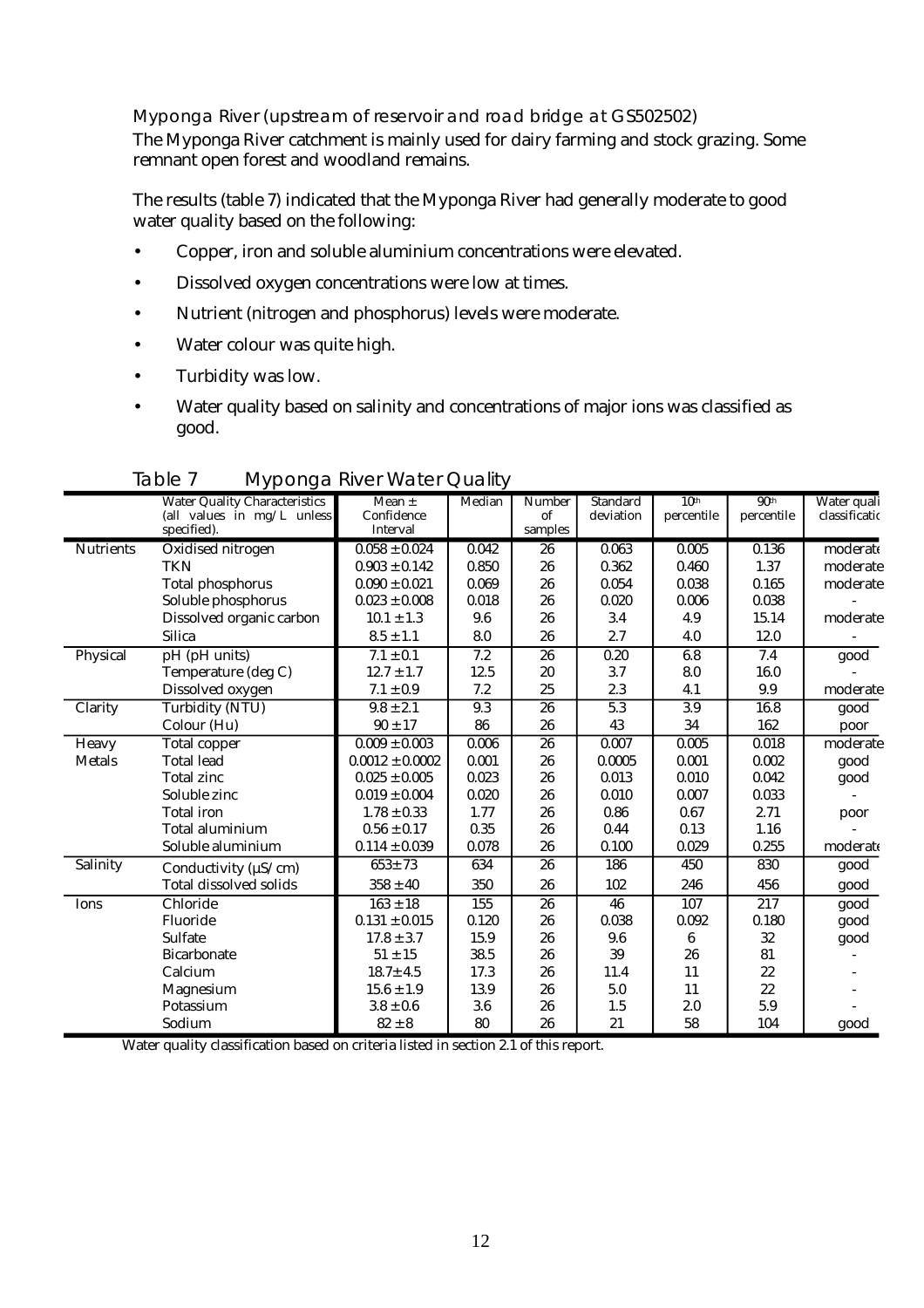#### Finniss River (4 km east of Yundi at GS426504)

The Finniss River catchment land uses include forestry, dairy farming and mixed agriculture. Some remnant woodland, open forest and shrubland remains. Agricultural runoff is likely to impact on water quality. The Finniss discharges into Lake Alexandrina.

The results (table 8) indicated that the Finniss River had generally moderate water quality based on the following:

- Copper, iron, zinc and soluble aluminium concentrations were elevated.
- Water colour was high and turbidity was moderate.
- Dissolved oxygen concentrations were low at times.
- Salinity and concentrations of some major ions (chloride and sodium) were slightly elevated.
- Nutrients (nitrogen and phosphorus) were present in moderate concentrations.

|                  | <b>Water Quality Characteristics</b> | Mean $\pm$          | Median | Number          | Standard        | 10 <sup>th</sup> | 90 <sup>th</sup> | Water quali   |
|------------------|--------------------------------------|---------------------|--------|-----------------|-----------------|------------------|------------------|---------------|
|                  | (all values in mg/L unless           | Confidence          |        | of              | deviation       | percentile       | percentile       | classificatio |
|                  | specified).                          | Interval            |        | samples         |                 |                  |                  |               |
| <b>Nutrients</b> | Oxidised nitrogen                    | $0.082 \pm 0.038$   | 0.050  | 22              | 0.089           | 0.005            | 0.191            | moderate      |
|                  | <b>TKN</b>                           | $0.91 \pm 0.19$     | 0.79   | 22              | 0.454           | 0.41             | 1.56             | moderate      |
|                  | <b>Total phosphorus</b>              | $0.069 \pm 0.023$   | 0.052  | 22              | 0.055           | 0.021            | 0.148            | moderate      |
|                  | Soluble phosphorus                   | $0.012 \pm 0.005$   | 0.005  | 22              | 0.012           | 0.005            | 0.027            |               |
|                  | Dissolved organic carbon             | $9.04 \pm 1.65$     | 7.95   | 22              | 3.86            | 4.38             | 14.48            | moderate      |
|                  | <b>Silica</b>                        | $9.4 \pm 1.4$       | 10.0   | 22              | 3.18            | 5.2              | 13.0             |               |
| Physical         | pH (pH units)                        | $7.4 \pm 0.1$       | 7.4    | $\overline{22}$ | 0.27            | 6.9              | 7.6              | good          |
|                  | Temperature (deg C)                  | $13.9 \pm 2.0$      | 12.5   | 22              | 4.67            | 8.2              | 19.8             |               |
|                  | Dissolved oxygen                     | $8.6 \pm 1.4$       | 9.1    | 18              | 2.9             | 4.3              | 12.0             | moderate      |
| Clarity          | <b>Turbidity (NTU)</b>               | $12.5 \pm 5.5$      | 7.8    | $\overline{22}$ | 12.8            | 3.0              | 27.2             | moderate      |
|                  | Colour (Hu)                          | $68 \pm 10$         | 50.5   | 22              | 46.9            | 22               | 142              | poor          |
| Heavy            | <b>Total</b> copper                  | $0.009 \pm 0.003$   | 0.005  | $\overline{22}$ | 0.007           | 0.005            | 0.020            | moderate      |
| <b>Metals</b>    | <b>Total lead</b>                    | $0.0015 \pm 0.0004$ | 0.001  | 22              | 0.0010          | 0.001            | 0.003            | good          |
|                  | <b>Total zinc</b>                    | $0.047 \pm 0.015$   | 0.034  | 22              | 0.036           | 0.017            | 0.076            | moderate      |
|                  | Soluble zinc                         | $0.032 \pm 0.009$   | 0.025  | 22              | 0.020           | 0.015            | 0.056            |               |
|                  | <b>Total</b> iron                    | $1.323 \pm 0196$    | 1.380  | 22              | 0.459           | 0.646            | 1.946            | poor          |
|                  | Total aluminium                      | $0.496\pm0.275$     | 0.179  | 22              | 0.647           | 0.062            | 1.10             |               |
|                  | Soluble aluminium                    | $0.092 \pm 0.039$   | 0.045  | 22              | 0.092           | 0.024            | 0.232            | moderate      |
| Salinity         | Conductivity ( $\mu$ S/cm)           | $1227 \pm 147$      | 1200   | 22              | 346             | 645              | 1636             | moderate      |
|                  | <b>Total dissolved solids</b>        | $672 \pm 80$        | 660    | 22              | 187             | 358              | 898              | moderate      |
| Ions             | Chloride                             | $314 \pm 42$        | 309    | $\overline{22}$ | $\overline{98}$ | 164              | 435              | poor          |
|                  | Fluoride                             | $0.244 \pm 0.032$   | 0.235  | 22              | 0.076           | 0.16             | 0.298            | good          |
|                  | <b>Sulfate</b>                       | $31 \pm 5$          | 29     | 22              | 12              | 17               | 46               | good          |
|                  | <b>Bicarbonate</b>                   | $102 \pm 12$        | 104    | 22              | 29.3            | 52               | 134              |               |
|                  | Calcium                              | $35\pm5$            | 37     | 22              | 11.0            | 17.4             | 47               |               |
|                  | Magnesium                            | $32 \pm 5$          | 33     | 22              | 10.9            | 16.3             | 44               |               |
|                  | Potassium                            | $4.8\pm0.4$         | 4.5    | 22              | 1.1             | 3.8              | 5.5              |               |
|                  | Sodium                               | $159 \pm 19$        | 155    | 22              | 45              | 81               | 208              | moderate      |

Table 8 Finniss River Water Quality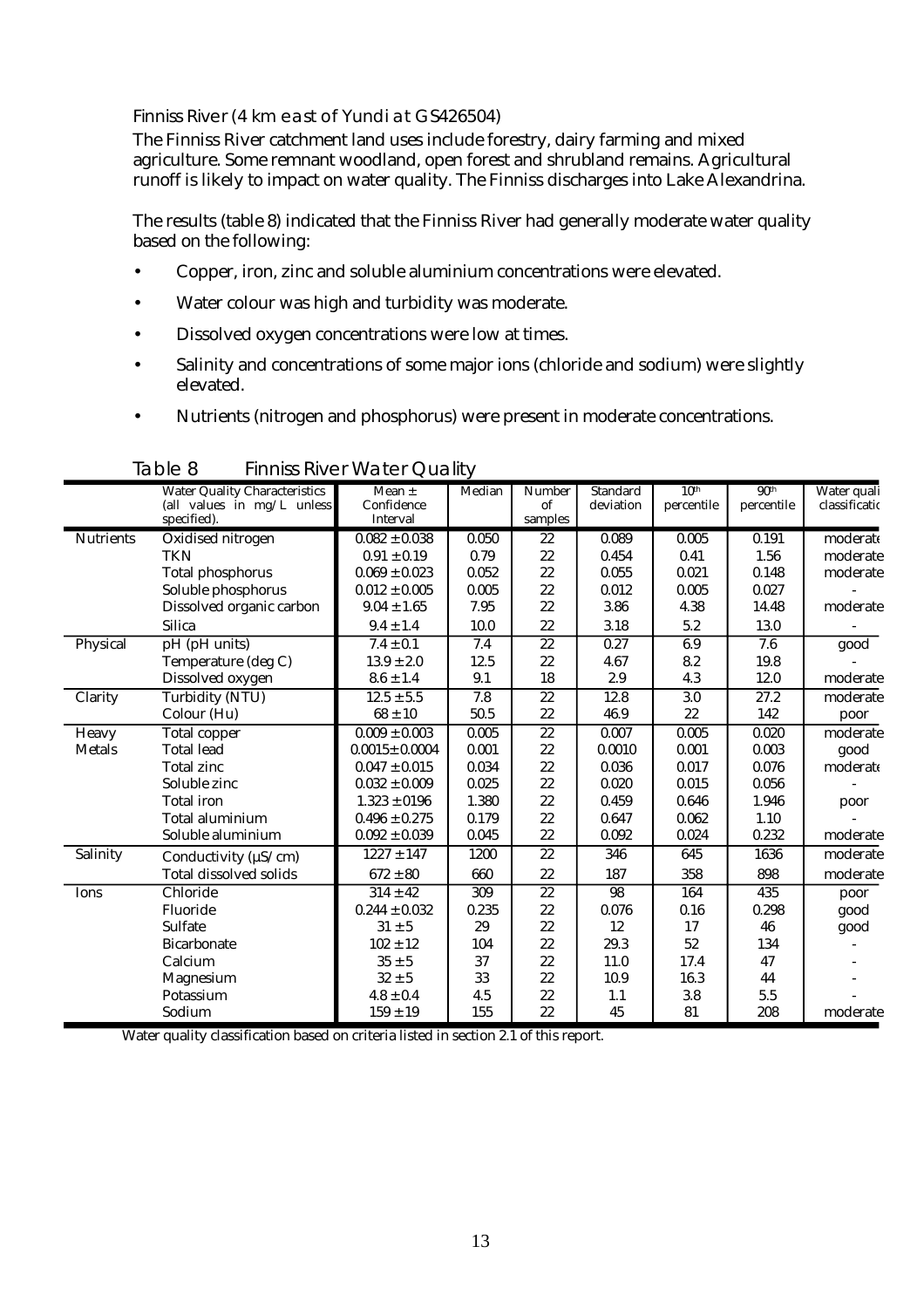#### Bremer River (near Hartley at GS426533)

The Bremer River catchment land uses include sheep grazing and cropping. Pockets of remnant open forest, woodland and scrub still remain. The river discharges into Lake Alexandrina which, along with Lake Albert, has been the subject of a separate monitoring programme (EPA 1997a).

The results (table 9) indicated that the Bremer River had generally poor to moderate water quality based on the following:

- Salinity and concentrations of some major ions (sodium and chloride) were quite high.
- Copper, zinc and soluble aluminium concentrations were elevated.
- Dissolved oxygen concentrations were low at times.
- Water clarity (turbidity and colour) was moderate.
- Concentrations of nutrients (nitrogen and phosphorus) were elevated.

|                  | <b>Water Quality Characteristics</b> | Mean $\pm$          | Median | Number          | <b>Standard</b> | 10 <sup>th</sup> | 90 <sup>th</sup> | Water quali   |
|------------------|--------------------------------------|---------------------|--------|-----------------|-----------------|------------------|------------------|---------------|
|                  | (all values in $mg/L$ unless         | Confidence          |        | of              | deviation       | percentile       | percentile       | classificatio |
|                  | specified).                          | Interval            |        | samples         |                 |                  |                  |               |
| <b>Nutrients</b> | Oxidised nitrogen                    | $1.24 \pm 0.75$     | 0.38   | 22              | 1.75            | 0.006            | 3.20             | poor          |
|                  | <b>TKN</b>                           | $1.32 \pm 0.37$     | 1.11   | 22              | 0.876           | 0.71             | 1.60             | moderate      |
|                  | <b>Total phosphorus</b>              | $0.148 \pm 0.096$   | 0.094  | 22              | 0.226           | 0.027            | 0.234            | moderate      |
|                  | Soluble phosphorus                   | $0.036 \pm 0.022$   | 0.009  | 22              | 0.052           | 0.005            | 0.098            |               |
|                  | Dissolved organic carbon             | $8.49 \pm 0.73$     | 8.40   | 22              | 1.72            | 6.4              | 9.8              | good          |
|                  | <b>Silica</b>                        | $2.59\pm1.04$       | 1.0    | 22              | 2.4             | 1.0              | 6.6              |               |
| Physical         | pH (pH units)                        | $7.9 \pm 0.1$       | 7.9    | $\overline{22}$ | 0.27            | 7.4              | 8.2              | good          |
|                  | Temperature (deg C)                  | $14.5 \pm 3.9$      | 13.0   | 15              | 4.5             | 10.5             | 21               |               |
|                  | Dissolved oxygen                     | $8.3 \pm 1.0$       | 8.3    | 20              | 2.2             | 5.4              | 11.3             | moderate      |
| Clarity          | <b>Turbidity (NTU)</b>               | $26 \pm 39$         | 4.1    | $\overline{22}$ | $\overline{92}$ | 2.34             | $\overline{21}$  | moderate      |
|                  | Colour (Hu)                          | $28 \pm 7$          | 23     | 22              | 16              | 18               | 37               | moderate      |
| <b>Heavy</b>     | Total copper                         | $0.012 \pm 0.005$   | 0.009  | $\overline{22}$ | 0.012           | 0.005            | 0.018            | moderate      |
| <b>Metals</b>    | <b>Total lead</b>                    | $0.0018 \pm 0.0012$ | 0.001  | 22              | 0.003           | 0.001            | 0.002            | good          |
|                  | <b>Total zinc</b>                    | $0.117 \pm 0.028$   | 0.117  | 22              | 0.064           | 0.041            | 0.176            | poor          |
|                  | Soluble zinc                         | $0.091 \pm 0.022$   | 0.081  | 22              | 0.051           | 0.029            | 0.140            |               |
|                  | <b>Total iron</b>                    | $0.725 \pm 0.782$   | 0.228  | 22              | 1.835           | 0.103            | 0.875            | good          |
|                  | Total aluminium                      | $0.849 \pm 0.834$   | 0.216  | 22              | 1.955           | 0.086            | 1.87             |               |
|                  | Soluble aluminium                    | $0.093 \pm 0.030$   | 0.073  | 22              | 0.071           | 0.027            | 0.162            | moderate      |
| Salinity         | Conductivity ( $\mu$ S/cm)           | $3361 \pm 420$      | 3475   | 22              | 987             | 1518             | 3984             | poor          |
|                  | <b>Total dissolved solids</b>        | $1871 \pm 236$      | 1900   | 22              | 554             | 840              | 2200             | poor          |
| Ions             | Chloride                             | $863 \pm 121$       | 889    | $\overline{22}$ | 285             | 352              | 1060             | poor          |
|                  | Fluoride                             | $0.951 \pm 0.113$   | 0.970  | 22              | 0.266           | 0.436            | 1.218            | good          |
|                  | Sulfate                              | $215 \pm 25$        | 215    | 22              | 58              | 105              | 279              | good          |
|                  | <b>Bicarbonate</b>                   | $254 \pm 44$        | 253    | 22              | 104             | 122              | 344              |               |
|                  | Calcium                              | $84 \pm 9.2$        | 83     | 22              | 22              | 41               | 103              |               |
|                  | <b>Magnesium</b>                     | $75 \pm 10$         | 76     | 22              | 23              | 31               | 92               |               |
|                  | Potassium                            | $23 \pm 2.9$        | 22     | 22              | 6.9             | 15               | 32               |               |
|                  | Sodium                               | $502 \pm 75$        | 506    | 22              | 176             | 207              | 625              | poor          |

Table 9 Bremer River Water Quality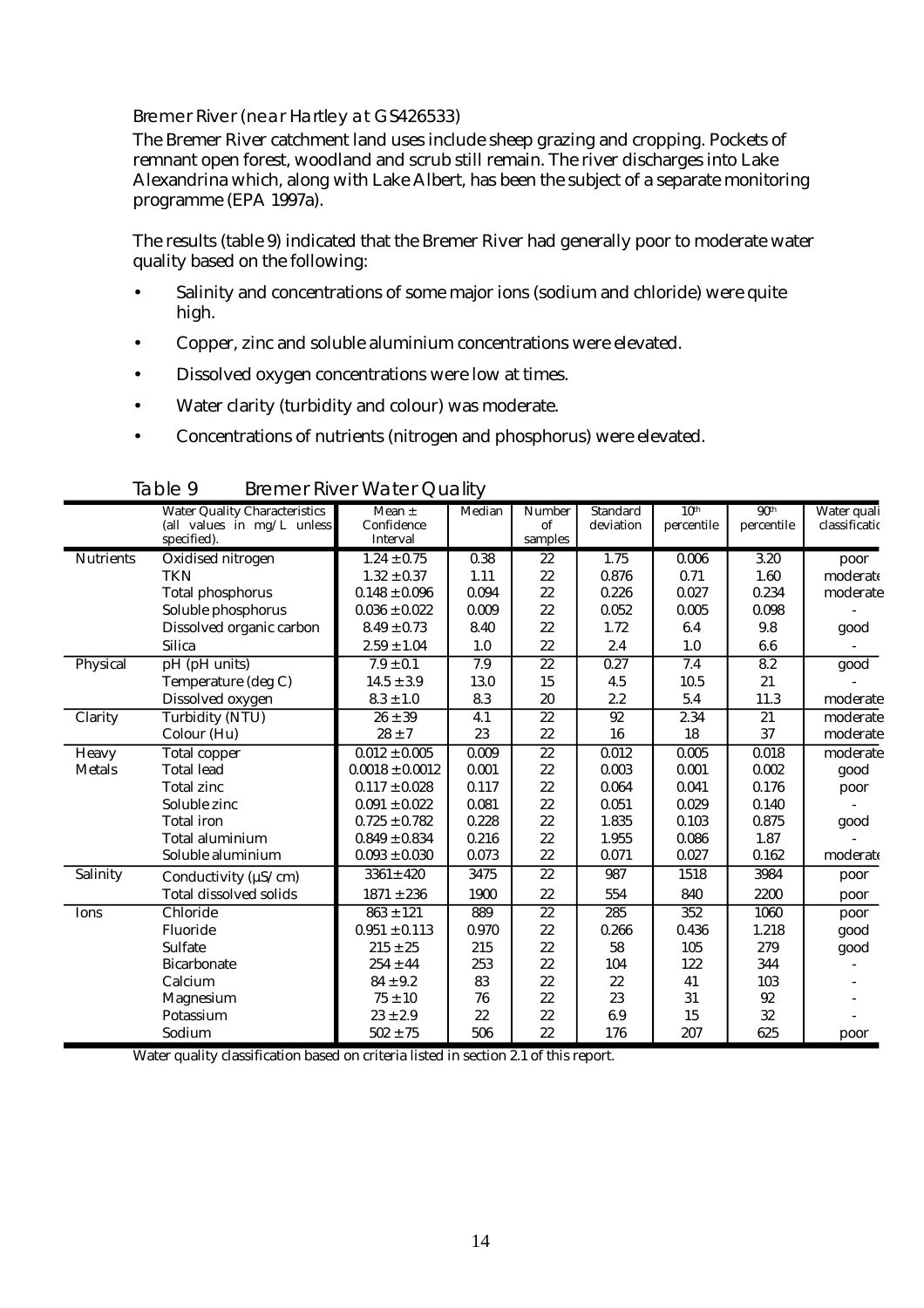#### Scott Creek (Scotts Bottom at GS 503502)

The Scott Creek catchment includes cattle grazing, hobby farming and some remnant open forests and woodlands.

The results (table 10) indicated that Scott Creek had generally good to moderate water quality based on the following:

- Copper, zinc, iron and soluble aluminium concentrations were elevated.
- Dissolved oxygen concentrations were low at times.
- Water was coloured.
- Water quality based on salinity and concentrations of some ions (chloride and sodium) was moderate.
- Concentrations of nutrients were generally quite low.
- Turbidity was low.

|                  | <b>Water Quality Characteristics</b> | Mean $\pm$          | Median | Number          | Standard  | 10 <sup>th</sup> | 90 <sup>th</sup> | Water quali   |
|------------------|--------------------------------------|---------------------|--------|-----------------|-----------|------------------|------------------|---------------|
|                  | (all values in mg/L unless           | Confidence          |        | of              | deviation | percentile       | percentile       | classificatio |
|                  | specified).                          | Interval            |        | samples         |           |                  |                  |               |
| <b>Nutrients</b> | Oxidised nitrogen                    | $0.032 \pm 0.018$   | 0.012  | 22              | 0.042     | 0.005            | 0.070            | good          |
|                  | <b>TKN</b>                           | $0.544 \pm 0.118$   | 0.415  | 22              | 0.277     | 0.270            | 0.910            | good          |
|                  | <b>Total phosphorus</b>              | $0.051\pm0.016$     | 0.043  | 22              | 0.038     | 0.028            | 0.054            | good          |
|                  | Soluble phosphorus                   | $0.015 \pm 0.004$   | 0.012  | 22              | 0.010     | 0.006            | 0.024            |               |
|                  | Dissolved organic carbon             | $6.47 \pm 1.16$     | 5.60   | 21              | 2.66      | 3.6              | 10.9             | moderat       |
|                  | <b>Silica</b>                        | $15.4 \pm 1.6$      | 13.0   | 22              | 3.8       | 11.2             | 20.8             |               |
| Physical         | pH (pH units)                        | $7.8 \pm 0.1$       | 7.9    | 22              | 0.2       | 7.6              | 8.0              | good          |
|                  | Temperature (deg C)                  | $14.1 \pm 1.5$      | 14.0   | 19              | 3.4       | 8.9              | 17.2             |               |
|                  | Dissolved oxygen                     | $8.0 \pm 0.8$       | 7.8    | 21              | 2.0       | 4.5              | 10.0             | moderate      |
| Clarity          | <b>Turbidity (NTU)</b>               | $3.8 \pm 1.3$       | 3.0    | 23              | 3.2       | 1.1              | 7.67             | good          |
|                  | Colour (Hu)                          | $46 \pm 13$         | 32     | 23              | 32        | 21               | 90               | moderate      |
| Heavy            | Total copper                         | $0.012 \pm 0.008$   | 0.005  | $\overline{22}$ | 0.020     | 0.005            | 0.018            | moderate      |
| <b>Metals</b>    | <b>Total lead</b>                    | $0.0013 \pm 0.0002$ | 0.001  | 22              | 0.0004    | 0.001            | 0.002            | good          |
|                  | <b>Total zinc</b>                    | $0.047 \pm 0.011$   | 0.041  | 22              | 0.026     | 0.020            | 0.073            | moderat       |
|                  | Soluble zinc                         | $0.037 \pm 0.006$   | 0.034  | 22              | 0.015     | 0.020            | 0.060            |               |
|                  | <b>Total</b> iron                    | $0.514 \pm 0.152$   | 0.376  | 22              | 0.357     | 0.140            | 1.07             | moderate      |
|                  | Total aluminium                      | $0.233 \pm 0.120$   | 0.096  | 22              | 0.282     | 0.047            | 0.717            |               |
|                  | Soluble aluminium                    | $0.093 \pm 0.050$   | 0.038  | 22              | 0.117     | 0.023            | 0.292            | moderate      |
| Salinity         | Conductivity ( $\mu$ S/cm)           | $1200 \pm 185$      | 1260   | 22              | 434       | 540              | 1774             | moderate      |
|                  | <b>Total dissolved solids</b>        | $662 \pm 103$       | 695    | 22              | 242       | 294              | 976              | moderate      |
| Ions             | Chloride                             | $224 \pm 38$        | 230    | $\overline{22}$ | 90        | 94               | 340              | moderate      |
|                  | Fluoride                             | $0.542 \pm 0.073$   | 0.585  | 22              | 0.172     | 0.28             | 0.734            | good          |
|                  | <b>Sulfate</b>                       | $43.2 \pm 5.8$      | 45.1   | 22              | 13.6      | 20               | 57               | good          |
|                  | <b>Bicarbonate</b>                   | $285 \pm 51$        | 303    | 22              | 120       | 106              | 420              |               |
|                  | Calcium                              | $48 \pm 8.6$        | 48     | 22              | 20        | 17               | 72               |               |
|                  | Magnesium                            | $50\pm8$            | 51     | 22              | 20        | 18               | 71               |               |
|                  | Potassium                            | $5.6 \pm 0.6$       | 5.5    | 22              | 1.4       | 3.5              | 7.6              |               |
|                  | Sodium                               | $125 \pm 20$        | 123    | 22              | 46        | 57               | 184              | moderate      |

#### Table 10 Scott Creek Water Quality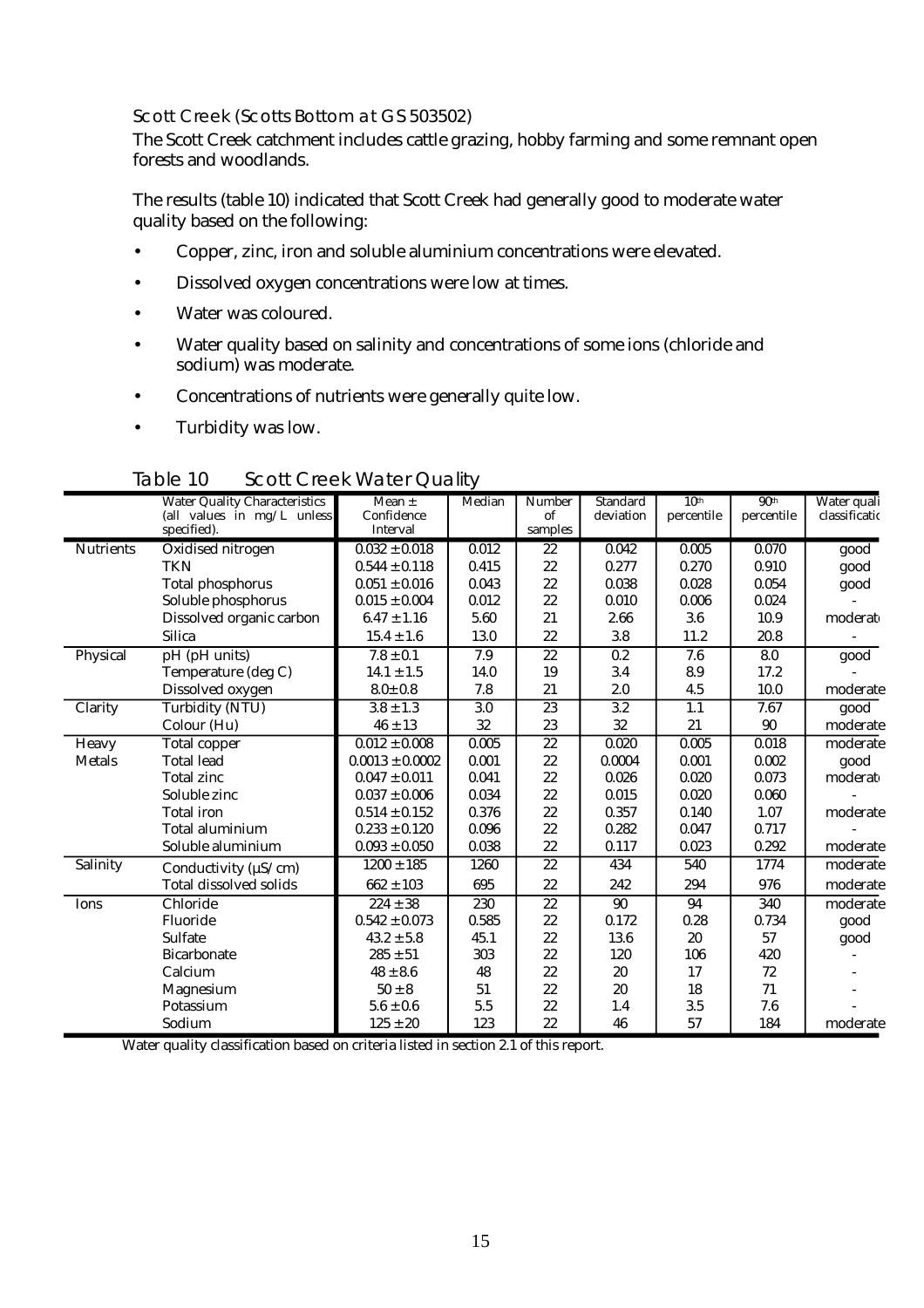#### First Creek (Waterfall Gully at GS504517)

The majority of the catchment of First Creek is covered by native vegetation (Cleland Conservation Park). Samples were taken at the Waterfall Gully gauge station.

The results (table 11) indicated that First Creek had generally good water quality based on the following:

- Salinity and concentrations of major ions were low.
- Water colour was slightly elevated but turbidity was low.
- Copper and soluble aluminium concentrations were slightly elevated but concentrations of other heavy metals were low.
- Concentrations of nutrients were low.

The slightly elevated colour, copper and soluble aluminium concentrations were probably indicative of background concentrations in the Mt Lofty ranges. The confidence intervals for the means were quite narrow indicating low variability in the quality of water from the upstream catchment.

|                  | <b>Water Quality Characteristics</b> | Mean $\pm$          | Median | <b>Number</b>   | <b>Standard</b>  | 10 <sup>th</sup> | 90 <sup>th</sup> | Water quali   |
|------------------|--------------------------------------|---------------------|--------|-----------------|------------------|------------------|------------------|---------------|
|                  | (all values in mg/L unless           | Confidence          |        | of              | deviation        | percentile       | percentile       | classificatio |
|                  | specified).                          | Interval            |        | samples         |                  |                  |                  |               |
| <b>Nutrients</b> | Oxidised nitrogen                    | $0.022 \pm 0.013$   | 0.010  | 25              | 0.032            | 0.005            | 0.043            | good          |
|                  | <b>TKN</b>                           | $0.274 \pm 0.055$   | 0.270  | 25              | 0.138            | 0.115            | 0.435            | good          |
|                  | <b>Total phosphorus</b>              | $0.009 \pm 0.001$   | 0.007  | 25              | 0.004            | 0.005            | 0.014            | good          |
|                  | Soluble phosphorus                   | $0.0050 \pm 0.0001$ | 0.005  | 24              | .0004            | 0.005            | 0.005            |               |
|                  | Dissolved organic carbon             | $4.82 \pm 0.90$     | 4.20   | 25              | 2.26             | 2.25             | 7.95             | good          |
|                  | <b>Silica</b>                        | $17.0 \pm 2.4$      | 18.0   | 25              | 6.2              | 6.5              | 23.5             |               |
| Physical         | pH (pH units)                        | $7.5 \pm 0.1$       | 7.5    | $\overline{25}$ | $\overline{0.3}$ | 7.1              | 7.7              | good          |
|                  | Temperature (deg C)                  | $13.0 \pm 1.4$      | 13.0   | 23              | 3.3              | 9.0              | 17               |               |
|                  | Dissolved oxygen                     | $9.93 \pm 0.73$     | 9.7    | 23              | 1.76             | 7.5              | 11.9             | good          |
| Clarity          | <b>Turbidity (NTU)</b>               | $3.6 \pm 2.7$       | 1.0    | 25              | 6.9              | 0.4              | 8.5              | good          |
|                  | Colour (Hu)                          | $47 \pm 11$         | 38     | 25              | 27               | 20               | 73               | moderate      |
| Heavy            | <b>Total copper</b>                  | $0.013 \pm 0.009$   | 0.005  | 25              | 0.022            | 0.005            | 0.018            | moderate      |
| <b>Metals</b>    | <b>Total lead</b>                    | $0.0013 \pm 0.0003$ | 0.001  | 25              | 0.0008           | 0.001            | 0.002            | good          |
|                  | <b>Total zinc</b>                    | $0.019 \pm 0.005$   | 0.016  | 25              | 0.014            | 0.005            | 0.031            | good          |
|                  | Soluble zinc                         | $0.015 \pm 0.004$   | 0.012  | 25              | 0.012            | 0.005            | 0.025            |               |
|                  | <b>Total</b> iron                    | $0.244 \pm 0.055$   | 0.223  | 25              | 0.138            | 0.102            | 0.360            | good          |
|                  | Total aluminium                      | $0.179 \pm 0.072$   | 0.117  | 25              | 0.180            | 0.045            | 0.401            |               |
|                  | Soluble aluminium                    | $0.100 \pm 0.027$   | 0.085  | 25              | 0.070            | 0.032            | 0.196            | moderate      |
| Salinity         | Conductivity ( $\mu$ S/cm)           | $307 \pm 34$        | 333    | 25              | 84               | 160              | 394              | good          |
|                  | <b>Total dissolved solids</b>        | $169 \pm 18$        | 180    | 25              | 46               | 88               | 220              | good          |
| Ions             | Chloride                             | $70 \pm 8$          | 76     | $\overline{25}$ | 20               | 37.5             | 91               | good          |
|                  | Fluoride                             | $0.130 \pm 0.060$   | 0.100  | 25              | 0.150            | 0.055            | 0.135            | good          |
|                  | Sulfate                              | $12 \pm 5$          | 9      | 25              | 11               | 7                | 15               | good          |
|                  | <b>Bicarbonate</b>                   | $25 \pm 4$          | 28     | 25              | 10               | 9                | 37               |               |
|                  | Calcium                              | $4.9 \pm 0.6$       | 5.0    | 25              | 1.6              | 2.4              | 6.3              |               |
|                  | Magnesium                            | $7.2 \pm 0.8$       | 7.8    | 25              | 2.1              | 3.8              | 9.0              |               |
|                  | Potassium                            | $3.1 \pm 0.3$       | 3.2    | 25              | 0.8              | $\boldsymbol{2}$ | 3.8              |               |
|                  | Sodium                               | $41 \pm 4$          | 44     | 25              | 11.1             | 22               | 51               | good          |

Table 11 First Creek Water Quality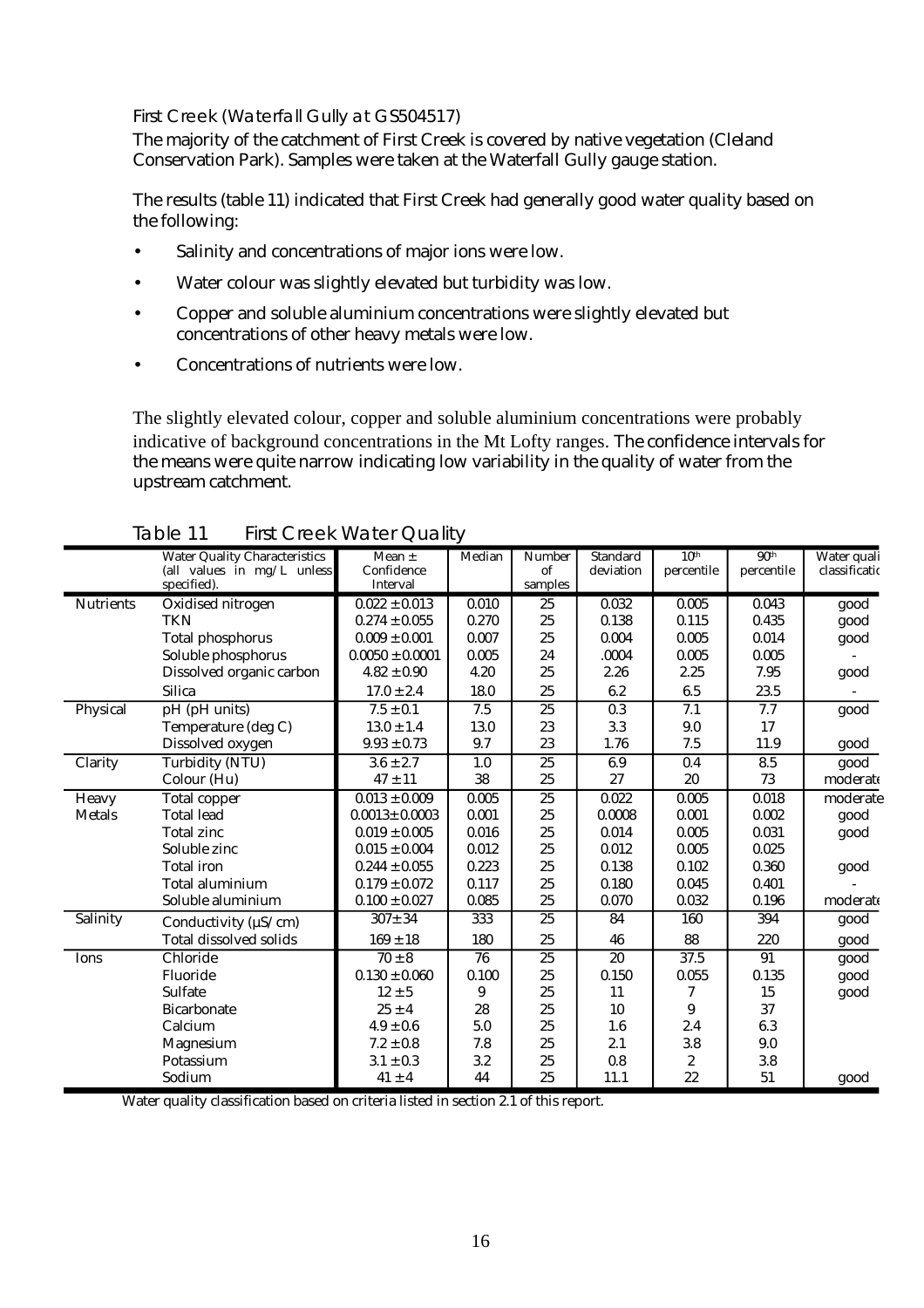#### River Torrens (Mt Pleasant at GS504512)

The River Torrens catchment includes the land uses of sheep and cattle grazing, hobby farming and urban development. Some remnant open forest and woodland remains.

The results (table 12) indicated that the River Torrens had generally moderate to poor water quality based on the following:

- Salinity and concentrations of some major ions (sodium and chloride) were quite high.
- Water colour and turbidity were often poor.
- Copper, iron, soluble aluminium and zinc concentrations were elevated.
- Concentrations of nutrients (including dissolved organic carbon) were quite high.
- Dissolved oxygen concentrations were low at times.

|                  | <b>Water Quality Characteristics</b> | Mean $\pm$                    | Median | <b>Number</b>   | Standard  | 10 <sup>th</sup> | 90 <sup>th</sup> | Water quali   |
|------------------|--------------------------------------|-------------------------------|--------|-----------------|-----------|------------------|------------------|---------------|
|                  | (all values in mg/L unless           | Confidence<br><b>Interval</b> |        | of              | deviation | percentile       | percentile       | classificatio |
|                  | specified).                          |                               |        | samples         |           |                  |                  |               |
| <b>Nutrients</b> | Oxidised nitrogen                    | $0.371 \pm 0.163$             | 0.285  | 26              | 0.416     | 0.005            | 0.948            | moderate      |
|                  | <b>TKN</b>                           | $2.313 \pm 0.532$             | 2.055  | 26              | 1.357     | 1.24             | 3.108            | moderate      |
|                  | <b>Total phosphorus</b>              | $0.508 \pm 0.164$             | 0.371  | 26              | 0.420     | 0.109            | 1.144            | poor          |
|                  | Soluble phosphorus                   | $0.275 \pm 0.104$             | 0.172  | 26              | 0.264     | 0.024            | 0.632            |               |
|                  | Dissolved organic carbon             | $18.0 \pm 1.8$                | 18.0   | 26              | 4.54      | 13.0             | 24.4             | poor          |
|                  | <b>Silica</b>                        | $4.84 \pm 1.65$               | 3.0    | 26              | 4.2       | 1.0              | 10.2             |               |
| Physical         | pH (pH units)                        | $7.93 \pm 0.24$               | 7.85   | 26              | 0.61      | 7.0              | 8.6              | good          |
|                  | Temperature (deg C)                  | $13.2 \pm 1.7$                | 13.0   | 20              | 3.8       | 9.0              | 18.0             |               |
|                  | Dissolved oxygen                     | $8.9 \pm 0.9$                 | 9.2    | 24              | 2.2       | 5.4              | 11.6             | moderate      |
| Clarity          | <b>Turbidity (NTU)</b>               | $18.3 \pm 8.7$                | 9.6    | $\overline{26}$ | 22.1      | $\overline{2.3}$ | 55.4             | poor          |
|                  | Colour (Hu)                          | $82 \pm 18$                   | 65     | 26              | 46        | 44               | 156              | poor          |
| Heavy            | <b>Total copper</b>                  | $0.012 \pm 0.007$             | 0.005  | 26              | 0.019     | 0.005            | 0.019            | moderate      |
| <b>Metals</b>    | <b>Total lead</b>                    | $0.0011 \pm 0.0002$           | 0.001  | 26              | 0.0005    | 0.001            | 0.001            | good          |
|                  | <b>Total zinc</b>                    | $0.077 \pm 0.051$             | 0.046  | 26              | 0.131     | 0.023            | 0.104            | moderate      |
|                  | Soluble zinc                         | $0.046 \pm 0.010$             | 0.038  | 26              | 0.025     | 0.018            | 0.074            |               |
|                  | <b>Total</b> iron                    | $1.058 \pm 0.318$             | 0.850  | 26              | 0.810     | 0.144            | 2.268            | moderate      |
|                  | Total aluminium                      | $0.721 \pm 0.336$             | 0.420  | 26              | 0.858     | 0.059            | 1.49             |               |
|                  | Soluble aluminium                    | $0.084 \pm 0.024$             | 0.062  | 26              | 0.062     | 0.030            | 0.150            | moderate      |
| Salinity         | Conductivity ( $\mu$ S/cm)           | $2756 \pm 434$                | 2835   | 26              | 1107      | 1144             | 3974             | poor          |
|                  | <b>Total dissolved solids</b>        | $1536 \pm 242$                | 1600   | 26              | 617       | 630              | 2200             | poor          |
| Ions             | Chloride                             | $755 \pm 131$                 | 782    | 26              | 334       | 299              | 1114             | poor          |
|                  | Fluoride                             | $0.74 \pm 0.13$               | 0.74   | 26              | 0.32      | 0.26             | 1.17             | good          |
|                  | Sulfate                              | $72 \pm 10$                   | 71     | 26              | 24.9      | 39               | 105              | good          |
|                  | <b>Bicarbonate</b>                   | $207 \pm 40$                  | 198    | 26              | 103       | 46               | 323              |               |
|                  | Calcium                              | $51 \pm 6$                    | 51     | 26              | 14.4      | 29               | 66               |               |
|                  | Magnesium                            | $65 \pm 10$                   | 67     | 26              | 26.8      | 28               | 94               |               |
|                  | Potassium                            | $11.3 \pm 2.3$                | 8.6    | 26              | 5.8       | 5.9              | 19               |               |
|                  | Sodium                               | $422 \pm 75$                  | 424    | 26              | 192       | 158              | 616              | poor          |

Table 12 River Torrens Water Quality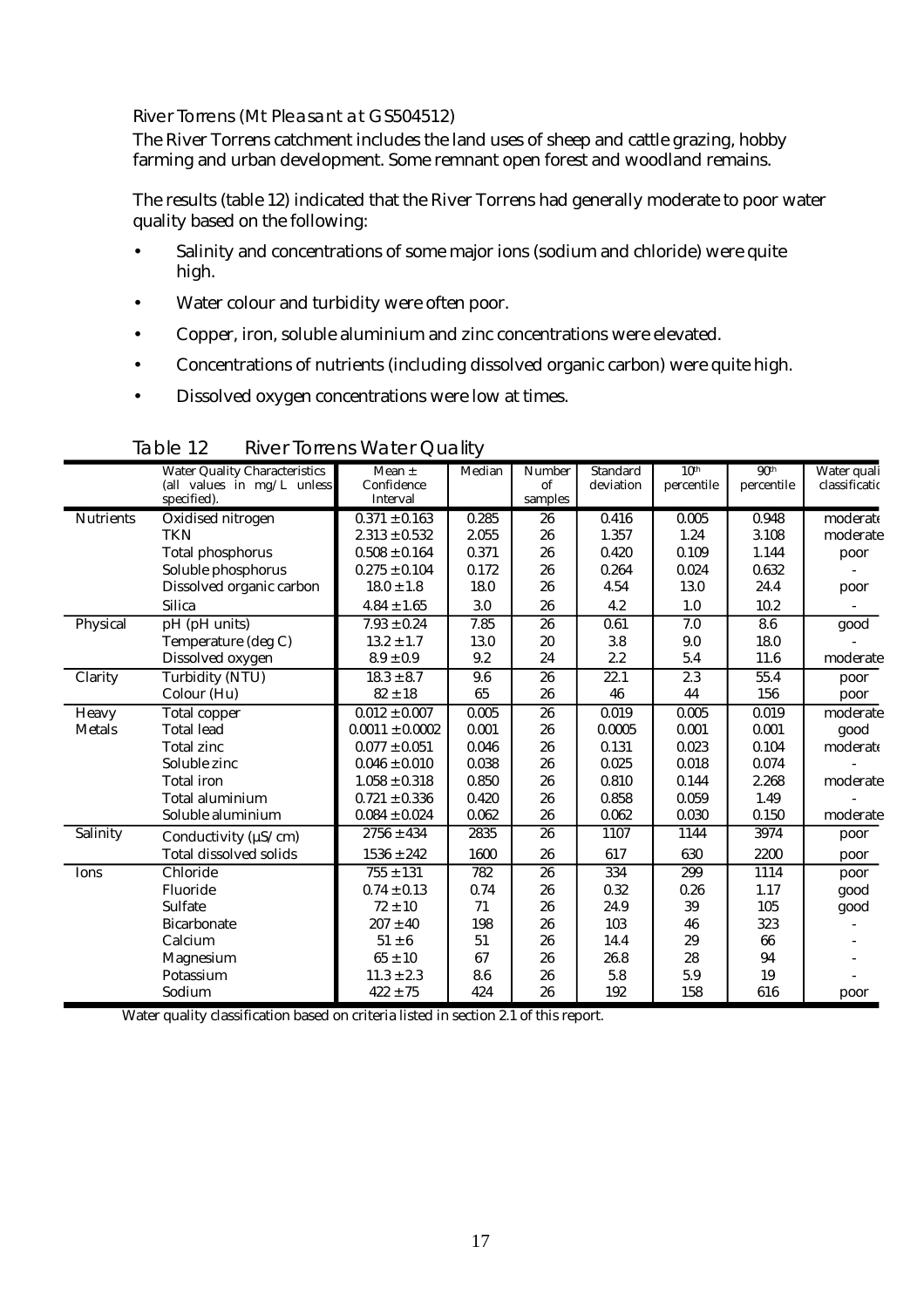#### Marne River (upstream of Cambrai at GS426529)

The Marne River catchment land uses include sheep grazing, cropping and viticulture. Some remnant low woodland vegetation remains. The Marne River drains from the eastern side of the Mt Lofty Ranges and discharges into the River Murray.

There were insufficient data to classify the water quality of the Marne River based on the criteria given in section 2.1. With the limited data available the results in Table 13 indicated that:

- Salinity concentrations were quite high.
- Nutrients (TKN and dissolved organic carbon) were elevated.
- Concentrations of major ions (chloride and sodium) were quite high.
- Turbidity was low but colour was elevated.
- Heavy metals were generally low.

There was little data available for the Marne River because of difficulties in obtaining regular samples. Steps have been recently made to overcome these problems.

|                  | <b>Water Quality Characteristics</b>      | Mean $\pm$                    | Median | <b>Number</b>           | <b>Standard</b>  | 10 <sup>th</sup>         | 90 <sup>th</sup> | Water quali   |
|------------------|-------------------------------------------|-------------------------------|--------|-------------------------|------------------|--------------------------|------------------|---------------|
|                  | (all values in mg/L unless<br>specified). | Confidence<br><b>Interval</b> |        | of<br>samples           | deviation        | percentile               | percentile       | classificatio |
| <b>Nutrients</b> | Oxidised nitrogen                         | $0.059 \pm 0.044$             | 0.036  | 8                       | 0.063            | $\overline{a}$           |                  |               |
|                  | <b>TKN</b>                                | $1.29 \pm 0.27$               | 1.26   | 8                       | 0.389            |                          |                  |               |
|                  | <b>Total phosphorus</b>                   | $0.040 \pm 0.012$             | 0.034  | 8                       | 0.018            |                          |                  |               |
|                  | Soluble phosphorus                        | $0.012 \pm 0.011$             | 0.005  | 8                       | 0.015            |                          |                  |               |
|                  | Dissolved organic carbon                  | $16.1 \pm 2.5$                | 17.4   | 8                       | 3.6              |                          |                  |               |
|                  | <b>Silica</b>                             | $7.1 \pm 6.1$                 | 5.0    | 8                       | 8.5              |                          |                  |               |
| Physical         | pH (pH units)                             | $7.9 \pm 0.2$                 | 8.1    | 8                       | $\overline{0.3}$ | $\overline{\phantom{a}}$ | ÷                |               |
|                  | Temperature (deg C)                       | $16.8 \pm 5.3$                | 19.0   | 4                       | 5.3              |                          |                  |               |
| Clarity          | Turbidity (NTU)                           | $3.4 \pm 2.4$                 | 2.6    | $\overline{\mathbf{8}}$ | 3.4              | ÷.                       | $\overline{a}$   |               |
|                  | Colour (Hu)                               | $82 \pm 33$                   | 85     | 8                       | 47               |                          |                  |               |
| <b>Heavy</b>     | <b>Total copper</b>                       | $0.008 \pm 0.003$             | 0.006  | $\overline{\bf 8}$      | 0.005            | ÷.                       | ÷.               |               |
| <b>Metals</b>    | <b>Total lead</b>                         | 0.001                         | 0.001  | 8                       |                  |                          |                  |               |
|                  | <b>Total zinc</b>                         | $0.059 \pm 0.035$             | 0.043  | 8                       | 0.050            |                          |                  |               |
|                  | Soluble zinc                              | $0.058 \pm 0.035$             | 0.042  | 8                       | 0.050            |                          |                  |               |
|                  | <b>Total</b> iron                         | $0.318 \pm 0.225$             | 0.229  | 8                       | 0.319            |                          |                  |               |
|                  | <b>Total aluminium</b>                    | $0.212 \pm 0.200$             | 0.070  | 8                       | 0.283            |                          |                  |               |
|                  | Soluble aluminium                         | $0.068 \pm 0.039$             | 0.046  | 8                       | 0.055            |                          |                  |               |
| Salinity         | Conductivity ( $\mu$ S/cm)                | $2508 \pm 703$                | 2155   | 8                       | 995              | ÷                        |                  |               |
|                  | <b>Total dissolved solids</b>             | $1400 \pm 402$                | 1200   | 8                       | 568              |                          |                  |               |
| Ions             | Chloride                                  | $642 \pm 195$                 | 533    | 8                       | 275              | ä,                       |                  |               |
|                  | Fluoride                                  | $0.850 \pm 0.250$             | 0.785  | 8                       | 0.352            |                          |                  |               |
|                  | <b>Sulfate</b>                            | $79 \pm 32$                   | 65     | 8                       | 46               |                          |                  |               |
|                  | <b>Bicarbonate</b>                        | $265 \pm 75$                  | 258    | 8                       | 107              |                          |                  |               |
|                  | Calcium                                   | $65 \pm 18$                   | 59     | 8                       | 26               |                          |                  |               |
|                  | Magnesium                                 | $61 \pm 16$                   | 54     | 8                       | 23               |                          |                  |               |
|                  | Potassium                                 | $9.6 \pm 2.5$                 | 8.0    | 8                       | 3.6              |                          |                  |               |
|                  | Sodium                                    | $357 \pm 104$                 | 305    | 8                       | 147              |                          |                  |               |

Table 13 Marne River Water Quality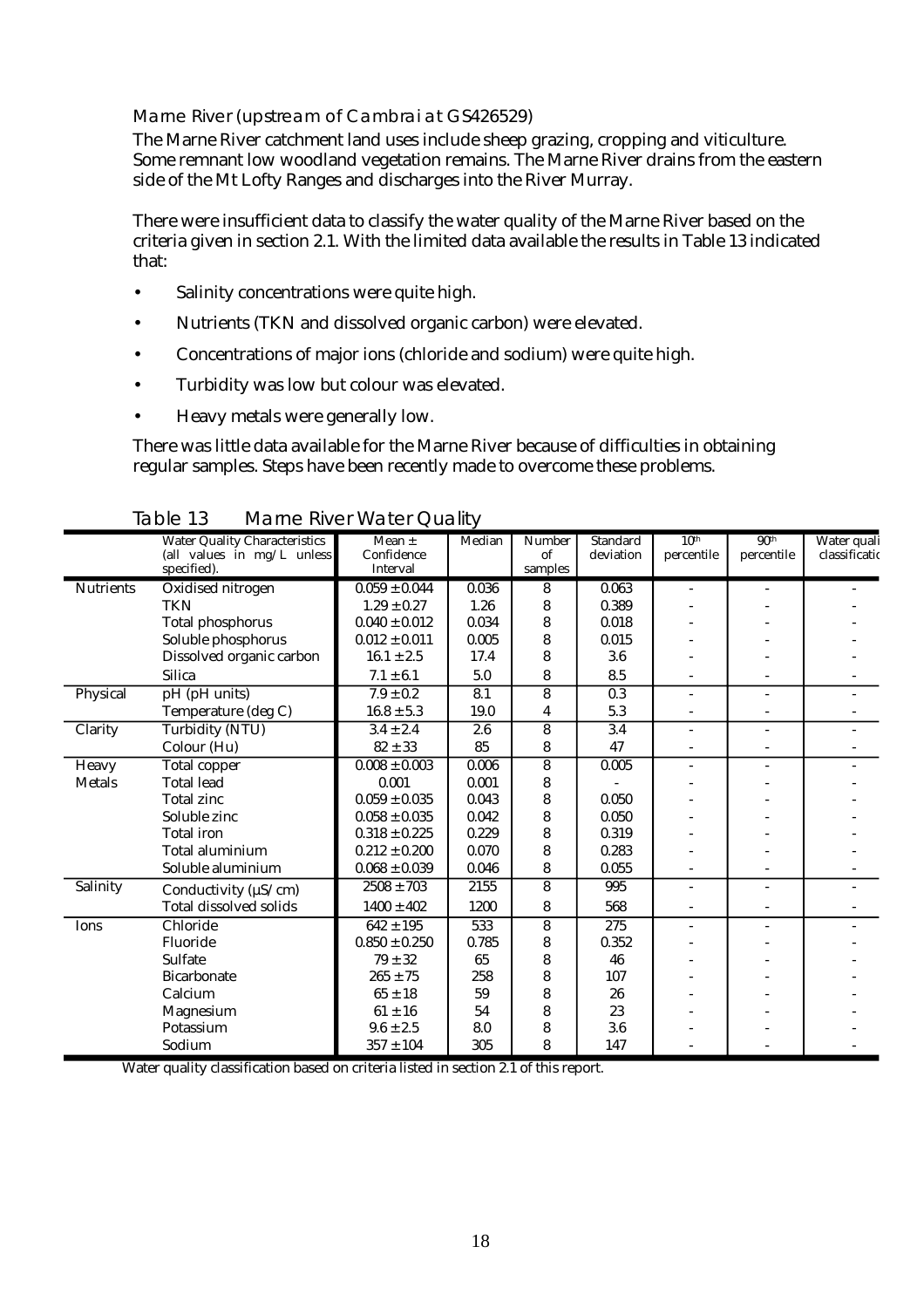#### North Para River (Penrice at GS505517)

The North Para River catchment land uses include viticulture, sheep and cattle grazing, and some areas of low open forest and woodland. Agriculture and viticultural runoff would be expected to impact on water quality due to the extent of these activities in the North Para River's catchment.

The results (table 14) indicated that the North Para River had generally moderate water quality based on the following:

- Salinity and concentrations of some major ions (sodium and chloride) were quite high.
- Zinc and copper concentrations were elevated.
- Oxidised nitrogen, TKN and dissolved organic carbon concentrations were elevated.
- Colour was slightly elevated but turbidity was low.

|                  |                                           | <u>nomin ara mvor wator eadin</u> |        |                 |                       |                  |                  |                              |
|------------------|-------------------------------------------|-----------------------------------|--------|-----------------|-----------------------|------------------|------------------|------------------------------|
|                  | <b>Water Quality Characteristics</b>      | Mean $\pm$<br>Confidence          | Median | Number<br>of    | Standard<br>deviation | 10 <sup>th</sup> | 90 <sup>th</sup> | Water quali<br>classificatio |
|                  | (all values in mg/L unless<br>specified). | Interval                          |        | samples         |                       | percentile       | percentile       |                              |
|                  |                                           |                                   |        |                 |                       |                  |                  |                              |
| <b>Nutrients</b> | Oxidised nitrogen                         | $0.100 \pm 0.058$                 | 0.050  | 24              | 0.142                 | 0.006            | 0.309            | moderate                     |
|                  | <b>TKN</b>                                | $0.965 \pm 0.179$                 | 0.805  | 24              | 0.440                 | 0.472            | 1.572            | moderate                     |
|                  | <b>Total phosphorus</b>                   | $0.048 \pm 0.019$                 | 0.029  | 24              | 0.064                 | 0.012            | 0.094            | good                         |
|                  | Soluble phosphorus                        | $0.011 \pm 0.008$                 | 0.005  | 24              | 0.020                 | 0.005            | 0.015            |                              |
|                  | Dissolved organic carbon                  | $9.1 \pm 1.8$                     | 7.3    | 24              | 4.4                   | 4.5              | 15.9             | moderate                     |
|                  | <b>Silica</b>                             | $10.4 \pm 1.9$                    | 11.5   | 24              | 4.7                   | 3.4              | 16.6             |                              |
| Physical         | pH (pH units)                             | $8.1 \pm 0.1$                     | 8.1    | 24              | 0.2                   | 7.7              | 8.4              | good                         |
|                  | Temperature (deg C)                       | $15.5 \pm 2.1$                    | 14     | 23              | 5.0                   | 9.3              | 22               |                              |
|                  | Dissolved oxygen                          | $9.6 \pm 0.9$                     | 9.8    | 23              | 2.2                   | 6.2              | 12.4             | good                         |
| Clarity          | Turbidity (NTU)                           | $3.94 \pm 2.6$                    | 1.6    | 24              | 6.3                   | 0.84             | 7.1              | good                         |
|                  | Colour (Hu)                               | $45 \pm 16$                       | 32     | 24              | 38                    | 15               | 89               | moderate                     |
| Heavy            | <b>Total copper</b>                       | $0.016 \pm 0.009$                 | 0.005  | $\overline{24}$ | 0.022                 | 0.005            | 0.041            | moderate                     |
| <b>Metals</b>    | <b>Total lead</b>                         | $0.0013 \pm 0.0007$               | 0.001  | 24              | 0.002                 | 0.001            | 0.001            | good                         |
|                  | <b>Total zinc</b>                         | $0.074 \pm 0.019$                 | 0.062  | 24              | 0.047                 | 0.025            | 0.125            | poor                         |
|                  | Soluble zinc                              | $0.069 \pm 0.019$                 | 0.061  | 24              | 0.046                 | 0.024            | 0.111            |                              |
|                  | <b>Total</b> iron                         | $0.302 \pm 0.134$                 | 0.180  | 24              | 0.328                 | 0.079            | 0.698            | good                         |
|                  | <b>Total aluminium</b>                    | $0.235 \pm 0.165$                 | 0.084  | 24              | 0.405                 | 0.040            | 0.545            |                              |
|                  | Soluble aluminium                         | $0.053 \pm 0.011$                 | 0.046  | 24              | 0.028                 | 0.030            | 0.097            | good                         |
| Salinity         | Conductivity ( $\mu$ S/cm)                | $2509 \pm 289$                    | 2465   | 24              | 708                   | 1434             | 3462             | poor                         |
|                  | <b>Total dissolved solids</b>             | $1383 \pm 158$                    | 1400   | 24              | 388                   | 788              | 1900             | poor                         |
| Ions             | Chloride                                  | $561 \pm 72$                      | 534    | 24              | 178                   | 303              | 794              | poor                         |
|                  | Fluoride                                  | $0.723 \pm 0.056$                 | 0.760  | 24              | 0.138                 | 0.486            | 0.85             | good                         |
|                  | <b>Sulfate</b>                            | $144 \pm 28$                      | 124    | 24              | 70                    | 66               | 254              | good                         |
|                  | <b>Bicarbonate</b>                        | $367 \pm 34$                      | 387    | 24              | 83                    | 217              | 446              |                              |
|                  | Calcium                                   | $89 \pm 10$                       | 86     | 23              | 24                    | 54               | 118              |                              |
|                  | Magnesium                                 | $70\pm9$                          | 67     | 23              | 23                    | 37               | 100              |                              |
|                  | Potassium                                 | $14 \pm 2$                        | 13     | 24              | 4.4                   | 7.6              | 20               |                              |
|                  | Sodium                                    | $335 \pm 42$                      | 320    | 24              | 105                   | 175              | 477              | poor                         |

Table 14 North Para River Water Quality

×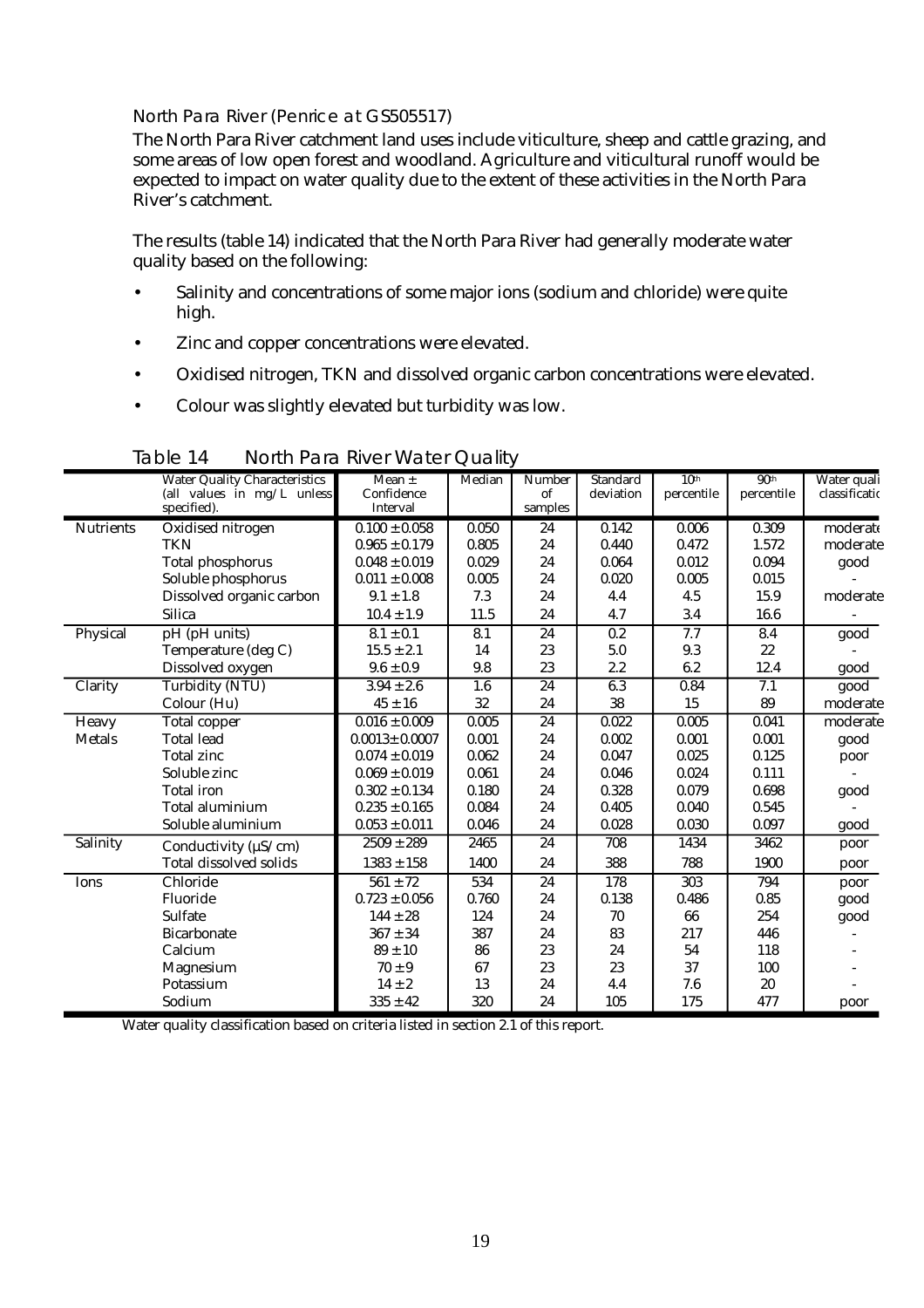#### Light River (Mingay's Waterhole at GS505532)

The Light River catchment land uses include sheep and cattle grazing, viticulture and cropping. Some remnant woodland remains.

The results (table 15) indicated that the Light River had generally moderate water quality based on the following:

- Salinity and concentrations of some major ions (sodium and chloride) were very high.
- Zinc concentrations were elevated but concentrations of other heavy metals were low.
- Water colour was slightly elevated but turbidity was low.
- Oxidised nitrogen and TKN concentrations were elevated but phosphorus concentrations were low.
- Dissolved oxygen concentrations were low at times.

|                  | <b>Water Quality Characteristics</b> | Mean $\pm$             | Median           | <b>Number</b> | <b>Standard</b> | 10 <sup>th</sup> | 90 <sup>th</sup> | Water quali   |
|------------------|--------------------------------------|------------------------|------------------|---------------|-----------------|------------------|------------------|---------------|
|                  | (all values in mg/L unless           | Confidence<br>Interval |                  | of            | deviation       | percentile       | percentile       | classificatio |
|                  | specified).                          |                        |                  | samples       |                 |                  |                  |               |
| <b>Nutrients</b> | Oxidised nitrogen                    | $0.076 \pm 0.060$      | 0.020            | 24            | 0.146           | 0.006            | 0.180            | moderate      |
|                  | TKN                                  | $0.597 \pm 0.142$      | 0.480            | 24            | 0.347           | 0.300            | 0.914            | moderate      |
|                  | <b>Total phosphorus</b>              | $0.020 \pm 0.005$      | 0.018            | 24            | 0.011           | 0.009            | 0.035            | good          |
|                  | Soluble phosphorus                   | $0.0052 \pm 0.0004$    | 0.005            | 23            | 0.001           | 0.005            | 0.005            |               |
|                  | Dissolved organic carbon             | $5.3 \pm 1.0$          | 4.1              | 24            | 2.51            | 2.9              | 9.32             | good          |
|                  | <b>Silica</b>                        | $8.8 \pm 1.2$          | 9.5              | 24            | 2.8             | 5.0              | 12.0             |               |
| Physical         | pH (pH units)                        | $8.1 \pm 0.1$          | 8.1              | 24            | 0.13            | 7.9              | 8.2              | good          |
|                  | Temperature (deg C)                  | $16.7 \pm 2.1$         | 17.0             | 22            | 4.8             | 11.0             | 23.0             |               |
|                  | Dissolved oxygen                     | $9.1 \pm 1.0$          | 8.9              | 19            | 2.2             | 5.7              | 11.9             | moderate      |
| Clarity          | <b>Turbidity (NTU)</b>               | $4.7 \pm 2.5$          | $\overline{1.8}$ | 24            | 6.3             | 0.8              | 12.2             | $g$ ood       |
|                  | Colour (Hu)                          | $22 \pm 8.7$           | 13               | 24            | 21              | 8                | 54               | moderate      |
| Heavy            | Total copper                         | $0.006 \pm 0.002$      | 0.005            | 24            | 0.006           | 0.005            | 0.006            | good          |
| <b>Metals</b>    | <b>Total lead</b>                    | $0.0010 \pm 0.0001$    | 0.001            | 24            | 0.0002          | 0.001            | 0.001            | good          |
|                  | <b>Total zinc</b>                    | $0.143 \pm 0.037$      | 0.112            | 24            | 0.092           | 0.056            | 0.252            | poor          |
|                  | Soluble zinc                         | $0.126 \pm 0.030$      | 0.096            | 24            | 0.074           | 0.049            | 0.234            |               |
|                  | <b>Total iron</b>                    | $0.222 \pm 0.102$      | 0.120            | 24            | 0.249           | 0.082            | 0.503            | good          |
|                  | Total aluminium                      | $0.245 \pm 0.143$      | 0.101            | 24            | 0.352           | 0.064            | 0.543            |               |
|                  | Soluble aluminium                    | $0.063 \pm 0.015$      | 0.056            | 24            | 0.037           | 0.032            | 0.075            | good          |
| Salinity         | Conductivity ( $\mu$ S/cm)           | $8214 \pm 1012$        | 9275             | 24            | 2480            | 4258             | 10100            | poor          |
|                  | <b>Total dissolved solids</b>        | $4672 \pm 581$         | 5250             | 24            | 1424            | 2400             | 5800             | poor          |
| Ions             | Chloride                             | $2790 \pm 498$         | 2815             | 24            | 1219            | 1398             | 3222             | poor          |
|                  | Fluoride                             | $0.801\pm0.051$        | 0.785            | 24            | 0.113           | 0.652            | 0.916            | good          |
|                  | Sulfate                              | $392 \pm 34$           | 417              | 24            | 84              | 228              | 456              | good          |
|                  | <b>Bicarbonate</b>                   | $397 \pm 21$           | 399              | 24            | 53              | 308              | 456              |               |
|                  | Calcium                              | $144 \pm 10$           | 144              | 24            | 26              | 108              | 173              |               |
|                  | Magnesium                            | $232 \pm 22$           | 247              | 24            | 53              | 130              | 277              |               |
|                  | Potassium                            | $37 \pm 4$             | 38               | 24            | 9.2             | 20               | 46               |               |
|                  | Sodium                               | $1369 \pm 139$         | 1485             | 24            | 340             | 745              | 1674             | poor          |

Table 15 Light River Water Quality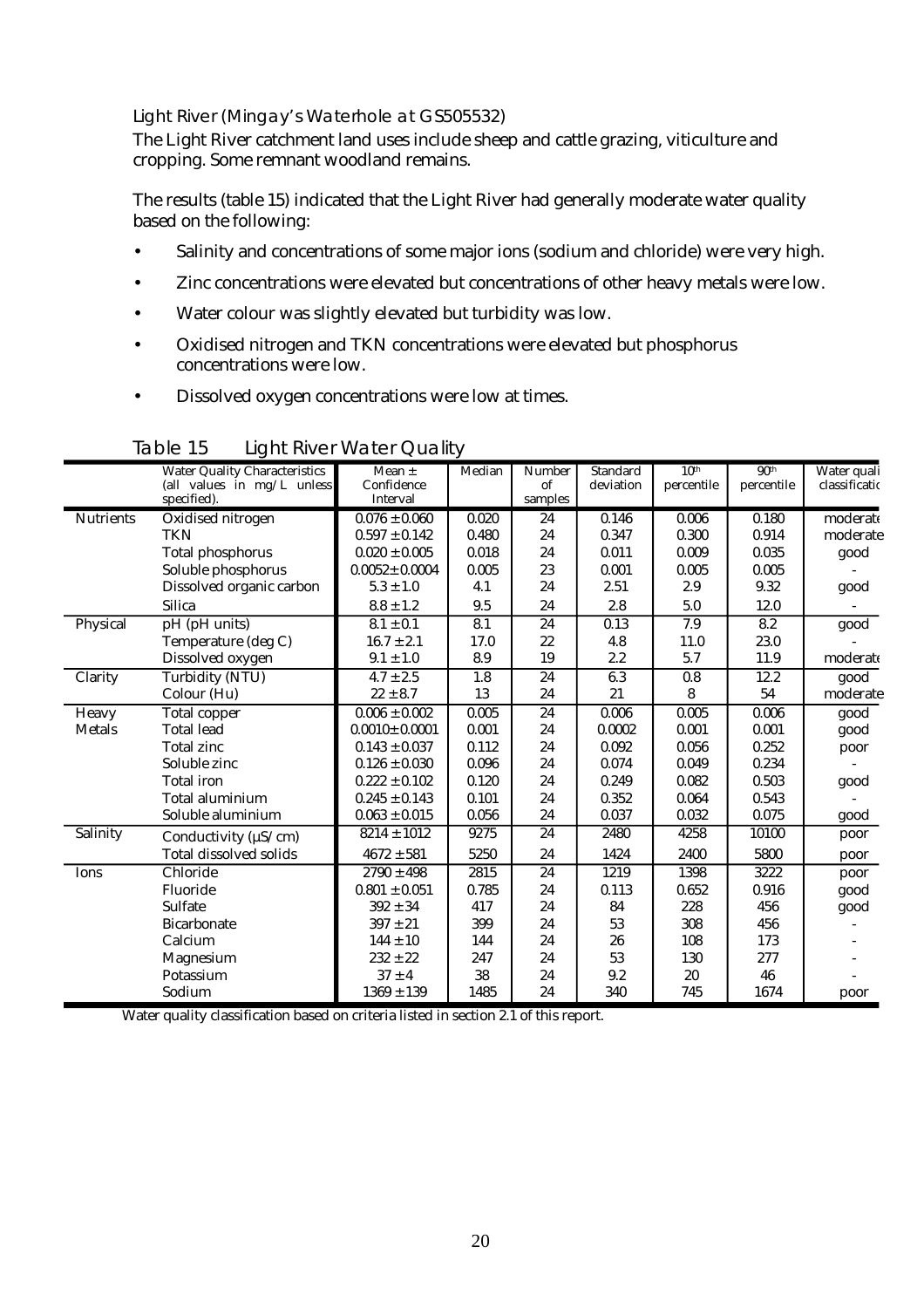#### Hill River (near Andrews at GS507500)

The Hill River catchment land uses include sheep and cattle grazing and cropping. Some remnant low woodland remains.

The results (table 16) indicated that the Hill River had generally moderate to poor water quality based on the following:

- Water clarity (colour and turbidity) was poor.
- Salinity and concentrations of some major ions (sodium and chloride) were high.
- Dissolved oxygen concentrations were low at times.
- Copper, zinc and iron concentrations were elevated.
- Concentrations of nutrients (nitrogen and phosphorus) were elevated.

The paucity of data from this site is due to irregular flow. The Hill River only flows briefly after extensive rainfall events.

|                  | <b>Water Quality Characteristics</b>        | Mean $\pm$                    | Median | Number          | <b>Standard</b> | 10 <sup>th</sup> | 90 <sup>th</sup> | Water quali   |
|------------------|---------------------------------------------|-------------------------------|--------|-----------------|-----------------|------------------|------------------|---------------|
|                  | (all values in $mg/L$ unless<br>specified). | Confidence<br><b>Interval</b> |        | of<br>samples   | deviation       | percentile       | percentile       | classificatio |
| <b>Nutrients</b> | Oxidised nitrogen                           | $0.177 \pm 0.177$             | 0.062  | 10              | 0.280           | 0.009            | 0.600            | moderate      |
|                  | <b>TKN</b>                                  | $1.52 \pm 0.48$               | 1.24   | 10              | 0.759           | 0.88             | 2.19             | moderate      |
|                  | <b>Total phosphorus</b>                     | $0.179 \pm 0.102$             | 0.122  | 10              | 0.162           | 0.028            | 0.400            | moderate      |
|                  | Soluble phosphorus                          | $0.063 \pm 0.044$             | 0.038  | 10              | 0.069           | 0.005            | 0.168            |               |
|                  | Dissolved organic carbon                    | $13.1 \pm 1.9$                | 12.8   | 10              | 3.05            | 7.5              | 14.5             | moderate      |
|                  | <b>Silica</b>                               | $8.6 \pm 2.6$                 | 10.0   | 10              | 4.1             | 3                | 13               |               |
| Physical         | pH (pH units)                               | $7.8 \pm 0.2$                 | 7.7    | 10              | 0.3             | 7.4              | 7.9              | good          |
|                  | Temperature (deg C)                         | $15.5 \pm 2.8$                | 15.0   | 9               | 4.2             |                  |                  |               |
|                  | Dissolved oxygen                            | $7.2 \pm 2.6$                 | 7.1    | 7               | 2.2             |                  |                  |               |
| Clarity          | <b>Turbidity (NTU)</b>                      | $43 \pm 47$                   | 8.4    | $\overline{11}$ | $\overline{78}$ | 1.1              | $\overline{58}$  | poor          |
|                  | Colour (Hu)                                 | $79 \pm 35$                   | 73     | 11              | 60              | 5.4              | 163              | poor          |
| Heavy            | Total copper                                | $0.009 \pm 0.004$             | 0.005  | $\overline{10}$ | 0.007           | 0.005            | 0.019            | moderate      |
| <b>Metals</b>    | <b>Total lead</b>                           | $0.0018 \pm 0.0010$           | 0.001  | 10              | 0.0016          | 0.001            | 0.003            | good          |
|                  | <b>Total zinc</b>                           | $0.050 \pm 0.011$             | 0.056  | 10              | 0.018           | 0.024            | 0.063            | poor          |
|                  | Soluble zinc                                | $0.046 \pm 0.090$             | 0.047  | 10              | 0.015           | 0.024            | 0.059            |               |
|                  | <b>Total iron</b>                           | $1.74 \pm 1.35$               | 0.763  | 10              | 2.14            | 0.08             | 3.23             | moderate      |
|                  | Total aluminium                             | $1.61 \pm 1.40$               | 0.567  | 10              | 2.21            | 0.08             | 5.08             |               |
|                  | Soluble aluminium                           | $0.064 \pm 0.019$             | 0.058  | 10              | 0.030           | 0.025            | 0.097            | good          |
| Salinity         | Conductivity ( $\mu$ S/cm)                  | $2658 \pm 1127$               | 2270   | 10              | 1782            | 851              | 4950             | poor          |
|                  | <b>Total dissolved solids</b>               | $1469 \pm 628$                | 1250   | 10              | 993             | 470              | 2800             | poor          |
| Ions             | Chloride                                    | $681 \pm 321$                 | 557    | 10              | 508             | 175              | 1350             | poor          |
|                  | Fluoride                                    | $0.69 \pm 0.14$               | 0.685  | 10              | 0.225           | 0.33             | 0.94             | good          |
|                  | Sulfate                                     | $156 \pm 68$                  | 144    | 10              | 107             | 46               | 285              | good          |
|                  | <b>Bicarbonate</b>                          | $248 \pm 82$                  | 224    | 10              | 130             | 115              | 442              |               |
|                  | Calcium                                     | $81 \pm 33$                   | 73     | 10              | 52              | 25               | 144              |               |
|                  | Magnesium                                   | $80 \pm 38$                   | 66     | 10              | 60              | 19               | 164              |               |
|                  | Potassium                                   | $9.8 \pm 2.4$                 | 9.9    | 10              | 3.7             | 6.7              | 11.2             |               |
|                  | Sodium                                      | $368 \pm 165$                 | 307    | 10              | 261             | 104              | 712              | poor          |

Table 16 Hill River Water Quality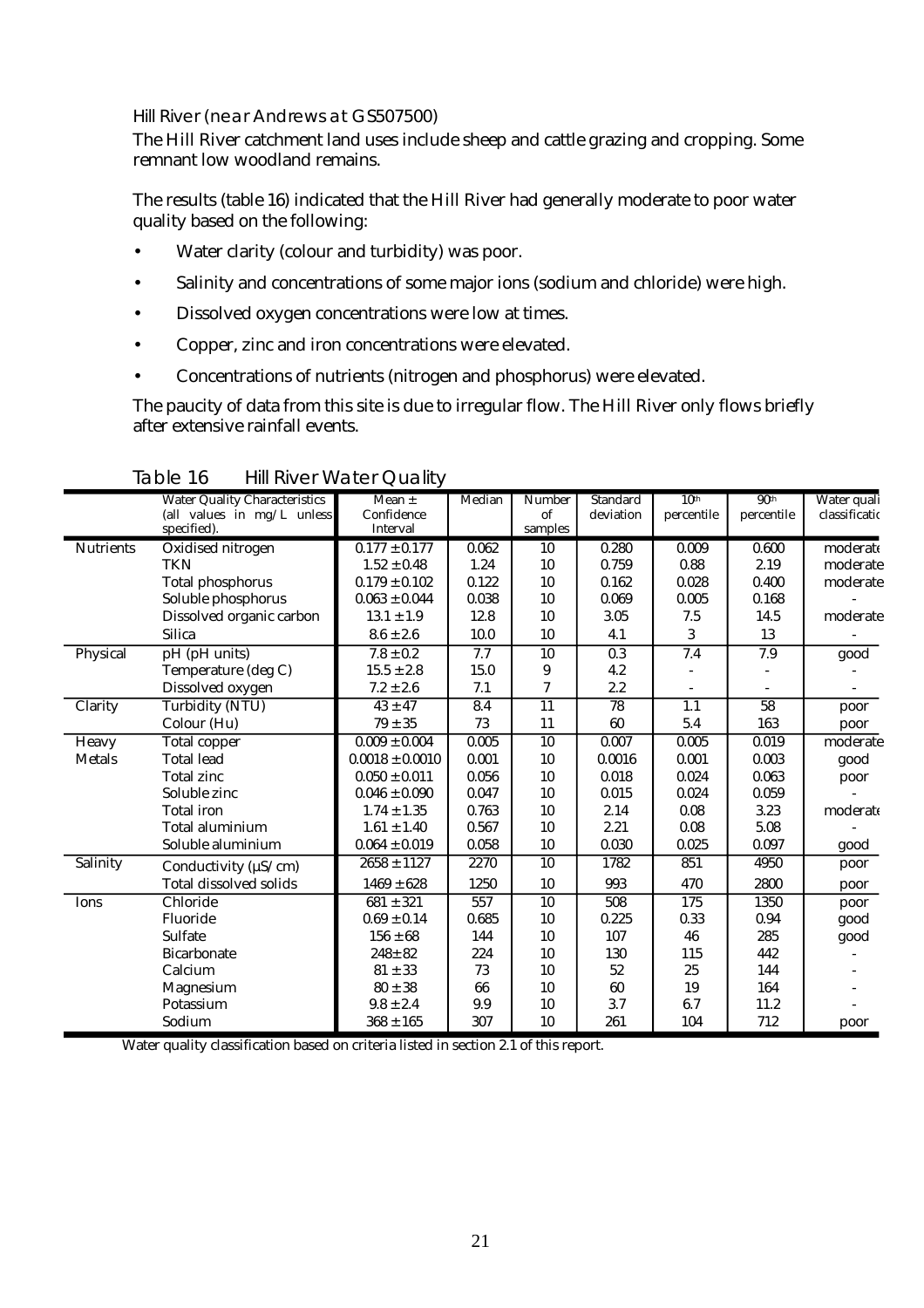#### Kanyaka Creek (Old Kanyaka at GS509503)

The Kanyaka Creek catchment, situated in the north of the State, includes land uses such as sheep and cattle grazing on low woodland and chenopod shrubland.

The results (table 17) indicated that Kanyaka Creek had generally moderate water quality based on the following:

- Salinity and concentrations of some major ions (sulfate, sodium and chloride) were present in very high concentrations.
- Zinc concentrations were high and copper concentrations were slightly elevated but other heavy metals were low.
- Dissolved organic carbon and TKN concentrations were elevated although oxidised nitrogen and phosphorus concentrations were low.
- Colour was moderate and turbidity was good.

|                  | <b>Water Quality Characteristics</b> | Mean $\pm$        | Median | <b>Number</b>   | <b>Standard</b> | 10 <sup>th</sup> | 90 <sup>th</sup> | Water quali   |
|------------------|--------------------------------------|-------------------|--------|-----------------|-----------------|------------------|------------------|---------------|
|                  | (all values in mg/L unless           | Confidence        |        | of              | deviation       | percentile       | percentile       | classificatio |
|                  | specified).                          | Interval          |        | samples         |                 |                  |                  |               |
| <b>Nutrients</b> | Oxidised nitrogen                    | $0.020 \pm 0.026$ | 0.006  | 14              | 0.049           | 0.005            | 0.014            | good          |
|                  | TKN                                  | $1.03 \pm 0.30$   | 0.97   | 14              | 0.558           | 0.398            | 1.59             | moderate      |
|                  | <b>Total phosphorus</b>              | $0.033 \pm 0.008$ | 0.031  | 14              | 0.015           | 0.013            | 0.050            | good          |
|                  | Soluble phosphorus                   | $0.006 \pm 0.001$ | 0.005  | 14              | 0.003           | 0.005            | 0.009            |               |
|                  | Dissolved organic carbon             | $10.7 \pm 3.2$    | 10.3   | 14              | 5.96            | 4.46             | 15.4             | poor          |
|                  | <b>Silica</b>                        | $12.4 \pm 2.0$    | 12.5   | 14              | 3.75            | 5.0              | 15.8             |               |
| Physical         | pH (pH units)                        | $7.8 \pm 0.1$     | 7.9    | 14              | 0.18            | 7.5              | 8.0              | good          |
| Clarity          | Turbidity (NTU)                      | $3.4 \pm 1.3$     | 2.5    | 14              | 2.5             | 0.86             | 7.2              | good          |
|                  | Colour (Hu)                          | $21 \pm 7$        | 16     | 14              | 13              | 10               | 36               | moderate      |
| Heavy            | <b>Total copper</b>                  | $0.008 \pm 0.004$ | 0.005  | $\overline{14}$ | 0.007           | 0.005            | 0.011            | moderate      |
| <b>Metals</b>    | <b>Total lead</b>                    | 0.001             | 0.001  | 14              | 0               | 0.001            | 0.001            | good          |
|                  | <b>Total zinc</b>                    | $0.221 \pm 0.061$ | 0.218  | 14              | 0.114           | 0.080            | 0.319            | poor          |
|                  | Soluble zinc                         | $0.216 \pm 0.060$ | 0.213  | 14              | 0.114           | 0.077            | 0.311            |               |
|                  | <b>Total</b> iron                    | $0.211 \pm 0.082$ | 0.187  | 14              | 0.154           | 0063             | 0.411            | good          |
|                  | Total aluminium                      | $0.097 \pm 0.051$ | 0.066  | 14              | 0.095           | 0.041            | 0.192            |               |
|                  | Soluble aluminium                    | $0.052 \pm 0.009$ | 0.048  | 14              | 0.017           | 0.031            | 0.066            | good          |
| Salinity         | Conductivity ( $\mu$ S/cm)           | $11867 \pm 3113$  | 10500  | 14              | 5825            | 4922             | 18480            | poor          |
|                  | <b>Total dissolved solids</b>        | $6928 \pm 1947$   | 6000   | 14              | 3643            | 2780             | 11000            | poor          |
| Ions             | Chloride                             | $3631 \pm 1128$   | 3185   | 14              | 2110            | 1291             | 6020             | poor          |
|                  | Fluoride                             | $0.956 \pm 0.092$ | 0.99   | 14              | 0.173           | 0.582            | 1.102            | good          |
|                  | <b>Sulfate</b>                       | $1142 \pm 291$    | 1033   | 14              | 544             | 444              | 1788             | poor          |
|                  | <b>Bicarbonate</b>                   | $313 \pm 46$      | 296    | 14              | 86              | 196              | 421              |               |
|                  | Calcium                              | $285 \pm 61$      | 236    | 14              | 115             | 154              | 453              |               |
|                  | Magnesium                            | $347 \pm 105$     | 295    | 14              | 197             | 123              | 598              |               |
|                  | Potassium                            | $29 \pm 8$        | 25     | 14              | 15.4            | 13               | 47               |               |
|                  | Sodium                               | $1943 \pm 546$    | 1735   | 14              | 1021            | 706              | 3262             | poor          |

Table 17 Kanyaka Creek Water Quality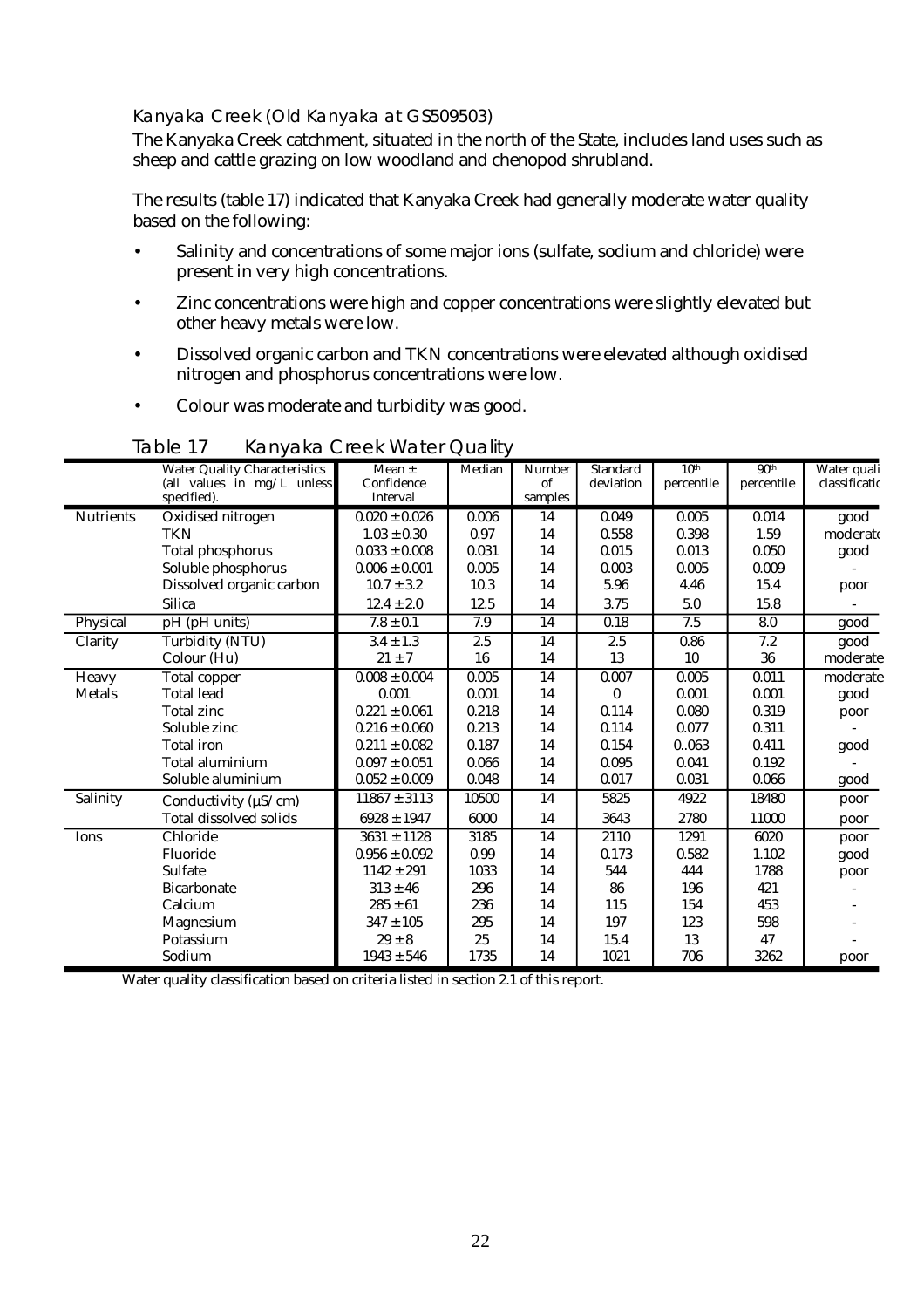#### Cooper Creek (Callyamurra waterhole at GS003501)

The Cooper Creek catchment, situated in the far north of the State, has a land use of primarily cattle grazing on low woodland and chenopod shrubland.

The results (table 18) indicated that Cooper Creek had generally moderate water quality based on the following:

- Turbidity was very high and colour was elevated.
- Phosphorus was present in high concentrations and concentrations of oxidised nitrogen and TKN were moderate.
- Lead, copper, iron, zinc and soluble aluminium concentrations were elevated.
- Salinity and concentrations of major ions were low.

High levels of turbidity are probably caused by erosion and runoff from grazing lands and other agricultural regions in Queensland. The suspended matter contributes to the high concentrations of total phosphorus and heavy metals which readily attach to the clay surfaces. Salinity concentrations were very low compared with most other rivers and streams in South Australia.

|                  | <b>Water Quality Characteristics</b><br>(all values in mg/L unless | $\overline{\text{Mean}}$ $\pm$<br>Confidence | Median | <b>Number</b><br>of | <b>Standard</b><br>deviation | 10 <sup>th</sup><br>percentile | 90 <sup>th</sup><br>percentile | Water quali<br>classificatio |
|------------------|--------------------------------------------------------------------|----------------------------------------------|--------|---------------------|------------------------------|--------------------------------|--------------------------------|------------------------------|
|                  | specified).                                                        | Interval                                     |        | samples             |                              |                                |                                |                              |
| <b>Nutrients</b> | Oxidised nitrogen                                                  | $0.282 \pm 0.092$                            | 0.289  | 19                  | 0.200                        | 0.039                          | 0.485                          | moderate                     |
|                  | <b>TKN</b>                                                         | $1.46 \pm 0.37$                              | 1.30   | 19                  | 0.815                        | 0.89                           | 1.86                           | moderate                     |
|                  | <b>Total phosphorus</b>                                            | $0.562 \pm 0.150$                            | 0.475  | 19                  | 0.326                        | 0.214                          | 0.924                          | poor                         |
|                  | Soluble phosphorus                                                 | $0.090 \pm 0.022$                            | 0.075  | 18                  | 0.048                        | 0.041                          | 0.157                          |                              |
|                  | Dissolved organic carbon                                           | $5.8 \pm 0.9$                                | 5.3    | 19                  | 2.00                         | 3.1                            | 8.1                            | good                         |
|                  | <b>Silica</b>                                                      | $12.5 \pm 2.5$                               | 13.0   | 19                  | 5.4                          | 4.9                            | 19.1                           |                              |
| Physical         | pH (pH units)                                                      | $7.6 \pm 0.1$                                | 7.6    | 19                  | 0.32                         | 7.2                            | 7.9                            | good                         |
| Clarity          | <b>Turbidity (NTU)</b>                                             | $509 \pm 150$                                | 470    | 17                  | 311                          | 80                             | 914                            | poor                         |
|                  | Colour (Hu)                                                        | $42 \pm 4$                                   | 39     | 17                  | 8.8                          | 31                             | 56                             | moderate                     |
| Heavy            | <b>Total copper</b>                                                | $0.020 \pm 0.006$                            | 0.016  | 19                  | 0.014                        | 0.005                          | 0.040                          | poor                         |
| <b>Metals</b>    | <b>Total lead</b>                                                  | $0.006 \pm 0.002$                            | 0.005  | 19                  | 0.004                        | 0.002                          | 0.010                          | poor                         |
|                  | <b>Total zinc</b>                                                  | $0.061 \pm 0.022$                            | 0.043  | 19                  | 0.049                        | 0.013                          | 0.135                          | moderate                     |
|                  | Soluble zinc                                                       | $0.023 \pm 0.009$                            | 0.014  | 19                  | 0.020                        | 0.005                          | 0.046                          |                              |
|                  | <b>Total</b> iron                                                  | $13.1 \pm 5.5$                               | 11.4   | 19                  | 11.9                         | 1.30                           | 26                             | poor                         |
|                  | Total aluminium                                                    | $14.6 \pm 6.5$                               | 12.6   | 19                  | 14.2                         | 1.23                           | 27                             |                              |
|                  | Soluble aluminium                                                  | $1.5 \pm 2.5$                                | 0.104  | 19                  | 5.48                         | 0.021                          | 0.76                           | poor                         |
| Salinity         | Conductivity ( $\mu$ S/cm)                                         | $159 \pm 21$                                 | 154    | $\overline{19}$     | 45                           | 97                             | $\overline{212}$               | good                         |
|                  | <b>Total dissolved solids</b>                                      | $87 + 11$                                    | 84     | 19                  | 25                           | 53                             | 120                            | good                         |
| Ions             | Chloride                                                           | $8.1 \pm 0.9$                                | 8.0    | 19                  | 1.88                         | $\overline{5.9}$               | $\overline{11}$                | good                         |
|                  | Fluoride                                                           | $0.154 \pm 0.023$                            | 0.150  | 19                  | 0.051                        | 0.08                           | 0.211                          | good                         |
|                  | <b>Sulfate</b>                                                     | $11.2 \pm 4.2$                               | 8.8    | 19                  | 9.1                          | 6.4                            | 14                             | good                         |
|                  | <b>Bicarbonate</b>                                                 | $68 \pm 12$                                  | 60     | 19                  | 26                           | 37                             | 100                            |                              |
|                  | Calcium                                                            | $10.9 \pm 1.9$                               | 10.9   | 19                  | 4.1                          | 4.5                            | 15                             |                              |
|                  | Magnesium                                                          | $4.0 \pm 1.2$                                | 3.5    | 19                  | 2.7                          | 1.4                            | 5.4                            |                              |
|                  | Potassium                                                          | $5.2 \pm 0.5$                                | 5.3    | 19                  | 1.2                          | 3.5                            | 6.8                            |                              |
|                  | Sodium                                                             | $22 \pm 9$                                   | 17.8   | 19                  | 21                           | 11                             | 23                             | good                         |

Table 18 Cooper Creek Water Quality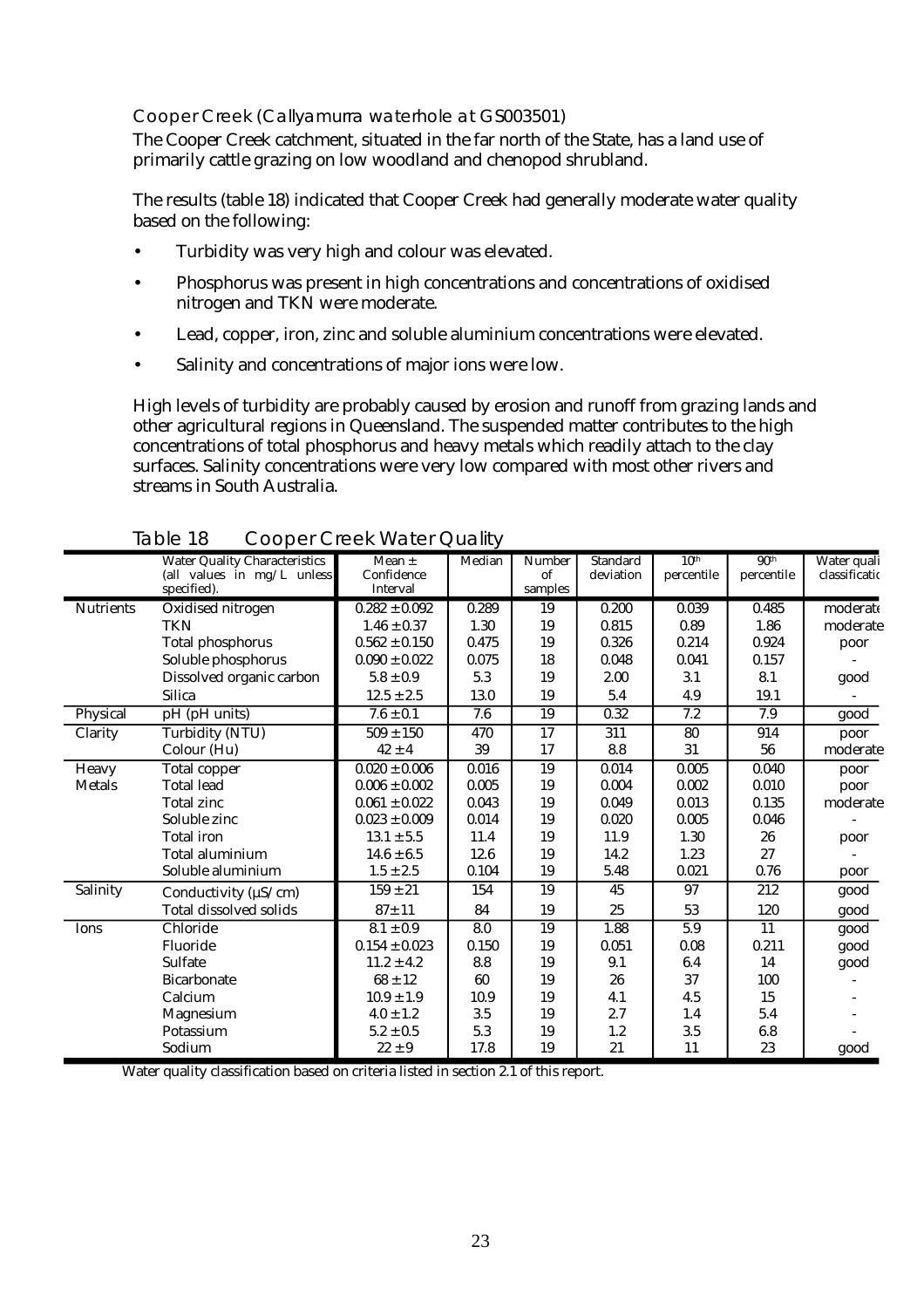# <span id="page-28-0"></span>**4. CONCLUDING REMARKS**

The water quality of different South Australian rivers and streams was highly variable over time. First Creek and Rocky River were characterised by generally good water quality and the River Torrens, Bremer, Mosquito Creek and Hill Rivers were characterised by moderate to poor water quality. All other streams and rivers were classified as having moderate water quality.

Those waterbodies classified as having poor or moderate water quality were characterised by:

- high concentrations of dissolved solids (salinity)
- moderate to high levels of nutrients (principally TKN and phosphorus)
- poor or moderate water clarity as measured by turbidity and colour
- periods of depleted dissolved oxygen concentrations
- high concentrations of some heavy metals.

It is unlikely that the high levels of total aluminium recorded in most rivers and streams would cause significant problems. The water was not acidic (the pH is usually greater than 7) and the high aluminium levels were invariably associated with high levels of particulate matter and were subsequently not biologically available. For example, the  $90<sup>th</sup>$  percentile for total aluminium in the Cooper Creek site is 27 mg/L with a turbidity of over 900 NTU but biologically this arid-zone creek is quite healthy (Goonan pers comm).

Copper concentrations were slightly elevated at all sites compared with the national criteria (ANZECC 1992). This is unlikely to be cause for concern and probably was indicative of higher natural background levels in our waters compared with those in the eastern states.

A number of initiatives currently underway in South Australian catchments should improve water quality over time. These include:

- **Environmental Improvement Programmes** and **Codes of Practice** being established by EPA and agricultural industries (eg dairies, piggeries and wineries) to improve environmental management and reduce pollutant runoff into streams
- development of an **Environment Protection (Water Quality) Policy** to deal with point and diffuse source pollution
- establishment of catchment management boards
- riparian vegetation and erosion mapping of Mt Lofty Ranges catchments
- community education and monitoring programmes.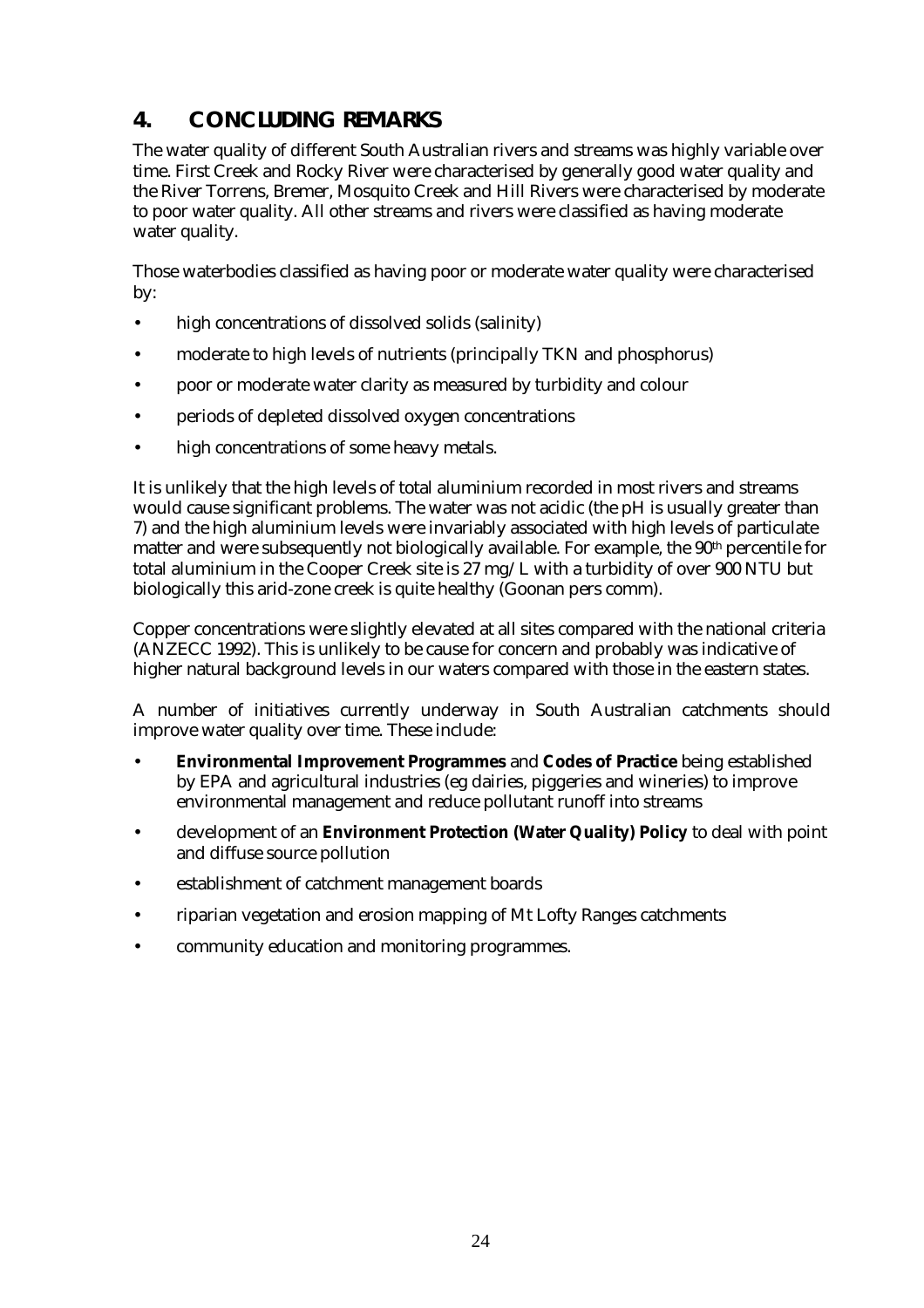## <span id="page-29-0"></span>**5 ACKNOWLEDGEMENTS**

The Environment Protection Agency gratefully acknowledges the assistance of Santos Pty Ltd for undertaking the transportation of samples between Innamincka and Adelaide, the National Parks and Wildlife Service for collecting samples at Rocky River on Kangaroo Island and Coopers Creek at Innamincka .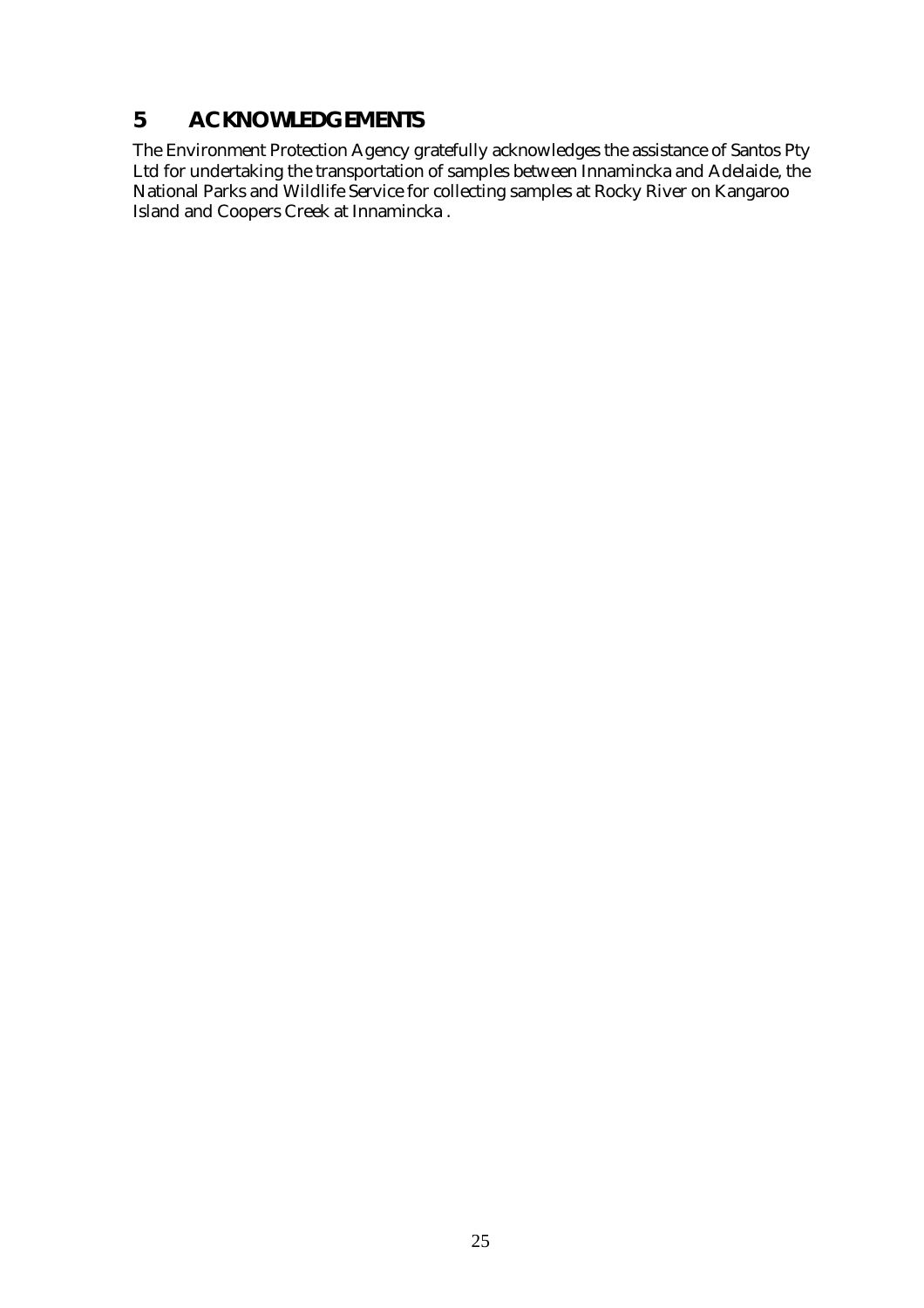#### <span id="page-30-0"></span>**6 FURTHER READING**

- ANZECC. In press. *Environmental quality guidelines for fresh and marine waters. Part 1: Guidelines reference manual*. Australia and New Zealand Environment Protection Council.
- ANZECC. In press. *Environmental quality guidelines for fresh and marine waters. Part 2: Detailed discussions, protocols, methods and monitoring and assessment*. Australia and New Zealand Environment and Conservation Council.
- ANZECC. 1992. *National Water Quality Management Strategy. Australian water quality guidelines for fresh and marine waters*. Australian and New Zealand Environment and Conservation Council.
- Buckney, RT. 1979. *Chemical loadings in a small river, with observatons on the role of suspended matter in the nutrient flux*. Technical paper No. 40. AWRC.
- Cugley, J. 1994. *Ambient water quality monitoring for SA—Issues and requirements*. EPA Draft Report.
- Chapman, D (Ed). 1996. *Water quality assessments. A guide to the use of biota, sediments and water in environmental monitoring*. 2nd edition. E and FN SPON.
- Drikas, M. 1993. Aluminium in drinking water: A current perspective. *Water*. December: 16- 19.
- EPA. 1997a. *Ambient water quality monitoring of Lake Alexandrina and Lake Albert*. Water *monitoring report No. 1*. Department for Environment, Heritage and Aboriginal Affairs.
- EPA. 1997b. *Ambient water quality monitoring of Gulf St Vincent Metropolitan Bathing Waters. Water monitoring report No. 1*. Department for Environment, Heritage and Aboriginal Affairs.
- EPA. In press. *Ambient water quality (nitrate) monitoring of Blue Lake and South East groundwater. Water monitoring report No. 1*. Department for Environment, Heritage and Aboriginal Affairs.
- Glatz, A. 1985. *Surface water quality data in South Australia: A review of major water resources.*  July 1978—June 1983. EWS Ref: 84/34.
- Hart, BT. 1982. *Australian water quality criteria for heavy metals*. Technical paper No. 77. AWRC.
- Hart, BT and McKelvie, ID. 1986. Chemical limnology in Australia. In: P De Deckker and WD Williams (Eds). *Limnology in Australia*. pp: 3–31. CSIRO Australia.
- Haughey, AV. 1972. *Metropolitan watersheds water pollution studies progress report*. EWS.
- Kirk, JTO. 1986. Optical limnology—a manifesto. In: P De Deckker and WD Williams (Eds). *Limnology in Australia*. pp: 33–62. CSIRO Australia.
- NHMRC. 1990. *Australian guidelines for recreational use of water*. National Health and Medical Research Council.
- NHMRC-ARMCANZ. 1996. *National Water Quality Management Strategy: Australian drinking water guidelines*—*6*. National Health and Medical Research Council.
- Norris, RH and Norris KR. 1994. The need for biological assessment of water quality: Australian perspective. *Australian Journal of Ecology*. 20, 1-6.